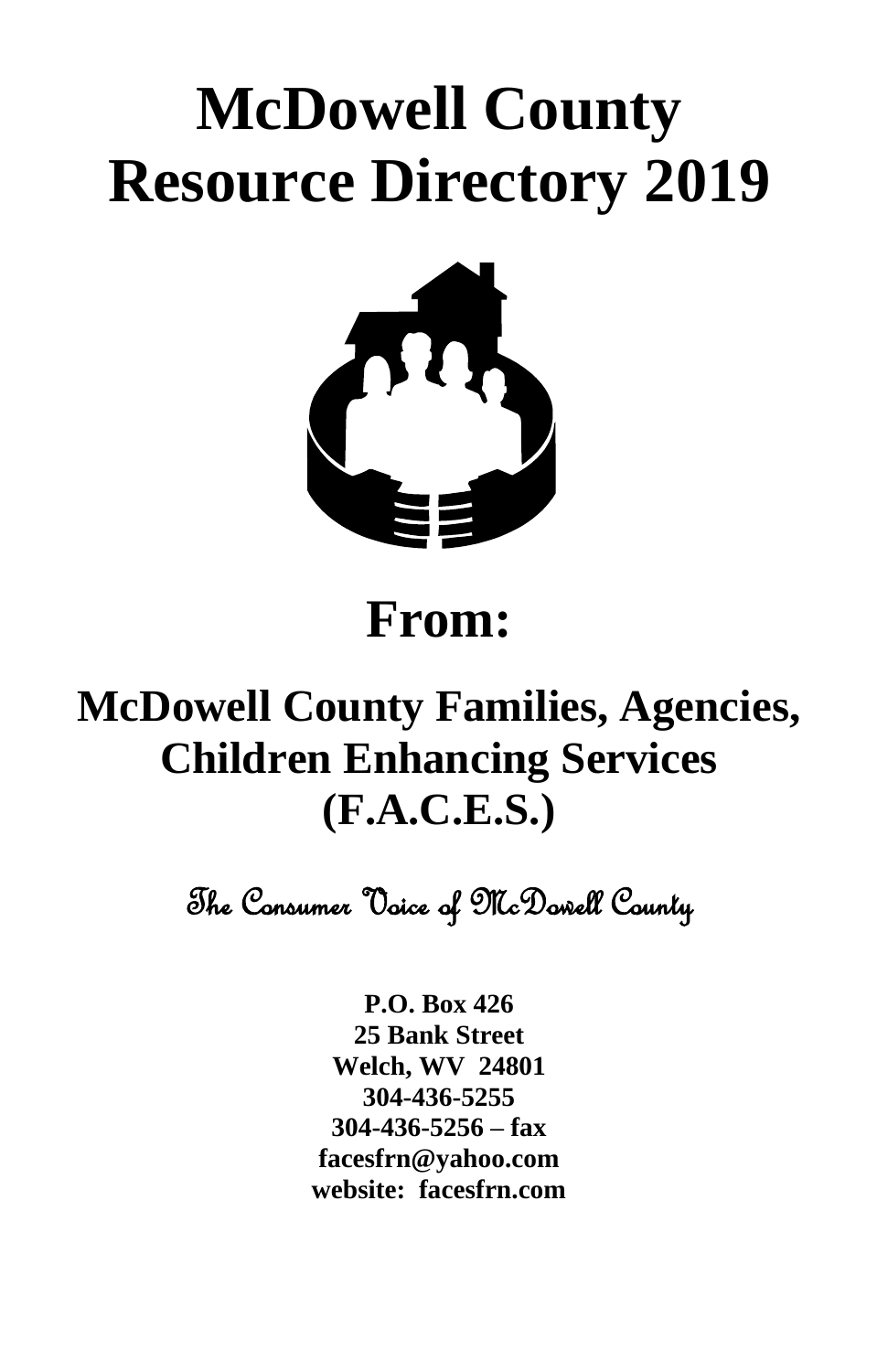# **Table of Contents**

| Students Against Destructive Decisions 8     |
|----------------------------------------------|
|                                              |
|                                              |
|                                              |
|                                              |
|                                              |
|                                              |
|                                              |
|                                              |
|                                              |
| Government & Economic Development Agencies31 |
|                                              |
|                                              |
|                                              |
|                                              |
|                                              |
|                                              |
|                                              |
|                                              |
|                                              |
| Problem Gamblers Help Network of WV39        |
|                                              |
|                                              |
| Big Creek People in Action                   |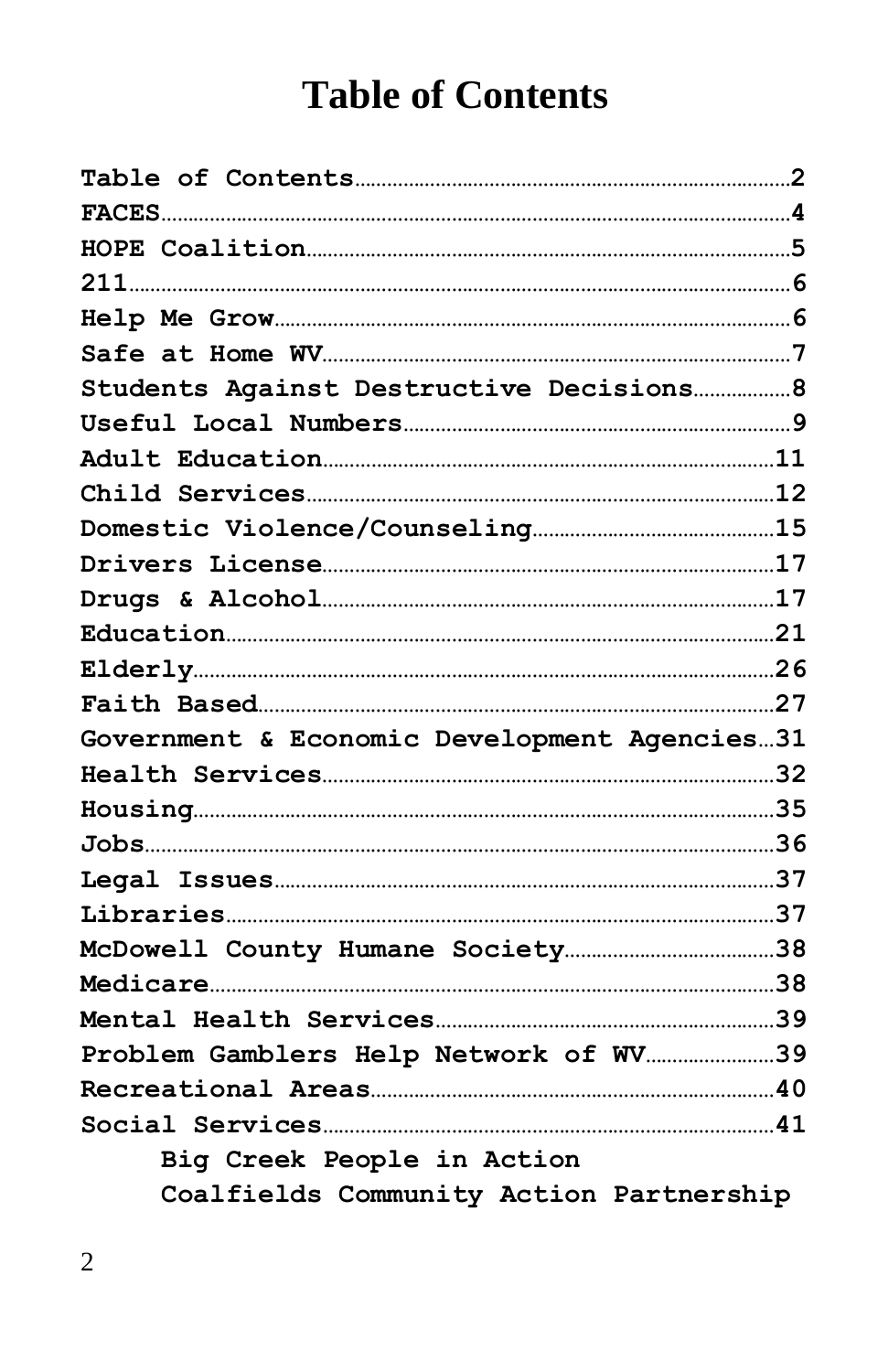**Council of the Southern Mountains Department of Health and Human Resources McDowell County Project Lifesaver Rehabilitation Division Social Security Administration Southern Coalfields Tobacco Prevention Network Turning Point West Virginia Division of Veterans Affairs Veterans Readjustment Center and Medical Clinic West Virginia University Extension Service Support Agencies……………………………………………………………………46 Red Cross Salvation Army United Way Transportation…………………………………………………………………………47 General……………………………………………………………………………………………47 Emergency and Hotline Numbers Head Lice Suicide Contacting Your Legislature**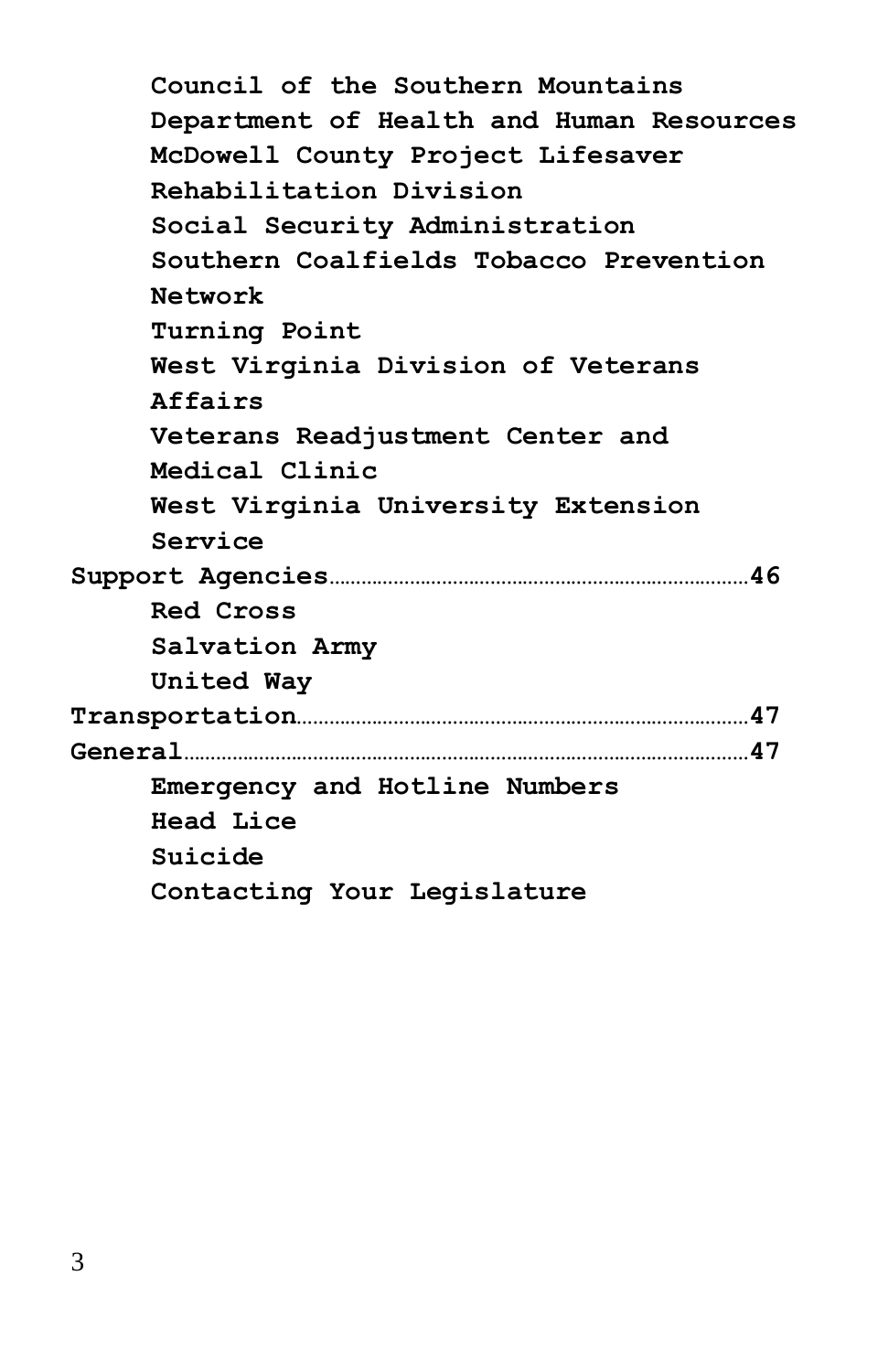

*Families, Agencies, Children Enhancing Services (FACES) Family Resource Network The Consumer's Voice of McDowell County* 

FACES, the Family Resource Network of McDowell County was created in 1997 by the Governor's Cabinet on Children and Families. It is a neutral table where agencies, organizations, consumers of services, and community individuals can come together to assess the county to identify needs and gaps in services, design a strategic plan for addressing the gaps, mobilizing the community to meet the gaps and evaluating the process to avoid duplication. The Board is designed to be inclusive and everyone has a voice at the table. Meeting the second Thursday of the month information is presented on current events, activities, programs, forums etc to the community at large. The full Board meets each quarter to address administrative issues.

FACES is supported with grants from the WV Department of Health and Human Resources, Bureau of Health and Health Facilities, and several other smaller grants.

FACES works with agencies and communities on capacity building, economic development, child abuse prevention, drug prevention, pregnancy prevention, health initiatives, and organizational development.

To become involved in the work of FACES simply come to the meetings, show interest, and give input. If a spot is available, the Board approves anyone wishing to become a Board member. The Board meets every month on the  $2<sup>nd</sup>$  **Thursday at NOON** at 25 **Bank Street.**

| Address: PO Box 426, 25 Bank St., Welch, WV 24801 |  |
|---------------------------------------------------|--|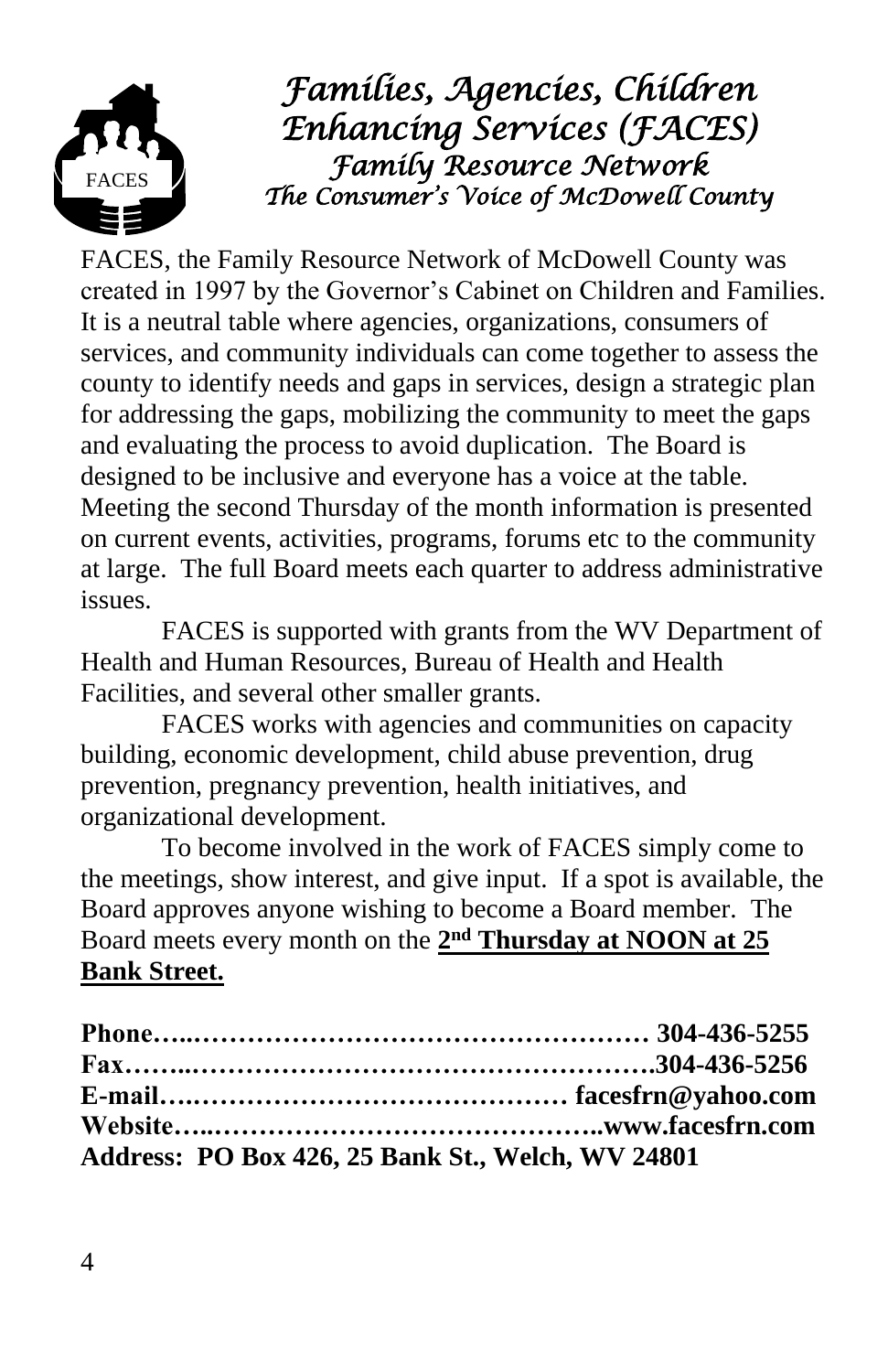

# *Health Opportunities for Positive Education (HOPE) Coalition*

The HOPE Coalition is a community Coalition that addresses health, family, violence prevention, and substance abuse prevention initiatives. Utilizing Task Force groups, the Coalition has extended further out into the county and expanded membership allowing individuals to participate where their interest is and not required to attend full Coalition meetings. The Task Force Co-Chairs attend the HOPE Coalition meeting and report on work and identify needs that the larger group can support.

**Purpose:** To bring individuals, organizations, and communities together in an atmosphere of support and respect to solve emerging problems too big for one group alone.

**We Value**: We collaborate among sectors and do not compete, looking for ways to do tasks with partners. Partners know what to expect from each other as we involve others in training and recruitment.

Under the Coalition partners educate for policy and environmental changes to reduce health risks including cancer, teen pregnancies, obesity, child abuse, domestic violence, and substance abuse.

#### HOPE meets every  $4<sup>th</sup>$  **Monday at the FACES Office location on Bank Street at 10:30 am.**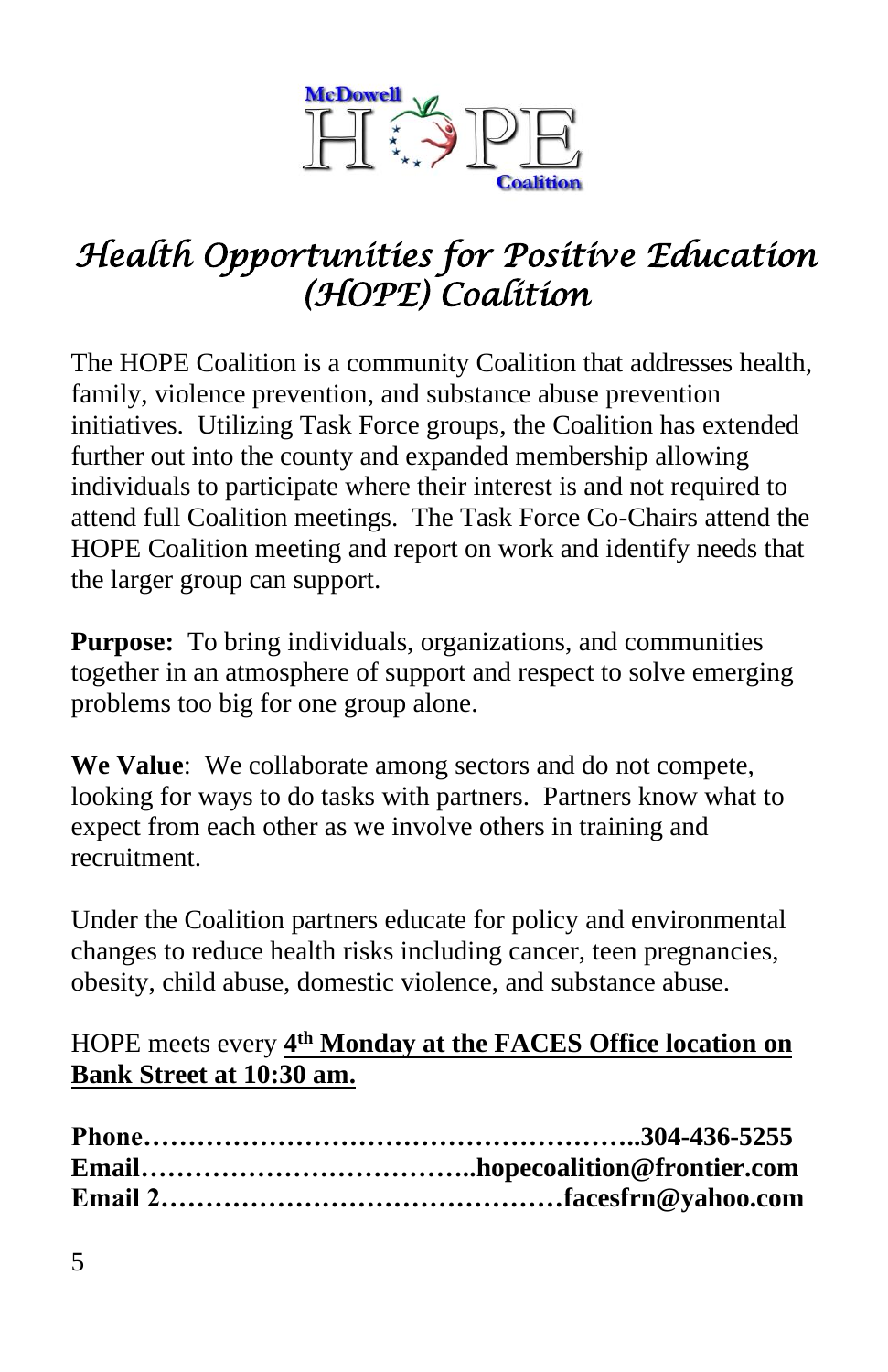2-1-1 provides callers with information about and referrals to human services for every day needs and in times of crisis. For example, 2-1- 1 can offer access to the following types of services:

- Basic human needs resources: food banks, clothing closets, shelters, rent assistance, utility assistance;
- Physical and mental health resources: health insurance programs, Medicaid and Medicare, crisis intervention, support groups, counseling;
- Support for older Americans and persons with disabilities: adult day care, Meals-on-Wheels, home health care, transportation, homemaker services, respite care.

One call give you access to resources across your community. 2-1-1 is efficient, fast and easy to use. No more wrong numbers; no more wasted time trying to find the right resources, 24 hours a day, 7 days a week, 2-1-1 is always there for you.

#### **HELP ME GROW INITIATIVE** 1-800-642-8522 **[www.dhhr.wv.gov/helpmegrow](http://www.dhhr.wv.gov/helpmegrow)**

Partnering with 2-1-1, this initiative uses a shared resource database. A free referral service that connects you with the resources you need to help your child develop, from birth through age five. Parents, family members and friends can call Help Me Grow to speak with care coordinator who will discuss the child's progress and offer developmental screening. Call Help Me Grow if you:

- Have questions about your child's development, behavior, or learning;
- Need support to access developmental services;
- Want to help a family member or friend find out more information about developmental services.

Funded by the Office of Maternal, Child and Family Health, WV DHHR.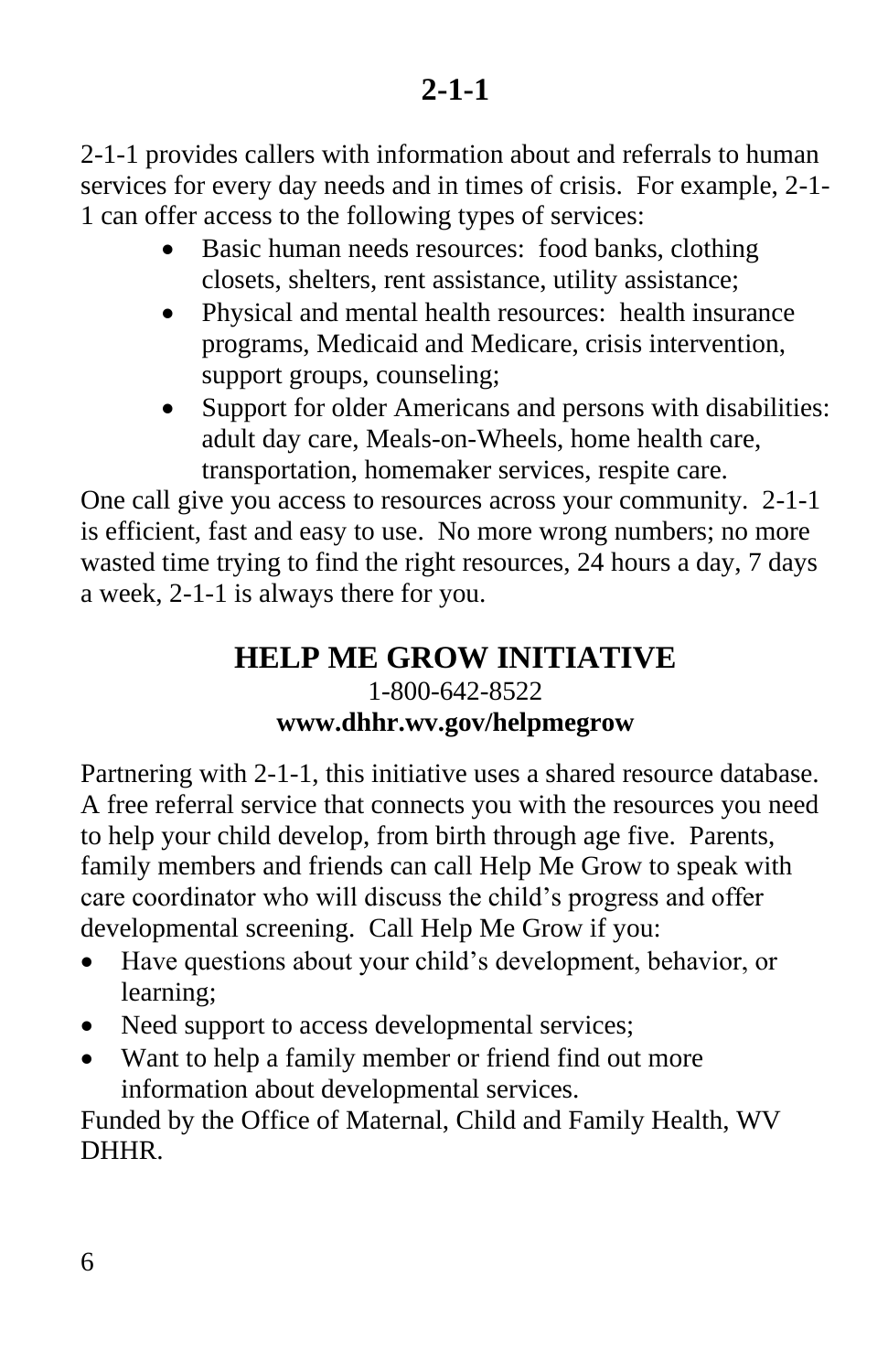# **SAFE AT HOME WV**

The West Virginia Department of Health and Human Resources, Bureau for Children and Families was awarded a Title IV-E Waiver to conduct a Demonstration Project in October 2014 by the United States Administration for Children and Families, Children's Bureau. The waiver is being used to implement a child welfare reform project called Safe at Home West Virginia.

The goals of Safe at Home West Virginia are to:

- $\triangleright$  Ensure youth remain in their own communities whenever safely possible.
- ➢ Reduce reliance on foster care/congregate care and prevent re-entries.
- $\triangleright$  Reduce the number of children in higher cost placements out-of-state.
- $\triangleright$  Step down youth in congregate care and/or reunify them with their families and home communities.

Safe at Home West Virginia is initially focusing on youth 12-17 years old in congregate care both in and out of state. We believe that if targeted and comprehensive community services are provided to wrap around youth and their families, we can either reunify them or keep them out of care in the first place, and most importantly, keep youth in their communities.

With a goal of developing a model that can be replicated, Safe at Home West Virginia will start in the 8 counties in BCF Region II (Boone, Cabell, Kanawha, Lincoln, Logan, Mason, Putnam and Wayne) and also in Berkeley, Jefferson, and Morgan Counties in Region III. Other counties (including McDowell) will be added throughout the next year.

This effort requires youth-serving public and private organizations to partner, innovate, and develop a shared commitment to transform the way we serve families. Key partners include child welfare, the courts, schools, probation, behavioral health, service providers, and others.

7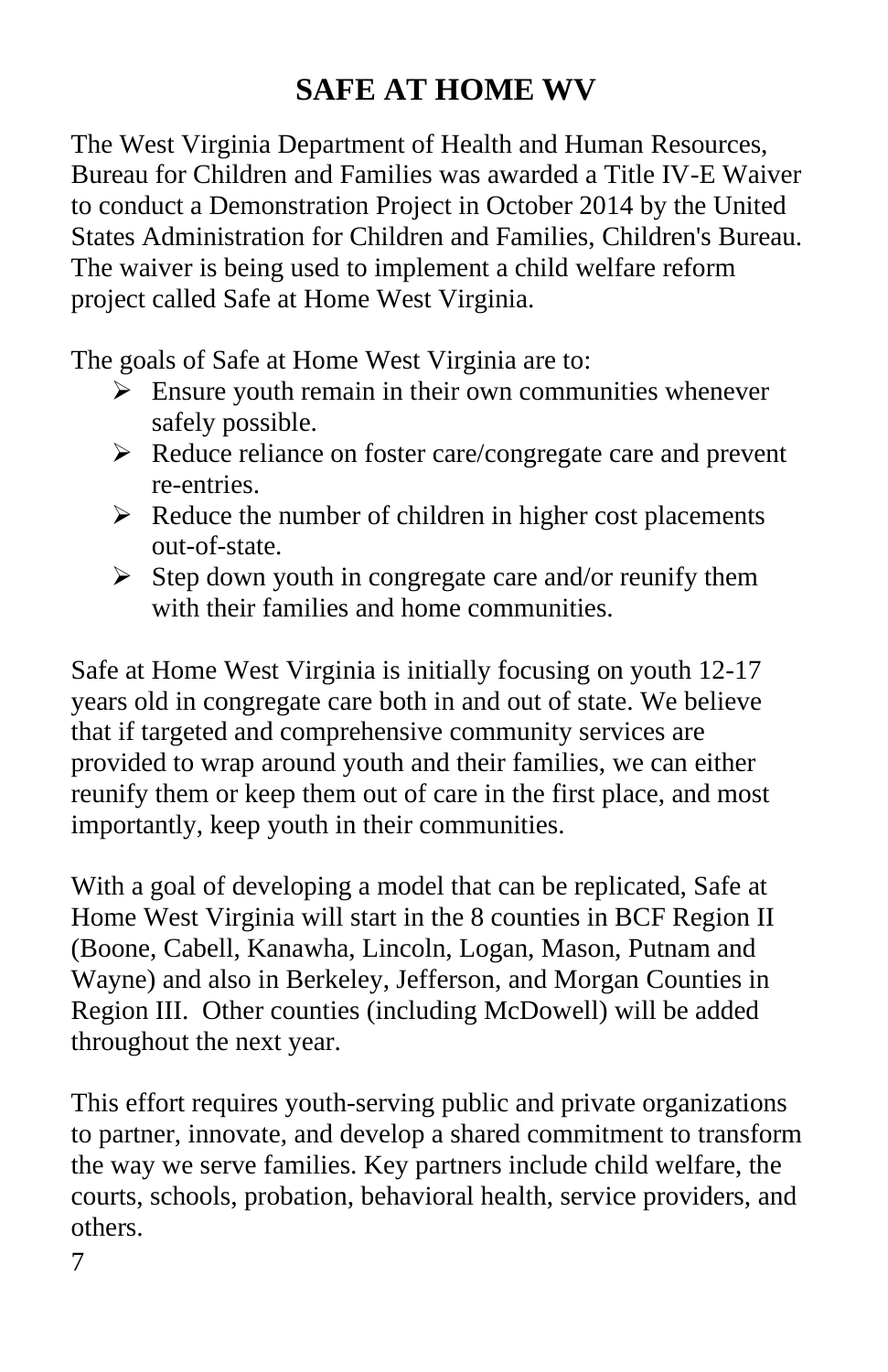Through Safe at Home West Virginia, providers are able to serve families with more flexible, targeted, and individualized services and also more effectively engage public and private partners to better meet the needs of youth and families.

Safe at Home West Virginia also supports improved well-being, with a particular focus on developing youth into successful, productive citizens. Safe at Home West Virginia includes:

- ➢ Trauma-informed assessments for youth and their families to identify their needs.
- ➢ Trauma-informed wraparound services.
- ➢ Evidence-based services and supports.
- $\triangleright$  Opportunities to provide services early and often, aligned with the targeted needs of youth and their families.

South Central Community Collaborative includes McDowell, Wyoming, Mercer and Mingo Counties and meets monthly to address the gaps in services for Safe at Home Initiatives. For more information about Safe at Home, contact CSM, McDowell County DHHR at 304-436-8302.

# **Students Against Destructive Decisions (SADD) Chapters**

**Vision/Mission:** SADD envisions a world in which young people make positive decisions that advance their health and safety. SADD's mission is to empower young people to successfully confront the risks and pressures that challenge them throughout their daily lives. We accomplish this by creating, equipping, and sustaining a network of [student-run chapters](http://www.sadd.org/who-we-are/student-of-the-year-and-student-leadership-council/) in schools and communities focused on peer-to-peer education. SADD fosters a sense of belonging and promotes resiliency, leadership, and advocacy skills so that young people make positive life decisions that will carry them throughout life.

# **Values**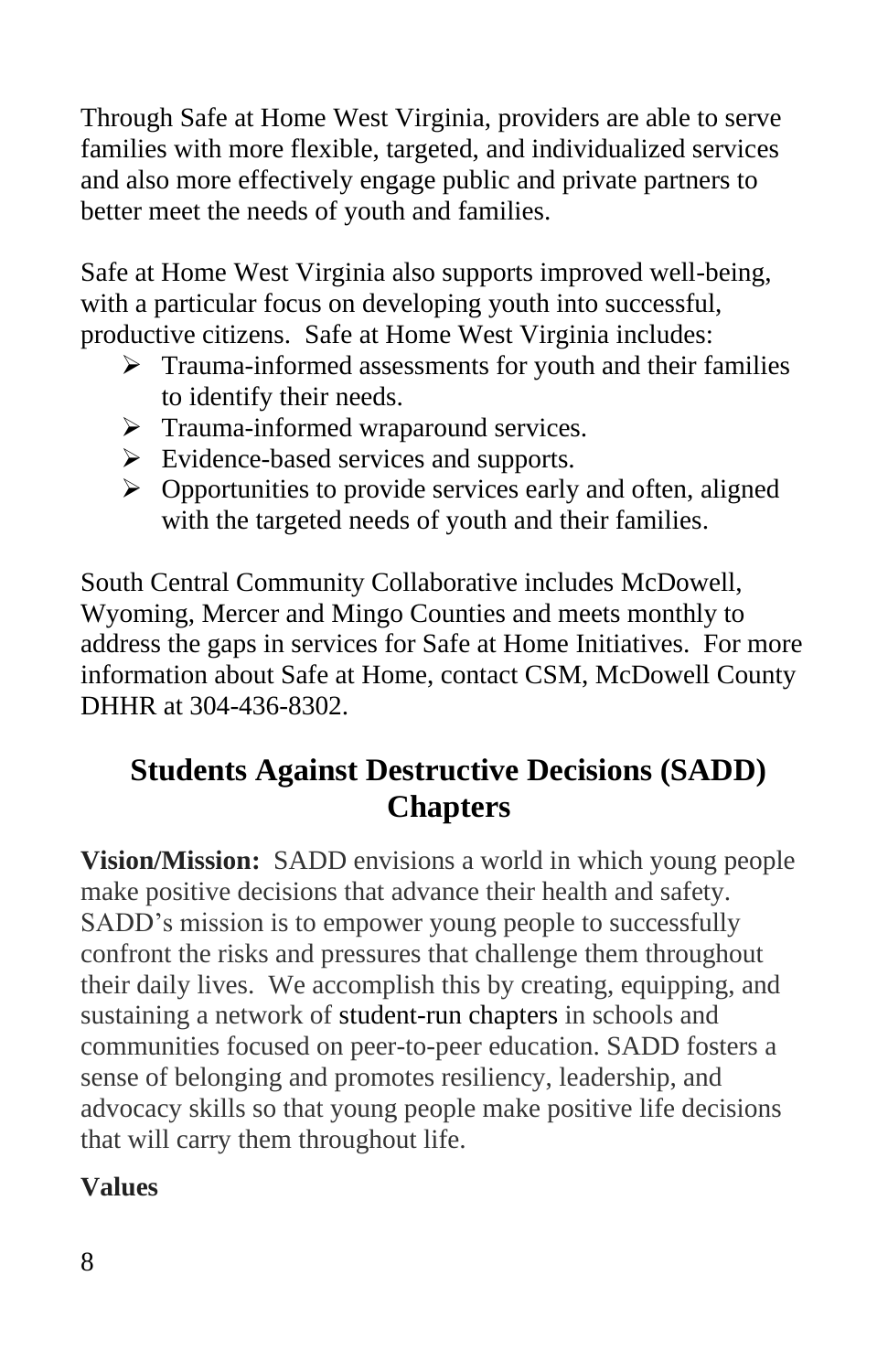- SADD is an inclusive organization, welcoming all youth who seek support for healthy and safe development.
- SADD is a respectful organization that invites active youth participation and expects youth leadership.
- We believe young people's health and safety is improved through positive peer-to-peer interactions, healthy relationships with family and caring adults, and collaboration and alliance with other entities that also support youth.
- We promote broad understanding of the risks facing youth and the importance of reinforcing protective factors.

We will be effective in accomplishing our mission through caring, compassionate, and committed reinforcement of protective factors, through the elimination of risk factors for individual teens, and by pursuing best practices, sharing scientific knowledge, and integrating evidence-based approaches into our work from concept to implementation to evaluation.

In McDowell the HOPE Coalition strives to start SADD Chapters in every Middle and High School.

For more information, contact Ginger Day at McDowell County FACES – 304-436-5255.

# **Useful Local Numbers in McDowell County**

| Abuse, Child: Child Protective Services304-436-8302 |
|-----------------------------------------------------|
| Stop the Hurt Child Advocacy Center304-436-1600     |
|                                                     |
|                                                     |
|                                                     |
|                                                     |
|                                                     |
|                                                     |
|                                                     |
|                                                     |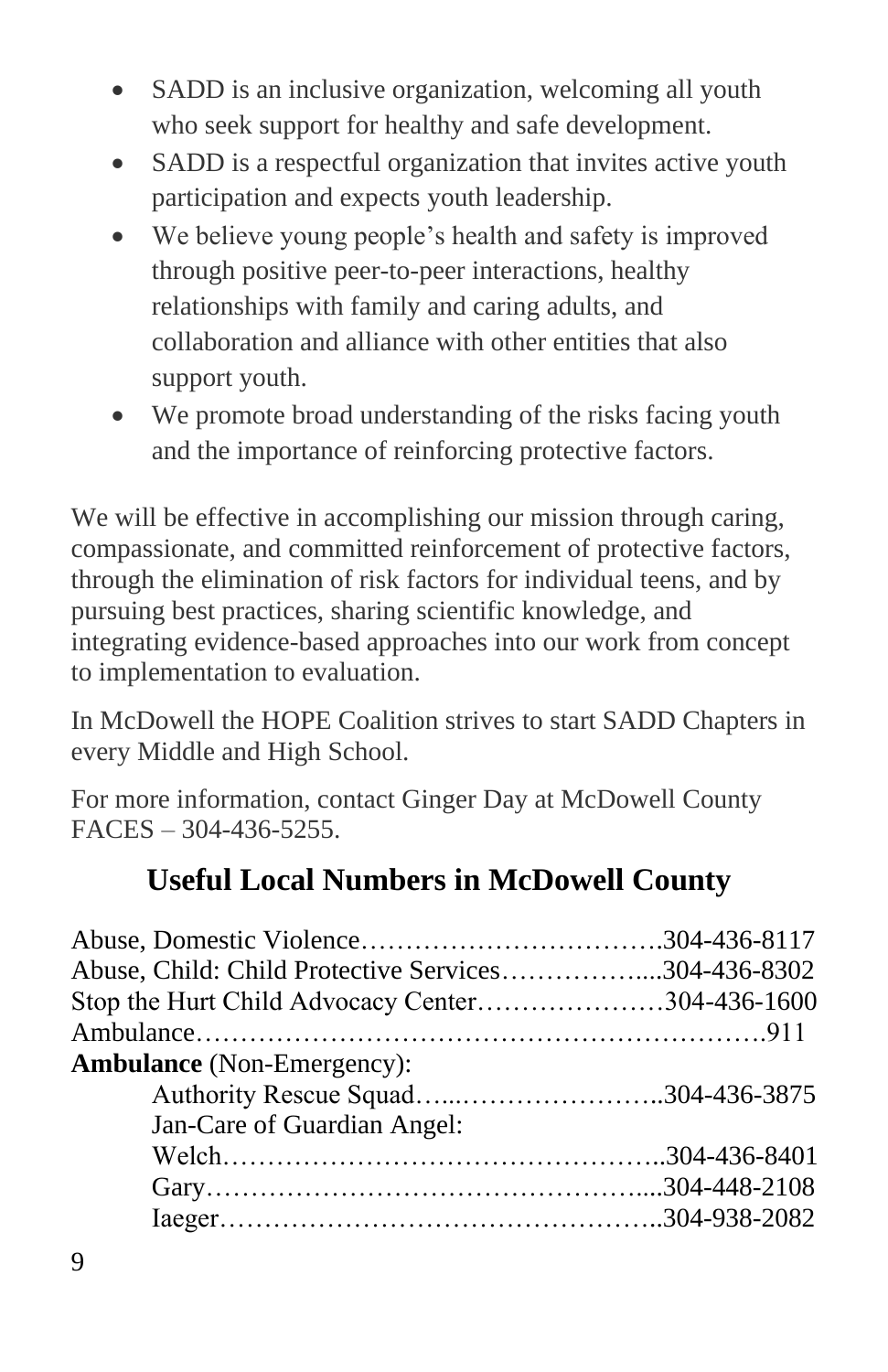| McDowell County Emergency304-436-4106       |  |
|---------------------------------------------|--|
|                                             |  |
| Widener's Ambulance Service Inc304-862-2506 |  |

## **Emergency**

| 911 Center (350 Virginia Ave, Welch)304-436-4106       |  |
|--------------------------------------------------------|--|
| Office of Emergency Services304-436-6900               |  |
|                                                        |  |
| Address: 257 Virginia Ave., Suite 201, Welch, WV 24801 |  |

# **City Police** Non-Emergency

# **County Offices:**

| Public Service District (PSD)304-297-2622 |  |
|-------------------------------------------|--|
|                                           |  |

# **Courts:**

| Magistrates: |  |
|--------------|--|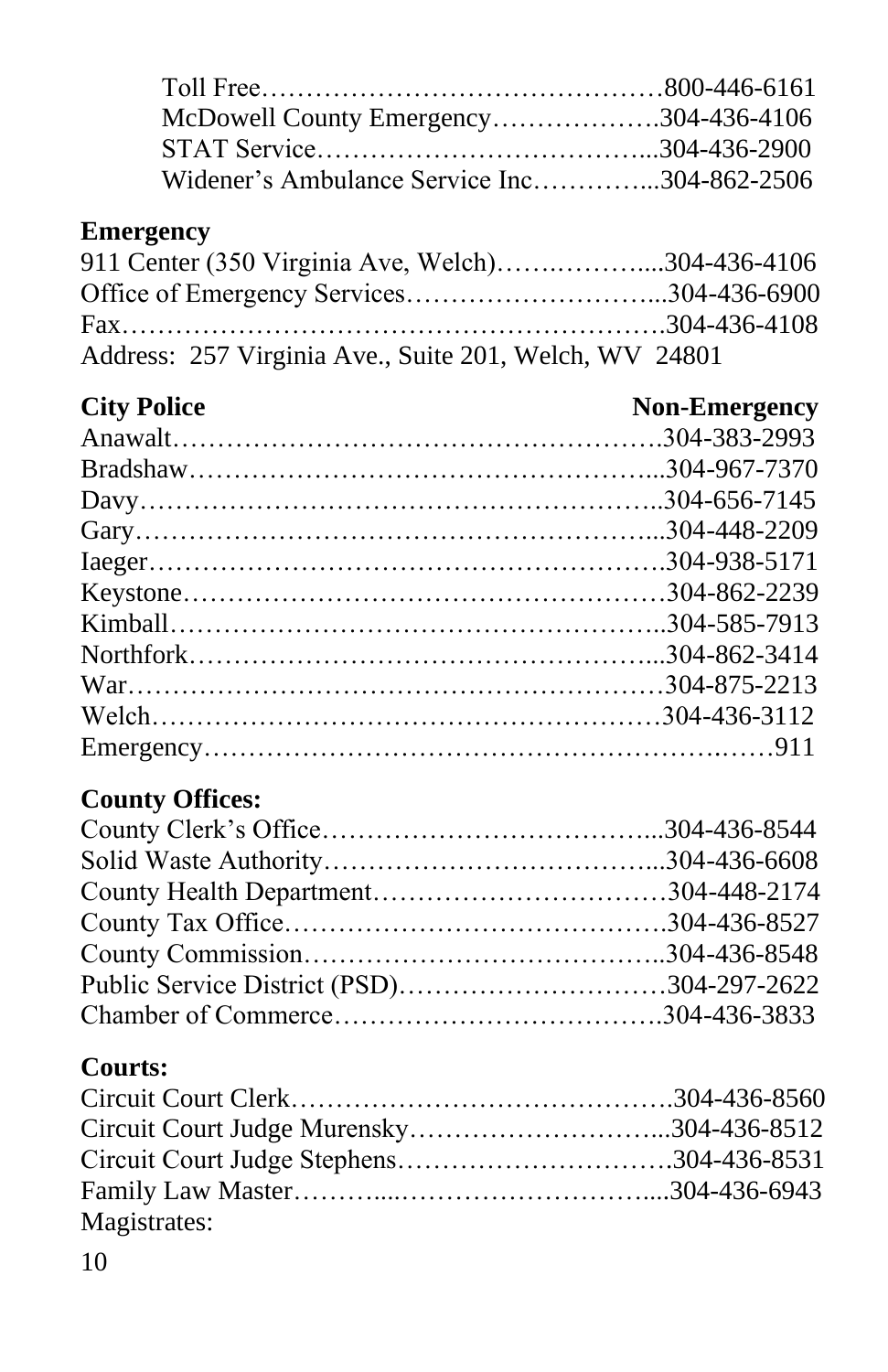| Alternative Sentencing Program304-436-9009 |  |
|--------------------------------------------|--|
|                                            |  |
|                                            |  |
|                                            |  |
|                                            |  |
|                                            |  |
|                                            |  |

# **Adult Education**

#### **McDowell County Adult Learning Center in Welch**

Adult Learning Center……............................................304-436-6580 The goal of McDowell County's Adult Basic Education initiative is to educate and prepare adult students with a second chance opportunity to become employable, job-ready citizens, aware that they can succeed at any endeavor. The McDowell County Adult Learning Center, located adjacent to the McDowell Career and Technology Center in Welch, WV, has been serving the community by offering ABE/GED classes. During this time, hundreds of students have obtained their GED's (General Equivalency Diplomas), graduated college, obtained jobs, or entered the military. The McDowell County Board of Education provides ABE/GED instruction, as well as Computer Literacy Training. We are open to the public daily from 8:00 a.m. until 3:30 p.m. Our program instructor is Mr. Eddie Stress.

# **Bluefield College**

| Phone800-872-0175                                | Fax276-326-4288 |
|--------------------------------------------------|-----------------|
| Website: www.bluefield.edu                       |                 |
| Address: 3000 College Drive, Bluefield, WV 24605 |                 |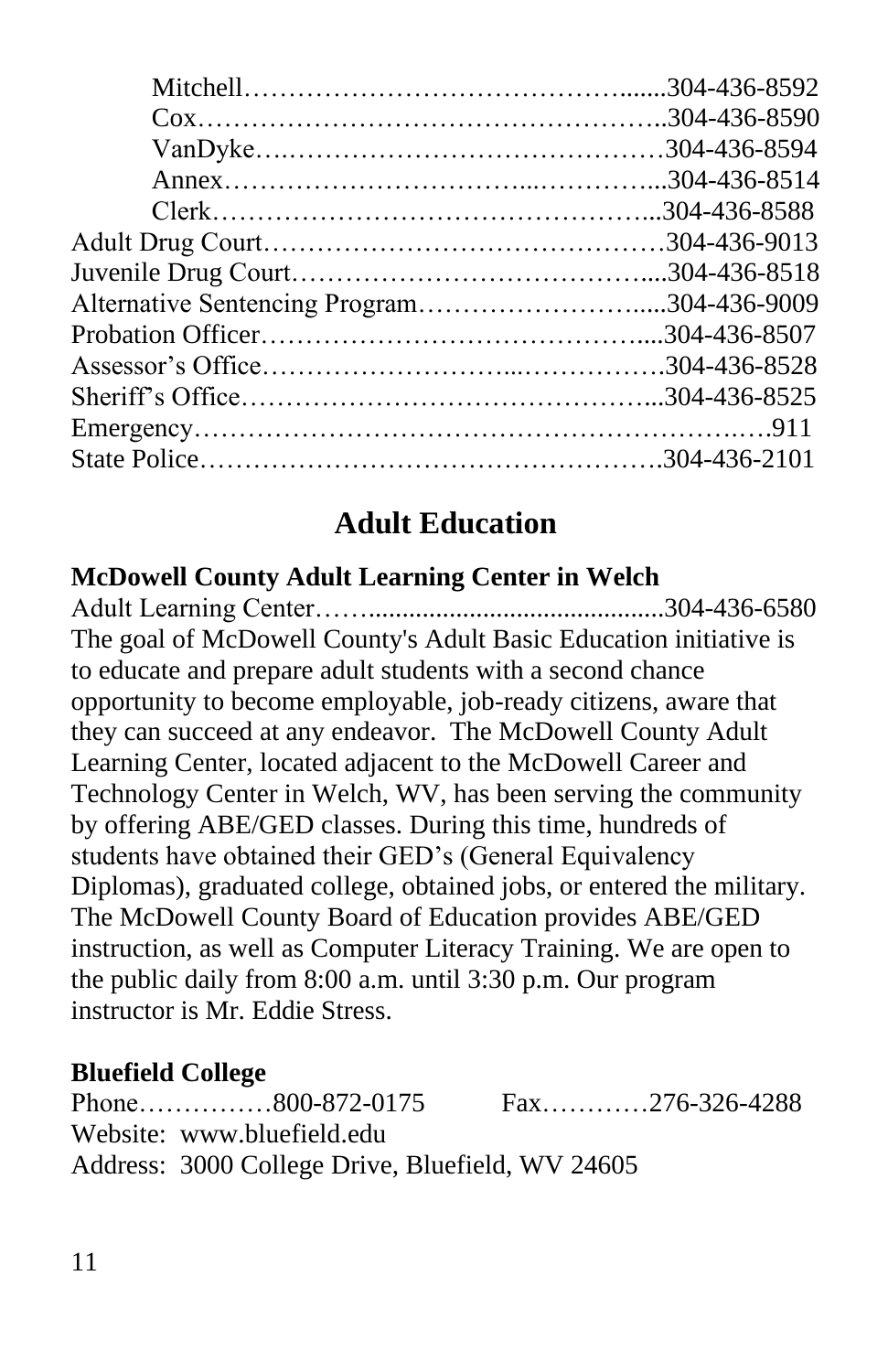#### **Bluefield State University**

Phone…………...304-327-4000 Fax…………..304-325-7747 Website: [www.bluefieldstate.edu](http://www.bluefieldstate.edu/) Address:219 Rock Street, Bluefield, VA 24701

#### **Concord University**

Phone…………..888-384-5249 Fax…………..304-384-3218 Website: [www.concord.edu](http://www.concord.edu/) Address:PO Box 1000, Athens, WV 24712

**Southern West Virginia Community and Technical College** Phone…………866-798-2821 Wyoming…….304-294-2001 Fax……………304-294-8534 Website: [www.southernwv.edu](http://www.southernwv.edu/) Address:128 College Drive, Saulsville, WV 25876

#### **Southwest Virginia Community College**

Phone……855-877-5944 or 276-964-2555 Website: [www.sw.edu](http://www.sw.edu/) Address:PO Box SVCC, 369 College Road, Richlands, VA 24641

# **Child Services**

# **A Small World**

Phone…………304-436-4386 Fax……………304-436-4926 Address:750 Riverside Drive, Welch, WV 24801 Licensed by the State of WV and DHHR. Operated on a nondiscriminatory basis. Children between 3 months and 12 years. Before and after school program is available. Open Monday through Friday, 6:30 a.m. to 6:00 p.m.

#### **Parents As Teachers----The Community Crossing**

Phone…………………………………………304-436-8300 ext, 3

Address: 225 Maple Avenue, Welch, WV 24801

Email: [karen@communitycrossing.org](mailto:karen@communitycrossing.org)

Trained and supported program providing In-Home Family Education services in McDowell County, WV. This voluntary early childhood home visiting program begins working with families during pregnancy and follows their children up to age five.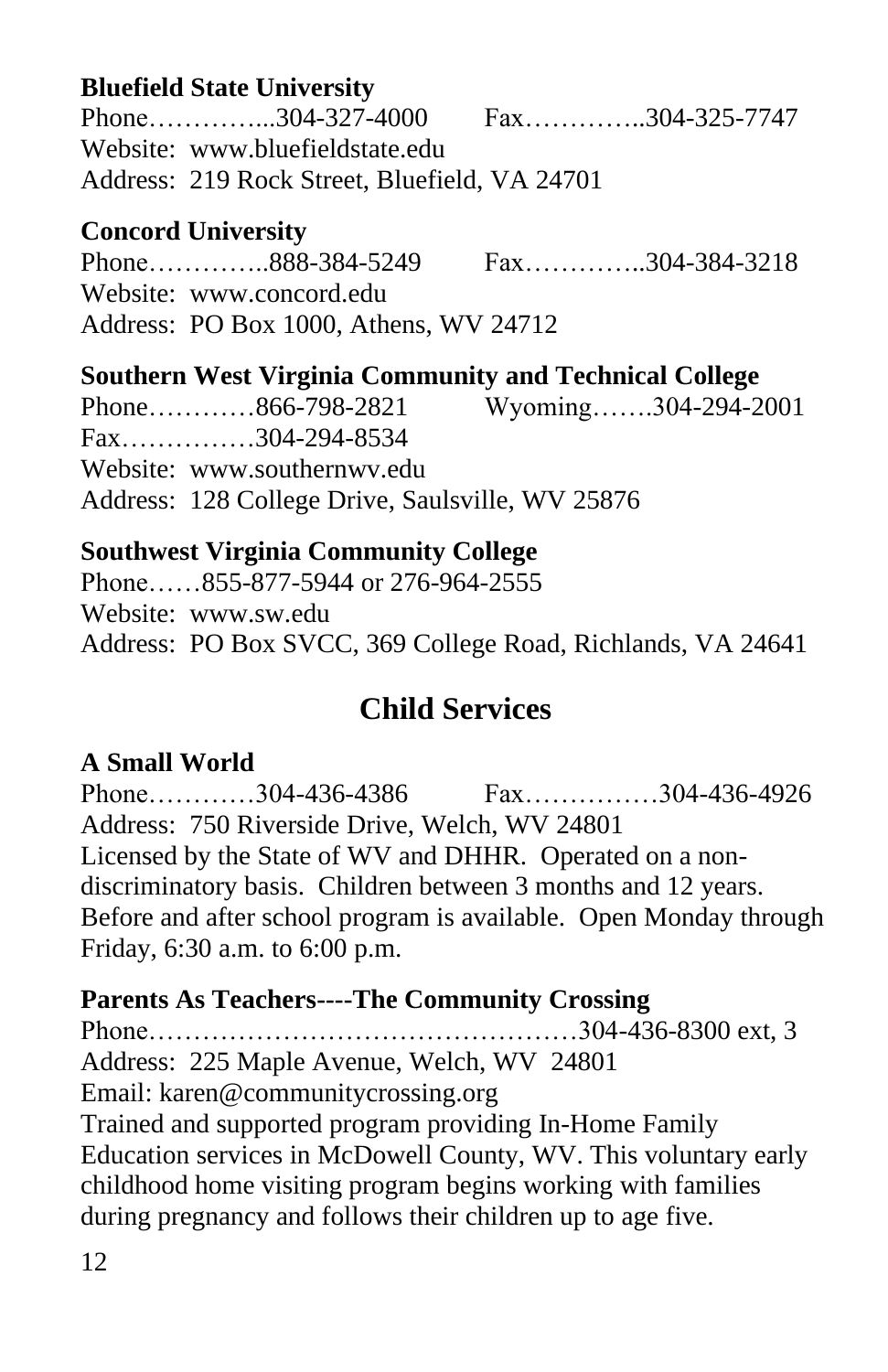Supporting families with young children, providing developmental screenings and promoting school readiness.

## **Coalfields Community Action Partnership**

Phone…………304-862-2837 Fax…………..304-862-2834 Website: coalfieldcap.org Address:P.O. Box 1406, Williamson, WV 25661 Physical Address: Keystone, WV Head Start; Early Child Development; Health, Dental, Mental Health Screenings, Nutrition, Social Services, Services to Special Needs Children, Transportation, Free Breakfast, lunch, and snacks are provided to the children every day.

**Children's Home Society of West Virginia Princeton Office** Phone………………………………………………….304-431-2424 Email: [jboileau@childhswv.org](mailto:jboileau@childhswv.org) Website:<http://www.childhswv.org/index.htm> Address: 603 Harrison St. P.O. Box 5533, Princeton, WV 24740

**Forever Families Community Center (Children's Home Society)** Phone…………………………………………………304-862-4951 34149 Coal Heritage Road (Rt 52), Northfork, WV 24868 Services include: WE CAN Mentoring, Foster Care and Adoption Services, Teen Pregnancy Prevention Program, Community Education and Fun Events

# **Paul Miller Home**

Phone……………………………….304-862-4237 or 800-832-9213 Fax…………………………………………………….304-862-2645 Email: awadewde@childhswv.org Address: P.O. Box 880, Northfork, WV 24868 10 bed emergency shelter for children ages 7-19. Also provides Parent Education for divorcing parents.

# **Mountain Heart Child Care Resource & Referral**

Phone……………………………….304-682-8271 or 800-834-7082 Fax……………………………………………………304-682-8274 Website: [www.mountain-heart.org/ccssouth.htm](http://www.mountain-heart.org/ccssouth.htm) Address: PO Box 1509, Oceana, WV 24870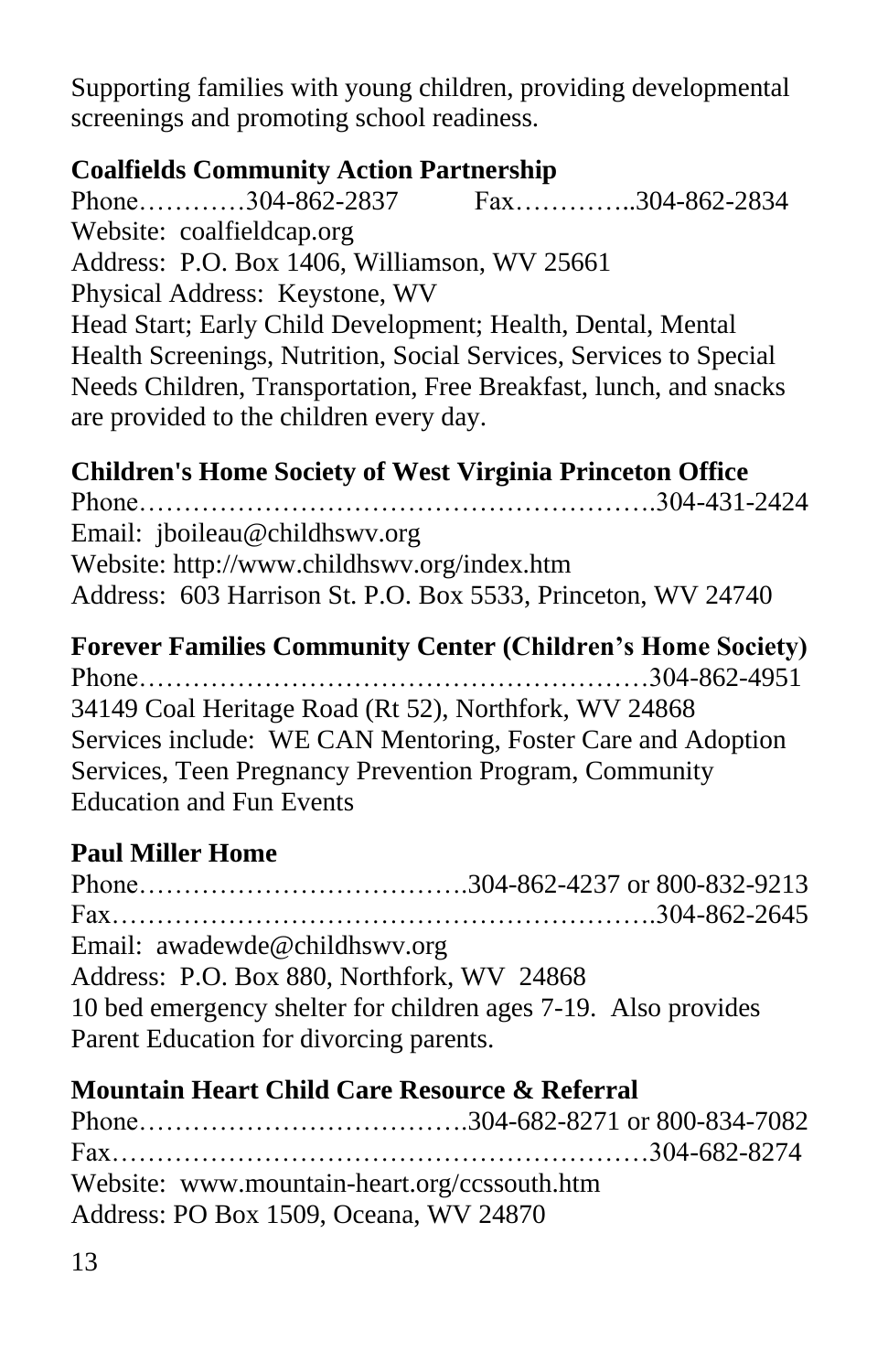The mission of MountainHeart is to meet the diverse needs of parents, children, providers and community through comprehensive, family friendly services. These services are designed to encourage providers, empower families and ensure all community members that quality child care for all of out children is a continued priority. MountainHeart provides a variety of free services to parents, child care providers, children and the community, which include: Resource and Referral Services, Professional Development and Technical Assistance, Management of the Subsidy Certificate System, Volunteer Income Tax Assistance (VITA). Call for more information on the above services and eligibility guidelines.

#### **TSN/WIC Program**

Phone……………………………..304-436-6122 or 304-436-6123 Fax……………………………………………………304-436-6125 Address: 17 McDowell Street, Welch, WV 24801 (Beside the Welch Post Office)

WIC provides nutritious foods, nutrition education, breastfeeding promotion and support, as well as, referrals to health and other social services to participants. WIC serves pregnant, postpartum and breastfeeding women, and infants and children up to age 5. They must meet income guidelines, a State residency requirement, and be individually determined to be at "nutrition risk" by a health professional. To be eligible on the basis of income, applicants' income must fall at or below 185 percent of the US Poverty Income Guidelines. A person who participated in certain other programs, such as the Food Stamp Program and Medicaid, automatically meets the income eligibility requirement. Two Major types of nutrition risk are recognized for WIC eligibility: Medically-based risks such as anemia, underweight, overweight, history of pregnancy complication, or poor pregnancy outcomes. Dietary risks, such as failure to meet the dietary guidelines or inappropriate nutrition practices. Nutrition risk is determined by a health professional such as a nutritionist and is based on Federal guideline. This health screening is free to program applicants.

**Right From The Start………………………………**304-323-8315 Address: 307 Federal Street, Suite 418, Bluefield, WV 24701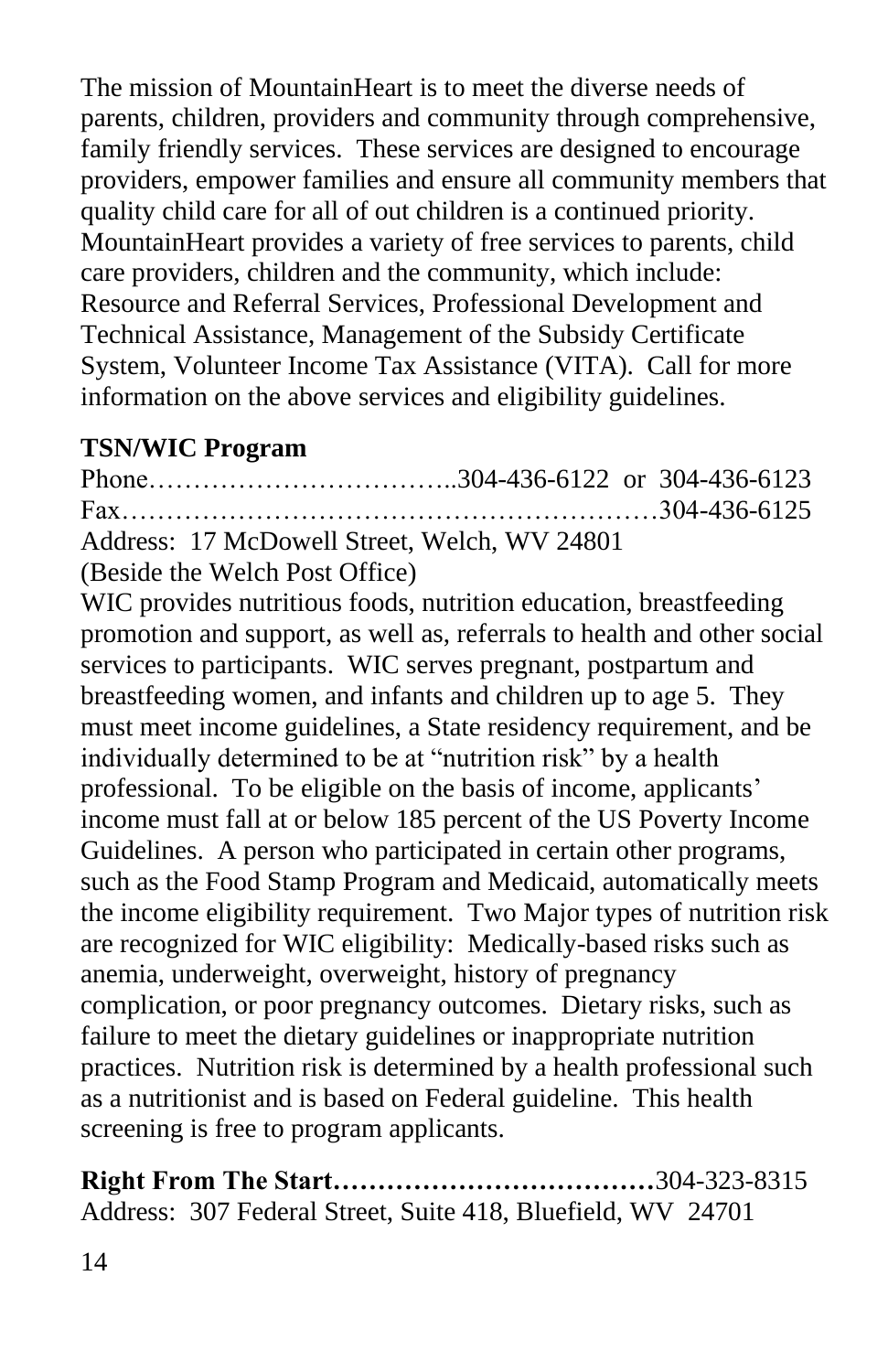Email: [mmckinney@casewv.org](mailto:mmckinney@casewv.org) Website: wvdhhr.org/rfts Serves pregnant women and newborns to age one with case management by RN or licensed Social Worker. WV Medicaid, pregnant, high birth score, needing newborn hearing screening.

#### **West Virginia Birth to Three Program**

Phone: 304-425-2926 or 866-207-6198 Fax…….304-425-7367 Website: [www.wvdhhr.org/birth23](http://www.wvdhhr.org/birth23) Address: 1411 North Walker Street, Princeton WV 24740 Anyone can refer a child birth to 36 months who is experiencing a delay in any area or development, has a diagnosed physical or mental condition which has a high probability of resulting in a developmental delay or at a significant risk of having substantial developmental delays due to biological, environmental, or family risk factors (at no cost to family). Services may include teaming, assessment, and therapy in the following areas: Assistive Technology, Audiologist, Counseling, Health Services, Medical (Diagnostic Only), Nursing, Nutrition, Occupational Therapy, Psychological Services, Service Coordination, Social Work, Special Instruction, Speech and Language Pathology, Vision.

# **The National Center for Missing & Exploited Children**

Phone……1-800-THE-LOST TTY line………800-826-7653 Website:[www.missingkids.com](http://www.missingkids.com/)

Every home and school should establish a program that effectively teaches children about safety and protection measures. As a parent or guardian, you should take an active interest in your children and listen to them. Teach your children they can be assertive in order to protect themselves against abduction and exploitation.

# **Domestic Violence/Counseling**

# **Stop Abusive Family Environments, Inc (SAFE)**

Phone………304-436-8117 Fax…………...304-436-6528 Address: PO Box 669, Welch, WV 24801 Physical Address**:** Route 7, Former Hemphill School *Emergency Shelter***-***Temporary shelter*, food and clothing. *Transitional Housing***-**Long-term shelter, food and clothing. These services are for the women and children who are victims of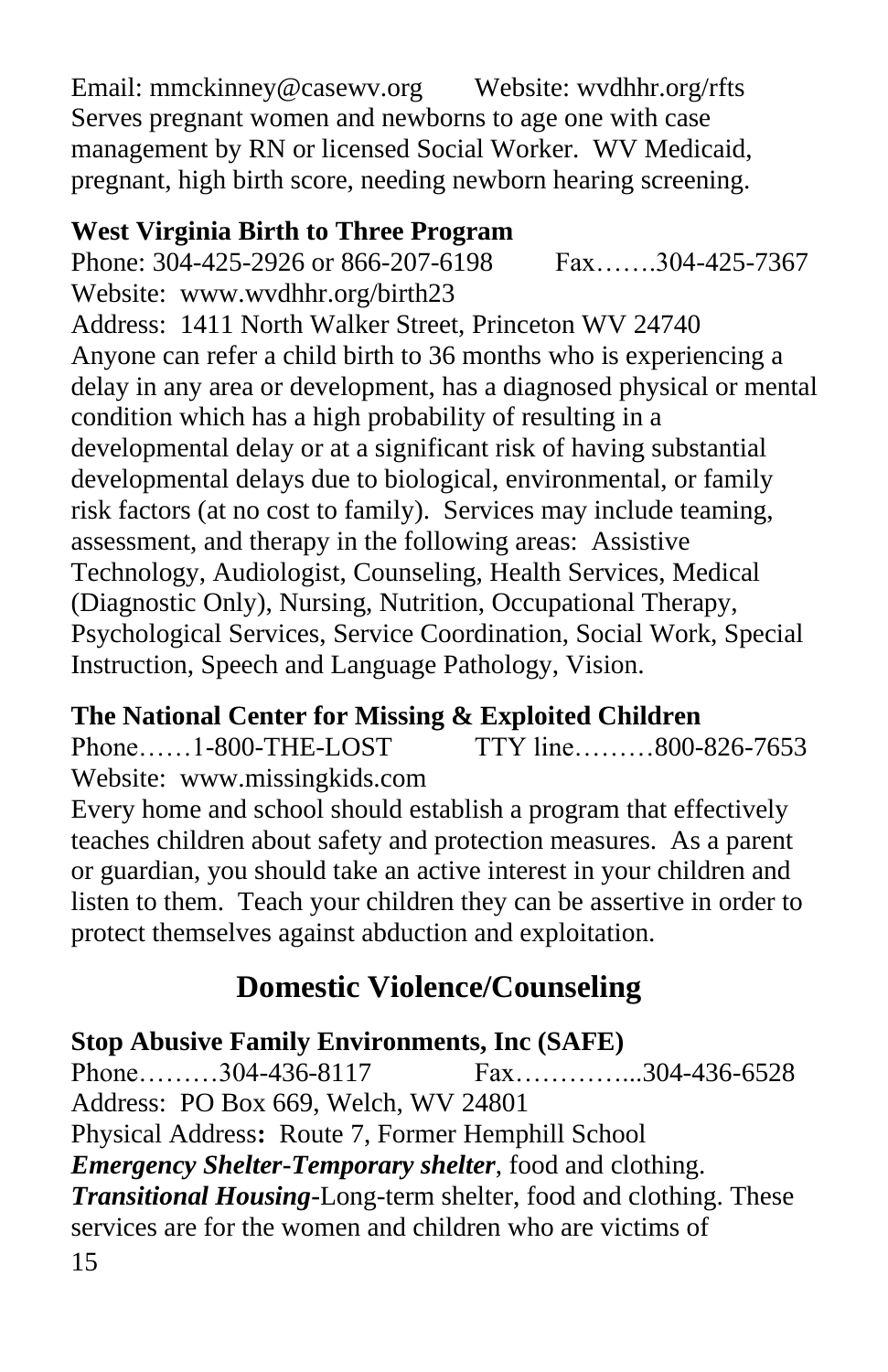domestic violence or homelessness. *Case Management***-**Assisting residents achieve the goals that they set for themselves. Referrals to other agencies. This service is for the women and children who are residents of the SAFE Transitional Housing facility. *Infant & Child Care Center***-**Provides care to children while mother is with staff members, at work, school, doctor, agencies, appointments, etc. This service is for the children who are domestic violence clients or residents of the SAFE Transitional Housing facility.

*Transportation-*Transportation to court hearings, attorneys, doctors, agencies, work, store, school, social activities, etc. This service is for the women and children who are domestic violence clients or residents of the SAFE Transitional Housing facility. *Learning Center***-**Educational services w/internet connection. This service is for the women and children who are residents of the SAFE Transitional Housing facility. Center is also open to general public for special trainings. *Court Advocacy***-**Attend court hearings as support to domestic violence victim, *Safety Planning***-**Discuss options and dangers of leaving domestic violence situation, *Information and Referrals***-** Inform victims of different options and make referrals to appropriate agencies. These services are available to victims of domestic violence (male or female). *Trainings &* 

*Presentations*-Provide information regarding domestic violence and services offered by SAFE. *Elder Abuse Advocate-* provides court hearings advocacy, transportation to court as needed, services for elder abuse including but not limited to domestic abuse.

#### **Stop the Hurt, Inc (Child Advocacy Center)**

Phone………….304-436-1600 Fax………….304-436-8101 E-mail: sth\_childabuse@yahoo.com

Address: PO Box 102, 601 Belcher Mountain, Welch, WV 24801 Advocacy for women and children who are victims of abuse. The guidelines for this are you must have a case in the criminal system or ask for assistance. Counseling Services for anyone including but not limited to domestic violence, child abuse, psychological, mental, trauma-focused, cognitive behavioral therapy.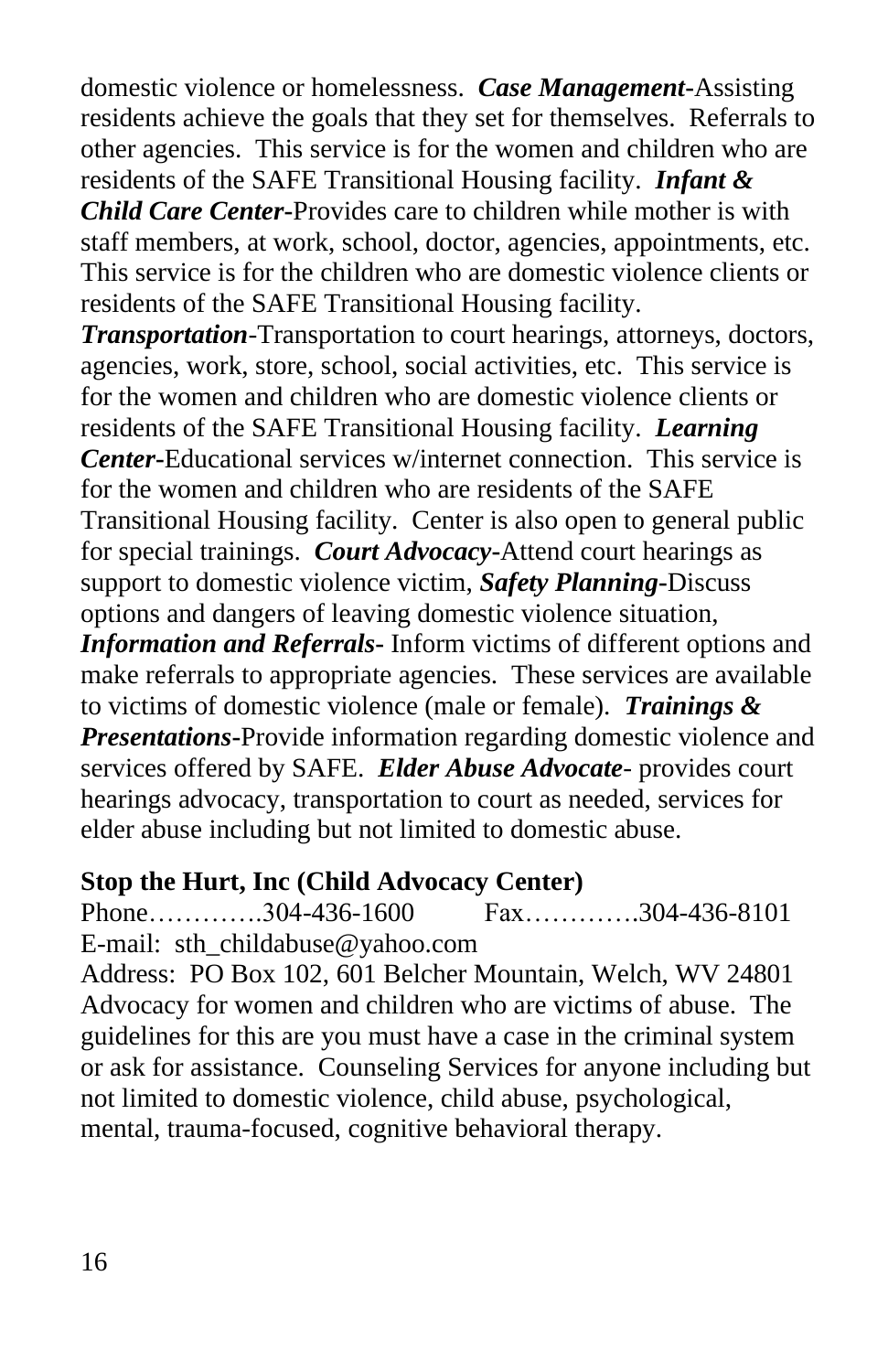# **Drivers License**

# **Department of Motor Vehicles**

Phone………………………………………………….304-436-4399

Address: 92 McDowell St., Welch WV 24801

Office Hours: 8:30 am - 5:00 pm, Monday thru Friday

Driver's License Testing: 8:30 am - 5:00 pm, Monday thru Friday To find your local DMV visit [www.dmv.org.](http://www.dmv.org/) Also provides photo identification cards.

# **Drugs & Alcohol**

# **WARNING SIGNS OF DRUG ABUSE MAY INCLUDE:**

- ➢ Lasting fatigue
- ➢ Repeated health complaints, red and dull eyes, constant cough
- ➢ Personality change
- ➢ Sudden mood change
- $\triangleright$  Irresponsible behavior
- ➢ Low self-esteem
- ➢ Depression
- $\triangleright$  General lack of interest
- $\triangleright$  Scrapes with the law

| 24-Hour Crisis Line800-579-5844                     | or304-485-1725 |
|-----------------------------------------------------|----------------|
| Alcohol and Drug Rehab Center, Salem VA800-821-4357 |                |
|                                                     |                |
|                                                     |                |
|                                                     |                |
|                                                     |                |

# **McDowell County Alternative Sentencing Program**

Phone…304-436-9009 or 9012 Fax…………….304-436-4351 E-Mail: mcdowellasp@gmail.com Address: 109 Wyoming Street, Welch, WV 24801 AA/NA Support Groups, Substance Abuse Counseling, Living Skills Curriculum, Helping Women Recover Curriculum, Drug Education & Awareness Classes. Eligibility for Day Report Center services is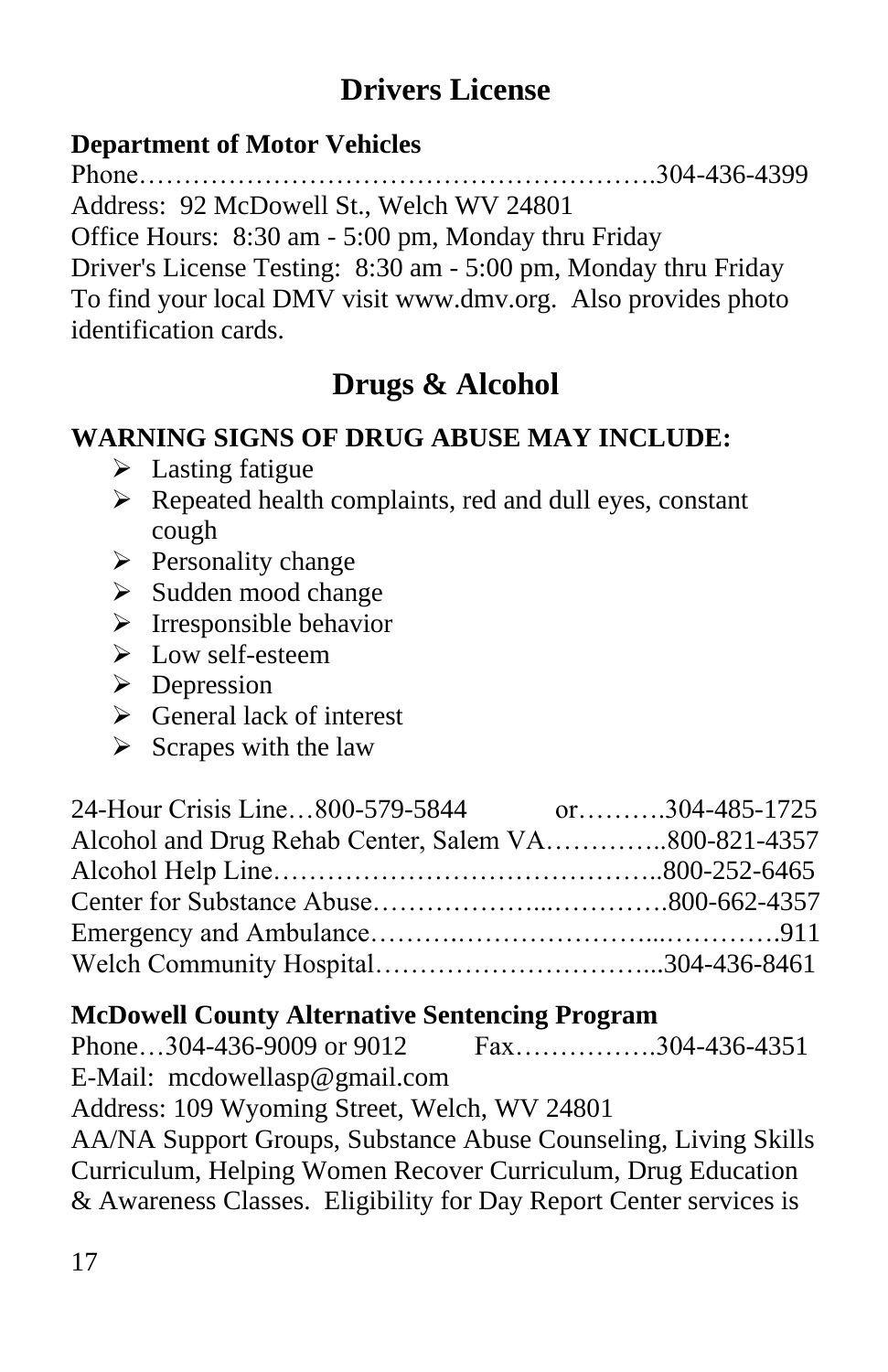mandated through the Circuit Court, Magistrate Court and Family Law Master Offices. We also accept referrals from the Department of Health and Human Resources for specific programs. However, if you are interested in the above agencies, please contact our office and we may be able to provide some of these services to you as well.

# **McDowell County Juvenile Drug Court**

Phone………………………………………………...304-436-8518 Address: 109 Wyoming Street, Welch, WV 24801 (County Commission Building 2nd Floor).

This is a diversion program to aid in the rehabilitation of substance abusing youth. It is a court managed, drug treatment program available to youth who have been arrested and/or charged with an offense and determined to have substance abuse issues. The program is available to pre-petition youth. Participants receive intensive treatment, supervision, drug testing and monitoring to achieve successful treatment outcomes.

Services include juveniles 10-17 years old or under 21 and currently under juvenile jurisdiction in Court. Non-violent misdemeanor or felony offenses or drug/alcohol related status offenses. No previous adjudications for sex offenses. Program length is structured as a four-phase program that each participant will complete in approximately 8 months but may vary according to the youth's success in the program.

# **McDowell County Adult Drug Court**

Phone………304-436-9013 Fax………….304-436-3476 Email: kenneth.williams@courts.wv.gov

This is a diversion program to aid in the reduction of recidivism and rehabilitation of substance abusing adults. It is a court managed, drug treatment program available to adults who have been arrested and/or charged with a non-violent felony offense and determined to have substance abuse issues. The program is available to prepetition adults. Participants must be referred by an attorney, review and assessed for determination of eligibility and accepted by the Judge for participation. Participants receive intensive treatment, supervision, drug testing and monitoring to achieve successful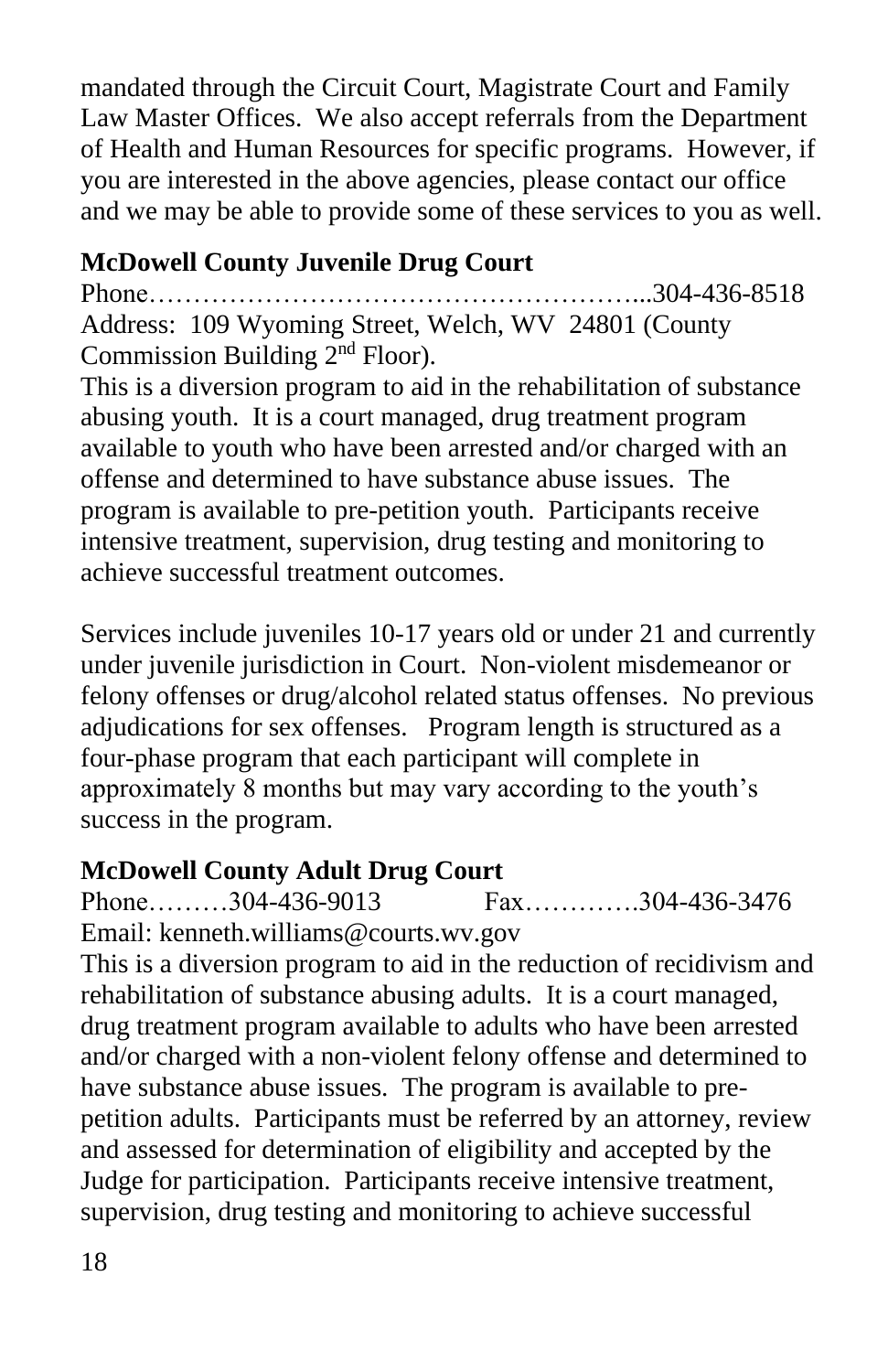treatment outcomes. Program length is structured as a four-phase program that each participant will complete in approximately 8 months but may vary according to the youth's success in the program.

#### **Southern Highlands Community Mental Health Center**

Phone ………304-436-2106 HOTLINE……800-615-0122 Address: 151 Rt. 52 N Welch, WV

Provides substance abuse outpatient counseling, information, referral to treatment center, Suboxone program, emergency petition process, DUI Classes, SBIRT (Screening, Brief Intervention and Referral to Treatment), and mental health disorder treatment.

#### **Patrick's Place Men's Home**

Phone……………………………………………….304-887-9181 Address: P.O. Box 61, War, WV 24892 Located Main Street War Facebook: Patrick's Place

Provides sober living home for substance abuse individuals. Offers 12 step program, Celebrate Recovery, parenting, drug testing, GED classes, college enrollment assistance, and assistance with driver's license. Offers 18-24 month assistance facility with sliding scale fees. Utilized by Alternative Sentencing.

# **Four Seasons Recovery Center**

Phone……………………………………………….304-323-1041 Address: 321 Preston Street, Bluefield, WV 24701 This is a long-term residential recovery center. Peer driven social model with therapeutic community. Recovery dynamic classes (12 step). Meetings held daily: 12:00 noon men only; 6:00 and 8:00 p.m. open to public.

# **Mercer County Fellowship Home**

421 Scott St. Bluefield, WV………………………. ...304-327-9876 30 day to 6 month 17 bed all male unit. On site NA and AA meetings.

#### **Princeton Community Hospital**

| 12 <sup>th</sup> Street Princeton, WV 24740304-487-7000 |  |
|---------------------------------------------------------|--|
|                                                         |  |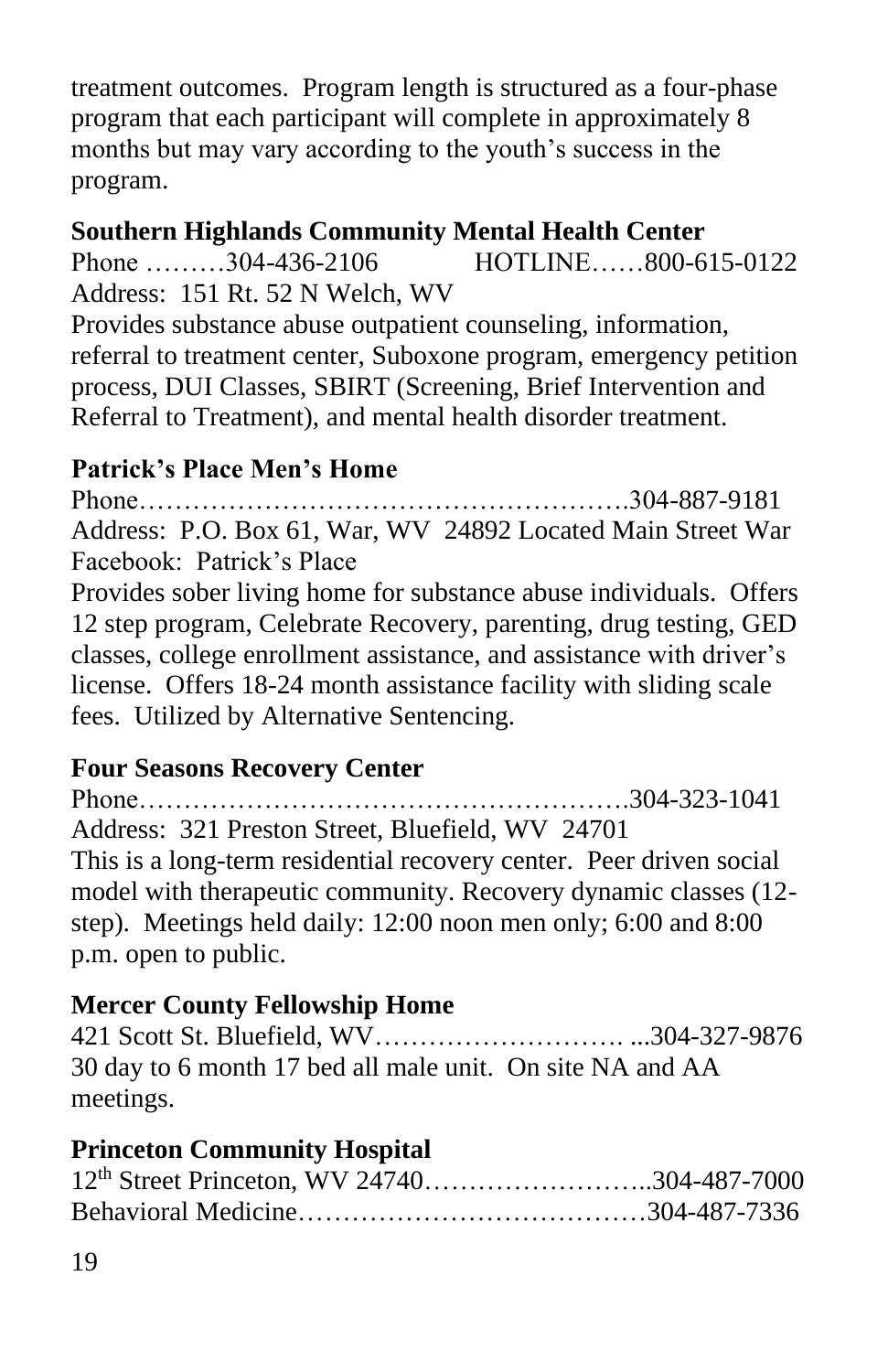Suicide prevention, emergency and referral to treatment center

# **Behavioral Health Pavilion**

Phone…………………………………………………304-325-4673 Address: 1333 Southview Drive, Bluefield, WV 24701 (old Saint Lukes Hospital) Physicians and Surgeons, Psychiatry, Psychologists, Mental Health

# **Legends**

12th St. Extension Princeton, WV………………….. 304-425-9478 Men's Long Term Residential, 10 beds up to 3 months of treatment, Priority to clients being released from detox programs.

# **New Horizons Psychological Association**

Princeton, WV……………………………………..... 304-425-3327

# **Southern West Virginia (Beckley) Fellowship Home**

201 Woodlawn Ave. Beckley, WV………………..... 304-253-1441 Halfway house, residential 24 hour non hospital residence for substance abuse treatment

#### **Veteran's Affairs Medical Center…………………** 304-323-4020 **Substance Abuse Treatment Program**

200 Veteran's Ave Beckley, WV 25801 Outpatient substance abuse and mental health treatment for Veterans

| <b>Veterans Readjustment Center and Medical Clinic</b> |  |  |
|--------------------------------------------------------|--|--|
|                                                        |  |  |
| Address: 1511 N Walker St, Princeton, WV 24740         |  |  |

# **FMRS Health Systems Raleigh County Office**

101 S. Eisenhower Dr. Beckley, WV 25801……….. 304-256-7146 209 W. Maple Ave. Fayetteville, WV 2584……….. 304-256-7100 HOTLINE.………………………………………….. 304-256-7100 Outpatient substance abuse and mental health treatment, detoxification, non hospital residential (24 hour); also has specialized program for women who have children, treatment 6 mo. to 1 year, waiting list with priority to pregnant females and IV drug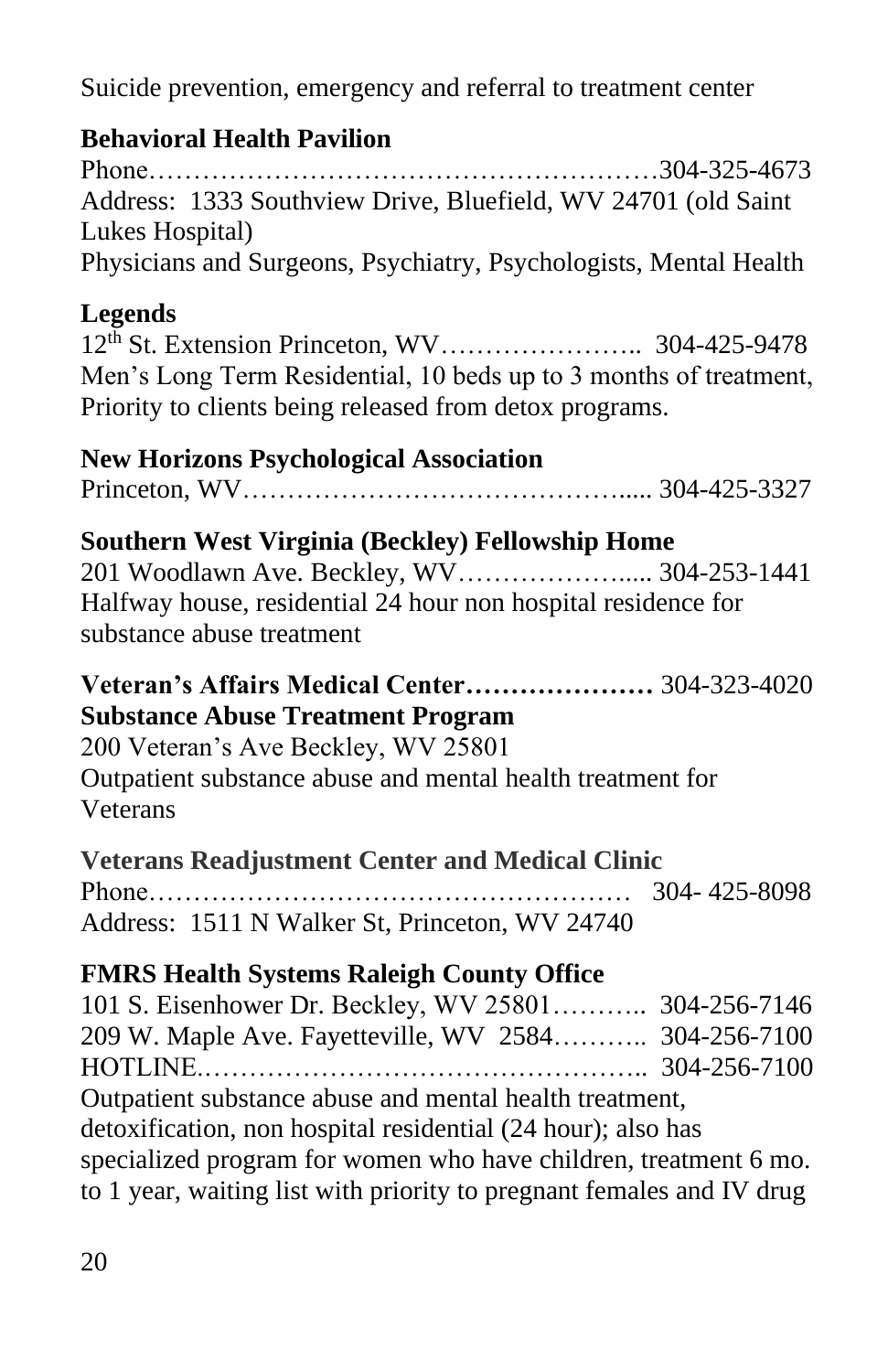users. Males can stay up to 90 days. Let the worker know which service you are wanting.

#### **Methadone/Suboxone Clinics**

# **Education**

# **McDowell County Board of Education**

21 Phone…………………………………………………304-436-8441 Fax…………………………………………………....304-436-4008 Website: [www.boe.mcdo.k12.wv.us](http://www.boe.mcdo.k12.wv.us/) Address: 30 Central Avenue, Welch, WV 24801 *Elementary Education:* Standards based reading and math programs, Elementary math and reading coaches, Welch Elementary-School of Excellence, County Teacher Leadership Team for 21st Century Learning, DIBELS (Dynamic Indicator of Basic Early Literacy Skills) assessment-K-5, three tiered Intervention Program for at risk students. *Title I Programs*: Pre-K programs in collaborative agreement with Mingo CAP (Community Action Partnership) serving McDowell County Head Start, Parent Conferences, Monthly parent meetings-P.R.I.S.M. (Parents Reading In Schools Monthly), Five Title I Distinguished schools, Newsletters available at web site. *Special Education:*Psycho-educational evaluations, Mentally Impaired (all areas), Learning Disabilities, Behavior Disorders, Speech and Language, Pre-School Special Needs, Birth to Three Transitions, Autism, Gifted Education, Occupational Therapy, Physical Therapy, Audiological Services, Vision and Hearing Impaired Services, P.E.R.C. (Parent-Educator Resource Center) at the Career & Technical Center, Special Transportation Services. *Safe & Drug Free Schools Program:*Conflict Resolution, Crisis Prevention and Intervention, Prevention Resource Officers, Red Ribbon Week, Drug Free Alternative Week, Discover Health Connection, Respect & Protect, Life Skills, Positive Behavior Support, Character Education and Responsible Students Program.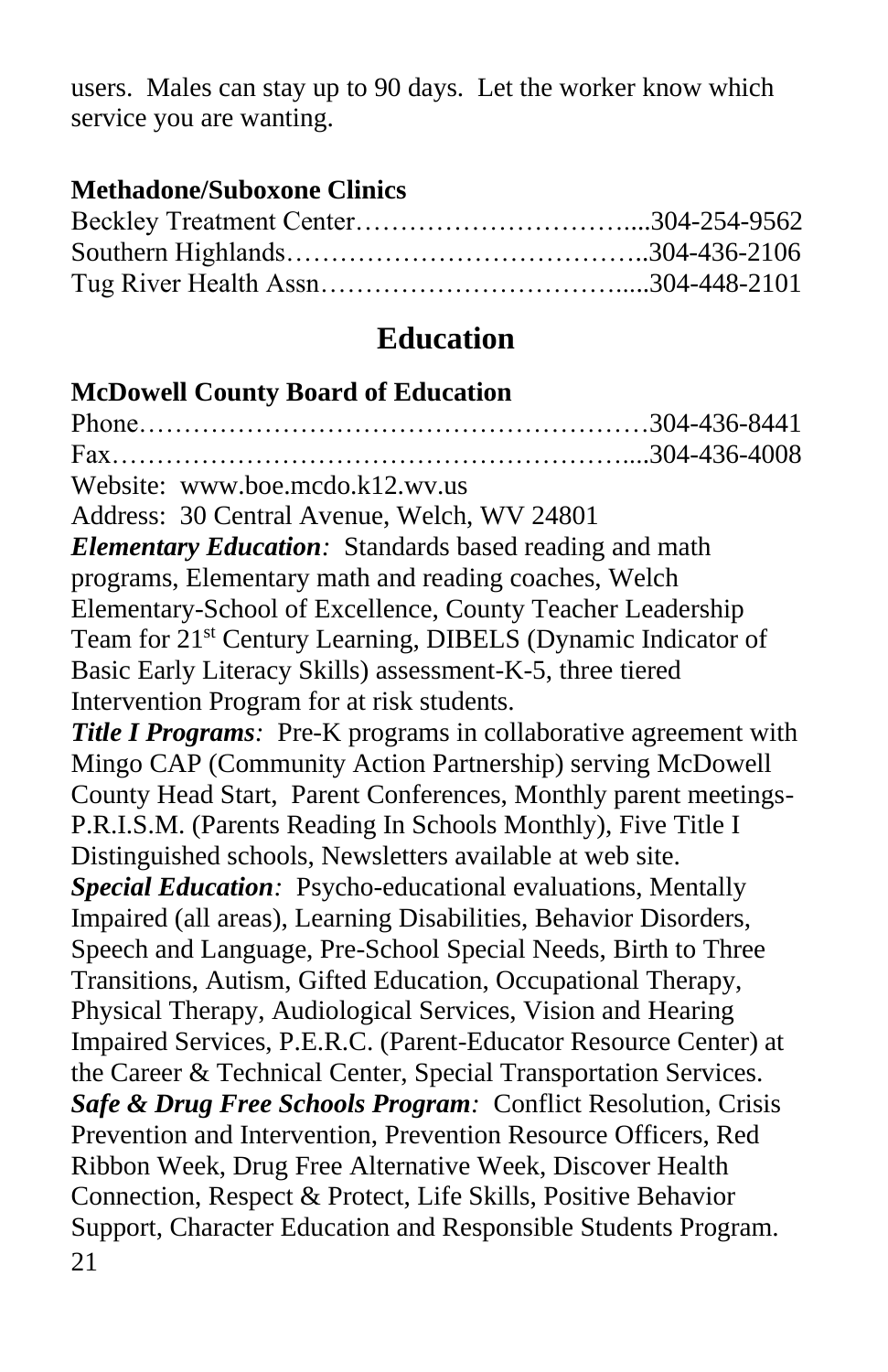*School Nurses:*Meet special health care needs of students. Liaison between schools, parents, and physicians. Screen vision and hearing and initiate Student Health, Screen all 6<sup>th</sup> grade students for scoliosis. Tug River Health School Clinic at Mount View.

*Technology Department*: County Technology Integration Specialist, Professional Development for 21<sup>st</sup> Century Learning, Teacher Leadership Team for 21<sup>st</sup> Century Learning, System Operators at each school site, Webmasters maintain school webpage, RESA I Technicians, Management of Online Assessments, 21<sup>st</sup> Century Support System for Students, Staff, and Community.

*The Career and Technology Center* offers the following classes: Automotive Technology, Business and Marketing, Building Construction, Machine Tool Technology, Computer Operations, Maintenance and Repair, Electrical Technology, Heath Occupations, ProStart, Welding Technology, and Gifted Center. Must be enrolled in High School for theses services. The Career and Technology Center offers the following Adult Program: Licensed Practical Nursing.

# **School Phone Numbers**

| Career and Technology Center304-436-3488 |
|------------------------------------------|
|                                          |

Families and community members are invited to attend our monthly **Family Advisory Council Meetings**. The meetings are designed to provide relevant information and strategies to support learning in the home. The meetings are held at the Phoenix Center at 275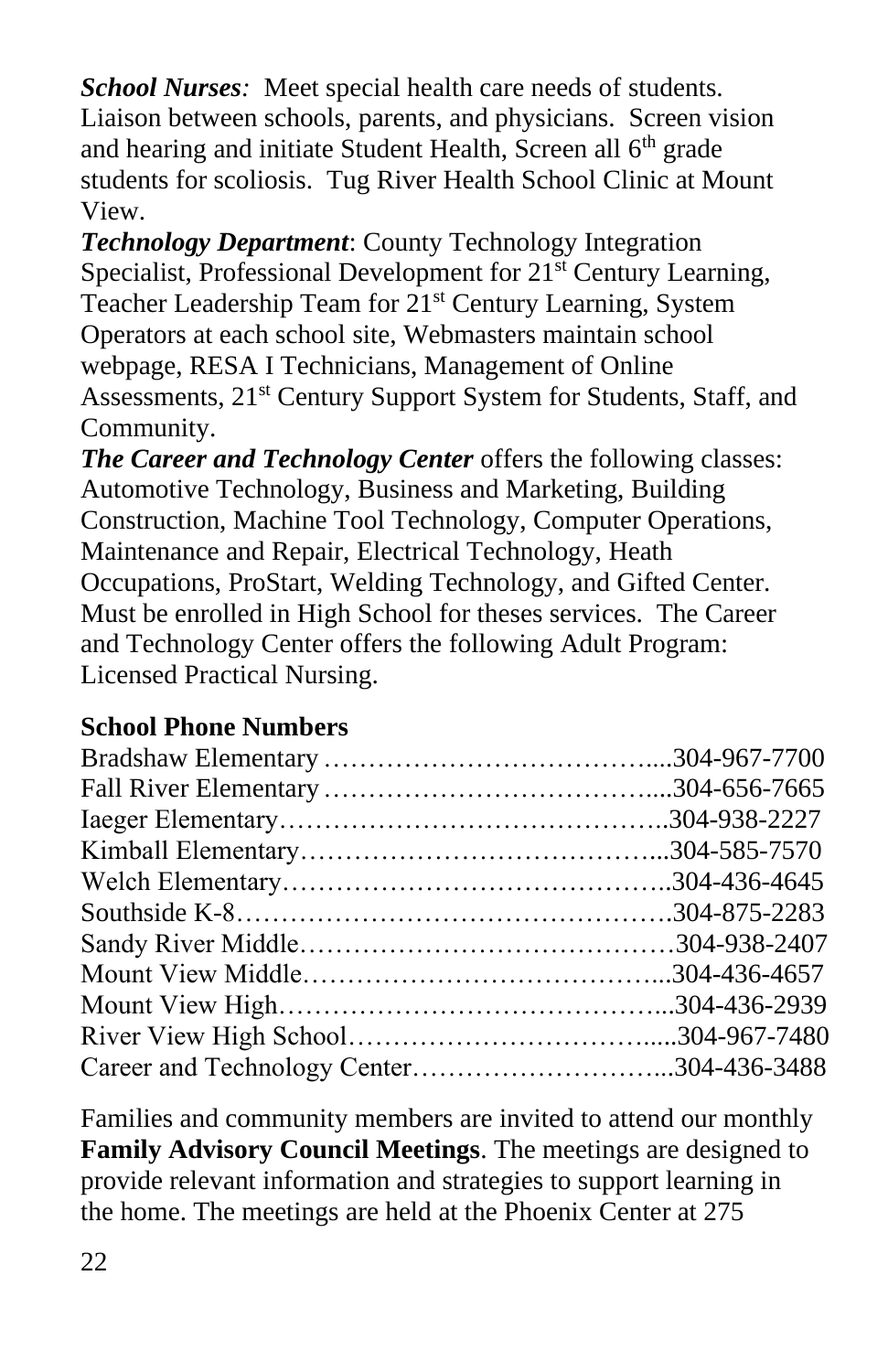Virginia Avenue Welch, WV. For more information call (304) 436- 8441 Ext 250.

Grandparents who are raising grandchildren are encouraged to attend the **Second Time Around Club** held regularly throughout the school year. The support meetings are filled with pertinent information grandparents need such as educational strategies, community resources, and more. The meetings are held at the Phoenix Center at 275 Virginia Avenue Welch, WV. For more information call (304)436-8441 Ext 250.

McDowell County Schools uses **School Messenger** automatic calling system to deploy information to families in regards to inclement weather, school closings, and more. If you are not receiving the calls, you will need to contact your child's school to ensure your phone number is correct in the calling system.

KVC is teaming up with Welch Elementary and Kimball Elementary to provide **School Based Mental Health Services** to children and adults who have Medicaid and meet APS Healthcare and Medicaid criteria for medical necessity. KVC licensed therapist provide quality mental healthcare by developing trust and treating the whole person. They offer individual and family therapies in the home or at school. Services are child-centered, family-driven, and strength-based while using the latest evidencebased approaches. Contact the local KVC office at 304-924-4130

#### **Reconnecting McDowell**

Website: [reconnectingmcdowell@aft.org](mailto:reconnectingmcdowell@aft.org) Contact: Debbra Elmore at [delmore@aftwv.org](mailto:delmore@aftwv.org) or 304-552-5766

The Reconnecting McDowell Initiative Framework is available on the website and is a working and fluid document that provides a high level overview of each subcommittees' goals and activities. It is designed to help the cross-sector subcommittees collaboratively carry out their respective activities and goals. The framework will reflect the changing circumstances and needs in McDowell County.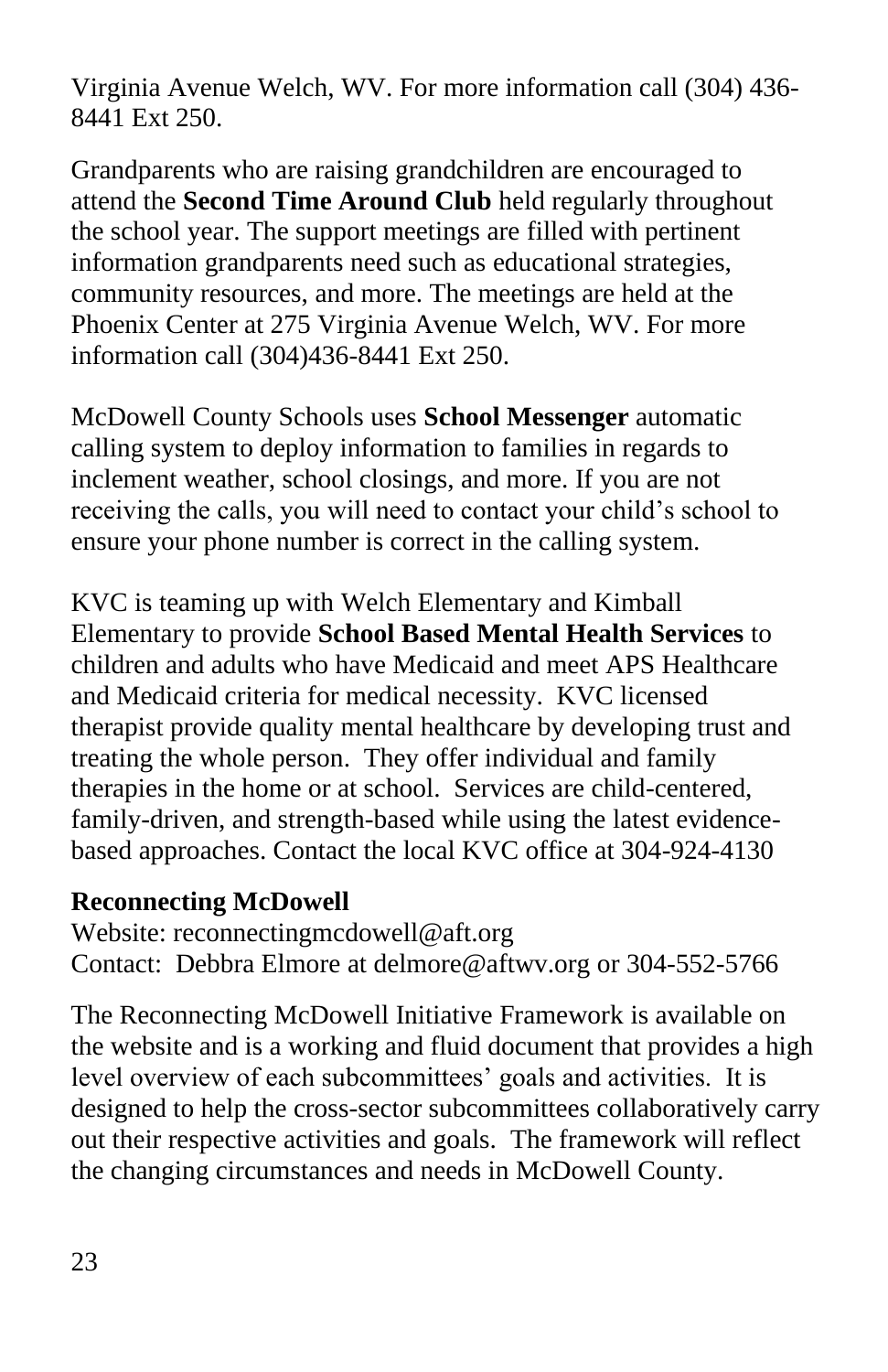**Broader Horizons Mentoring Program** enables about 20 McDowell County high school students each year to participate in this inaugural Reconnecting McDowell program. Students are selected based primarily on their motivation to overcome personal or academic difficulties and to prepare for a productive future. The program connects the dots between what students learn in the classroom and their potential future careers. The program provides a unique opportunity to widen students' horizons and introduce them to the world of higher education and career possibilities. Seeing a world within their reach beyond McDowell is an extraordinary motivator to dream their dreams and work hard to achieve them. Each student is assigned to a mentor and meets regularly to discuss school, life issues and choices and future possibilities. Contact Debra Elmore: 304-552-5766

**The Youth Connection Program for Wyoming and McDowell County Youth (304-294-8223)** serve in School and Out of School Youth between the ages of 14 and 21. The youth contact for these two counties is Mary Ann Cook, Youth Service Placement Specialist. The Youth Connection Program is located in Mullens, WV. The program provides paid and unpaid work experience, on the job training, job shadowing and comprehensive guidance and counseling and supportive services aiding in completion of GED and ABE.

#### **Community Schools**

Phone………………………………………………….304-875-2283 Address: P.O. Box 730, War, WV 24892

Southside K-8 is the pilot school for the community school initiative is a national movement based on the idea that increased rigor and improved instructional pedagogy alone are not enough to improve academic achievement. A community school is one where the needs that students have that interfere with their readiness to learn get addressed through wrap around services aimed at those students and their families. The premise is simple. Before educators can hope to see students move very far up Bloom's Taxonomy, they have to address Maslow's Hierarchy of Needs.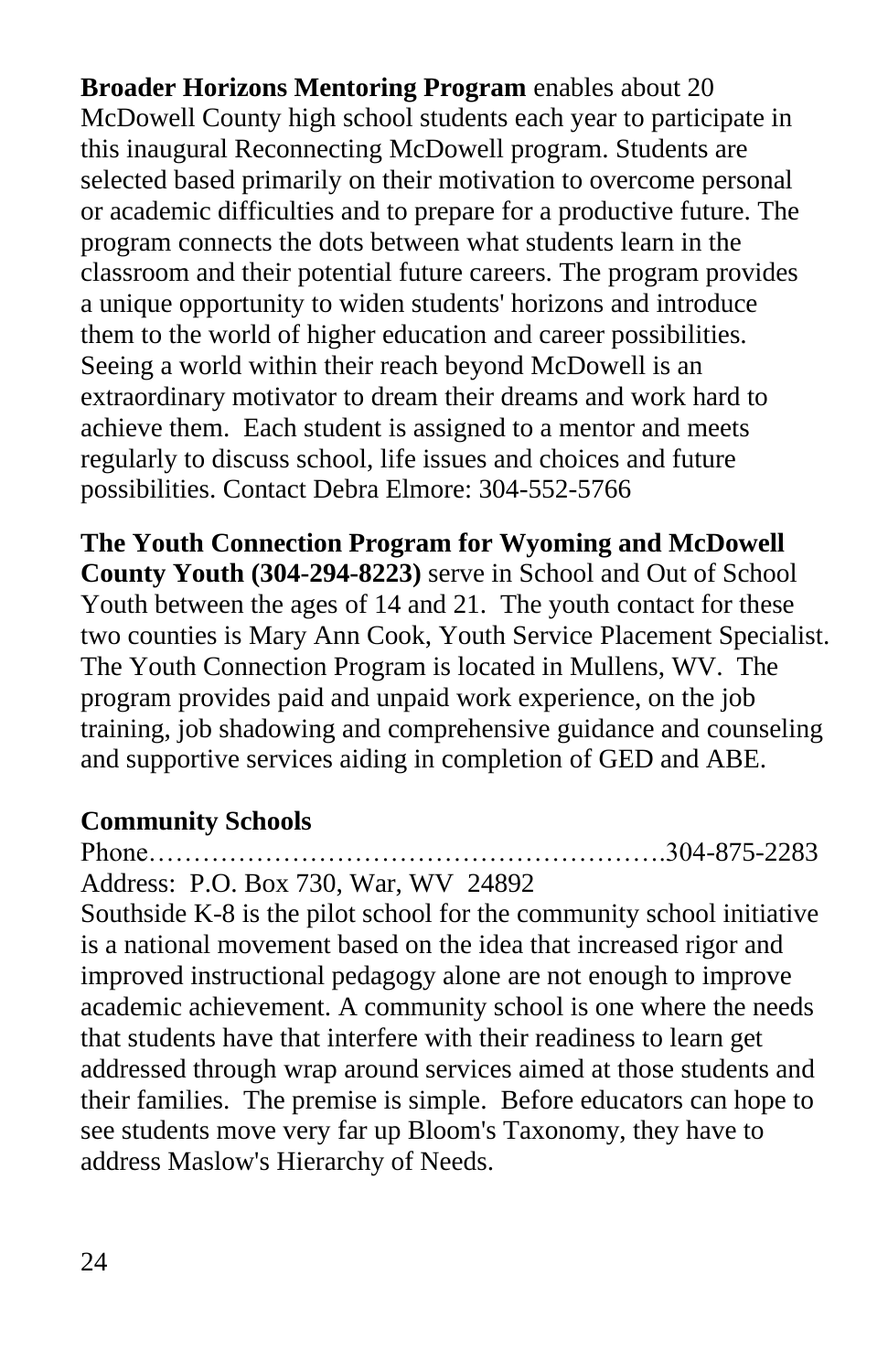Southside has a Community School Steering Committee, formed in the spring of the 2013-14 school year and members include Board of Education Personnel, Nonprofits, Faith, Providers, Community, and Government that collects public input to decide what needs should be focused on, guides the effort to create a community school at Southside, look for grant funding, and makes suggestions about how to spend those grant funds.

The Steering Committee is working to open the Big Creek gym to the public as a community center, address Southside's attendance issues, enrich Southside's after school program with art/music instruction and more physical activity, bring a school-based health center to Southside, and bring adult education programs (like GED classes) to Southside.

# **Twin Branch Pentecostal Christian Academy**

Phone……….304-656-7448 Fax…………....304-656-7448 Address:PO Box 580, Davy, WV 24828 Christian Academy

**McDowell County Home Educators Association** Phone…………………………………………………304-923-6947

# **Elderly**

#### **Commission on Aging**

Phone………304-436-6588 Fax………………304-436-2006 Email: [lisa@mcdowellcoa.org](mailto:lisa@mcdowellcoa.org) Website: mcdowellcoa.org Address: 725 Stewart Street, Welch, WV 24801 Prepare and deliver meals, transport seniors to centers daily, shopping, pay bills and pick up medicine, special programs at each center on Holidays, trained in-home personal care providers, People can receive 60 hours of service within a month is eligible.

# **Council on Aging**

Phone………304-436-3011 Fax……………304-436-4385 Address: 745 Riverside Drive, Welch, WV 24801 Provides in home care to elderly and disabled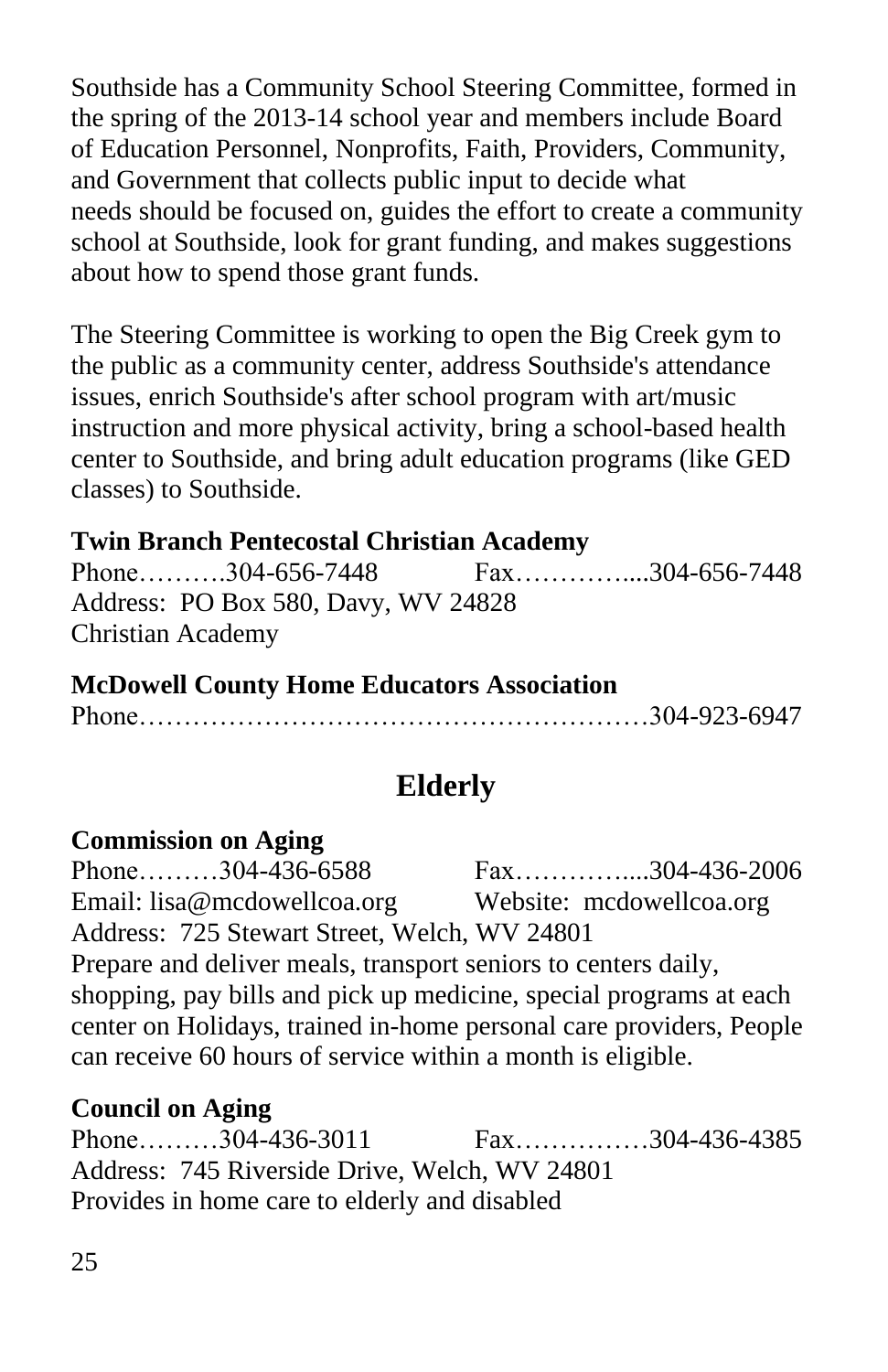**West Virginia Bureau of Senior Services**<br>Phone.........304-558-3317 Fax... Phone……...304-558-3317 Fax……………304-558-5609 Website: [www.wvseniorservices.gov](http://www.wvseniorservices.gov/) Address: 3003 Charleston Town Center Mall, Charleston, WV 25301, or 1900 Kanawha Blvd, East, Charleston, WV 25305 The Bureau funds local senior centers in each county. Supportive services provided at the community level allow seniors to maintain that independence and afford them opportunities for socialization including: Home & Community Based Services; Caregiver Support;Well & Vital Seniors; Elder Rights;Ombudsman Program; WV Silver Haired Legislature; Legal Service Support; Governor's Summit on Aging.

# **SAFE Elder Abuse Advocate**

Phone………304-436-8117 Fax……………304-436-6528 Elder Abuse Advocate*-* provides court hearings advocacy, transportation to court as needed, services for elder abuse including but not limited to domestic abuse

# **Faith Based**

# **Catholic Charities of WV**

Phone……….304-425-4306 SPOKES ………304-436-4996 Address**:** Box 162, Eckman, WV 24829 Adult Basic Education, GED, Adult Literacy, Basic Needs (utility), Holiday food Vouchers. Application assistance for SNAP. Evictions and utility termination assistance.

# **Community Crossing**

Phone……304-436-8300 Fax…………….304-436-8293 E-mail: info@communitycrossing.org Website: [www.communitycrossing.org](http://www.communitycrossing.org/) Address: 225 Maple Avenue, Welch, WV 24801 Executive Director: Jay Wilson

26 Parents As Teachers In Home Education services for prenatal to age 5. Program Supervisor - Karen Wilson 304-436-8300 ext 3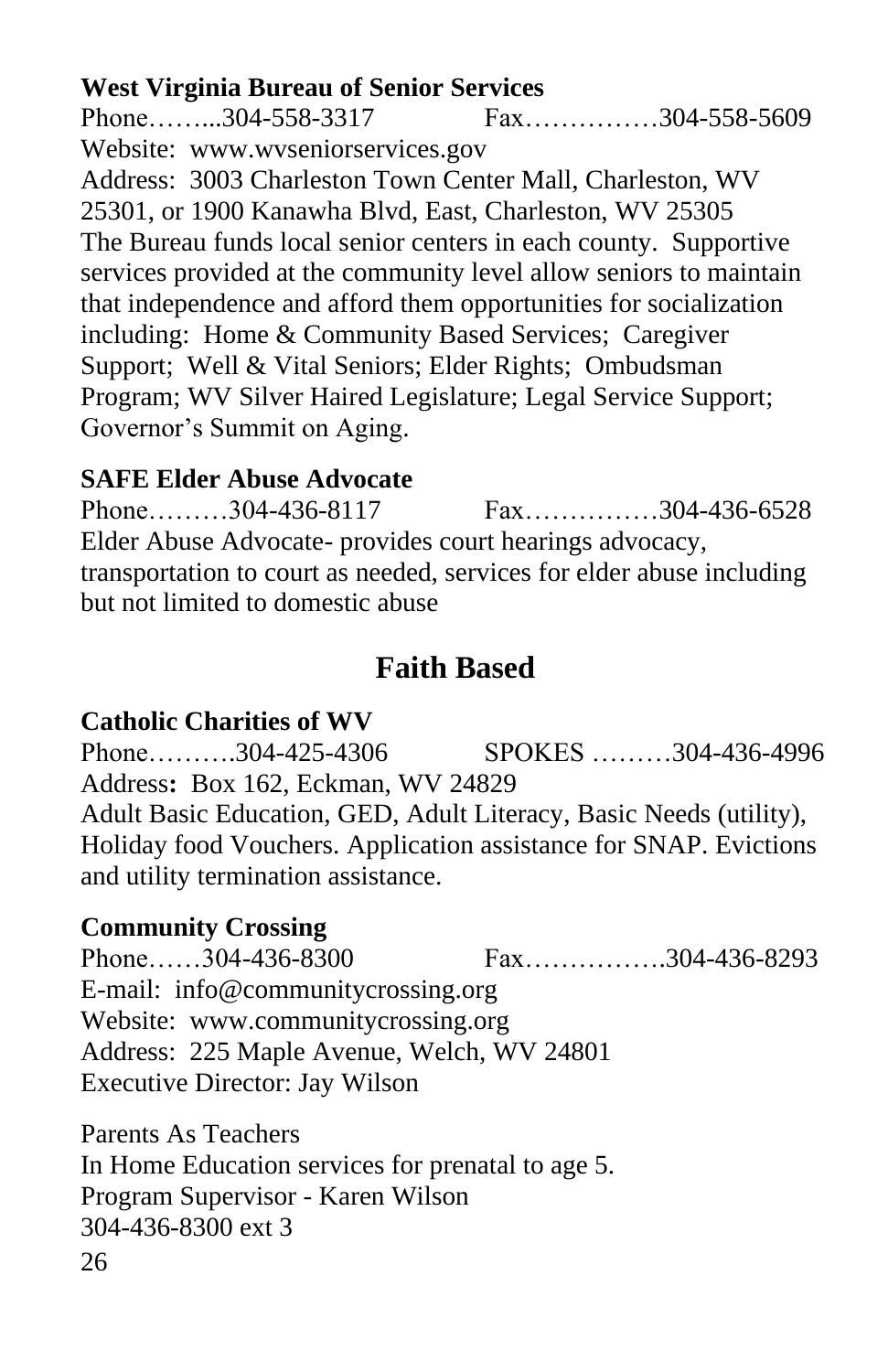[karen@communitycrossing.org](mailto:karen@communitycrossing.org) or [pat@communitycrossing.org](mailto:pat@communitycrossing.org)

The Mac Center Building Community Through Fitness Old Welch middle school gymnasium 304-436-8300 ext 4 Karate for ages 8 and up - Sam Freeman Basketball for post High school - membership only - Kyler Wilson Boxing Club - Scott Kuhn 304-436-8300 ext 2

Every Friday night at the Life and Light building across from the Welch Library.

Missional Communities 304-436-8300 ext. 1

Community Gatherings between friends and neighbors who share a meal, fellowship, and conversation. Any interested individuals and families, includes all ages.

A Work of Heart Thrift Store

Lori Scarberry 304-436-Household goods/supplies for families in emergency situations. Also, affordable clothing and household goods for families or individuals.

# **Highland Education Project**

Phone……304-436-2641 Fax…………….304-436-2699 Address: P.O. Box 204, Welch, WV 24801 Location: Premier Park, Premier An ecumenical outreach ministry of the Episcopal Diocese of West Virginia. Started as an educational ministry in January 1940, conditions in the area have since forced it to evolve into an outreach agency. Services include distributing donated clothing year-round,

children's stockings at Christmas, and home repair and maintenance. Help with medical costs and heating bills and other emergency assistance are provided to needy individuals in the area whenever possible. HEP has summer work groups as part of a 'Work-Learn-Share Program.' The groups come every summer to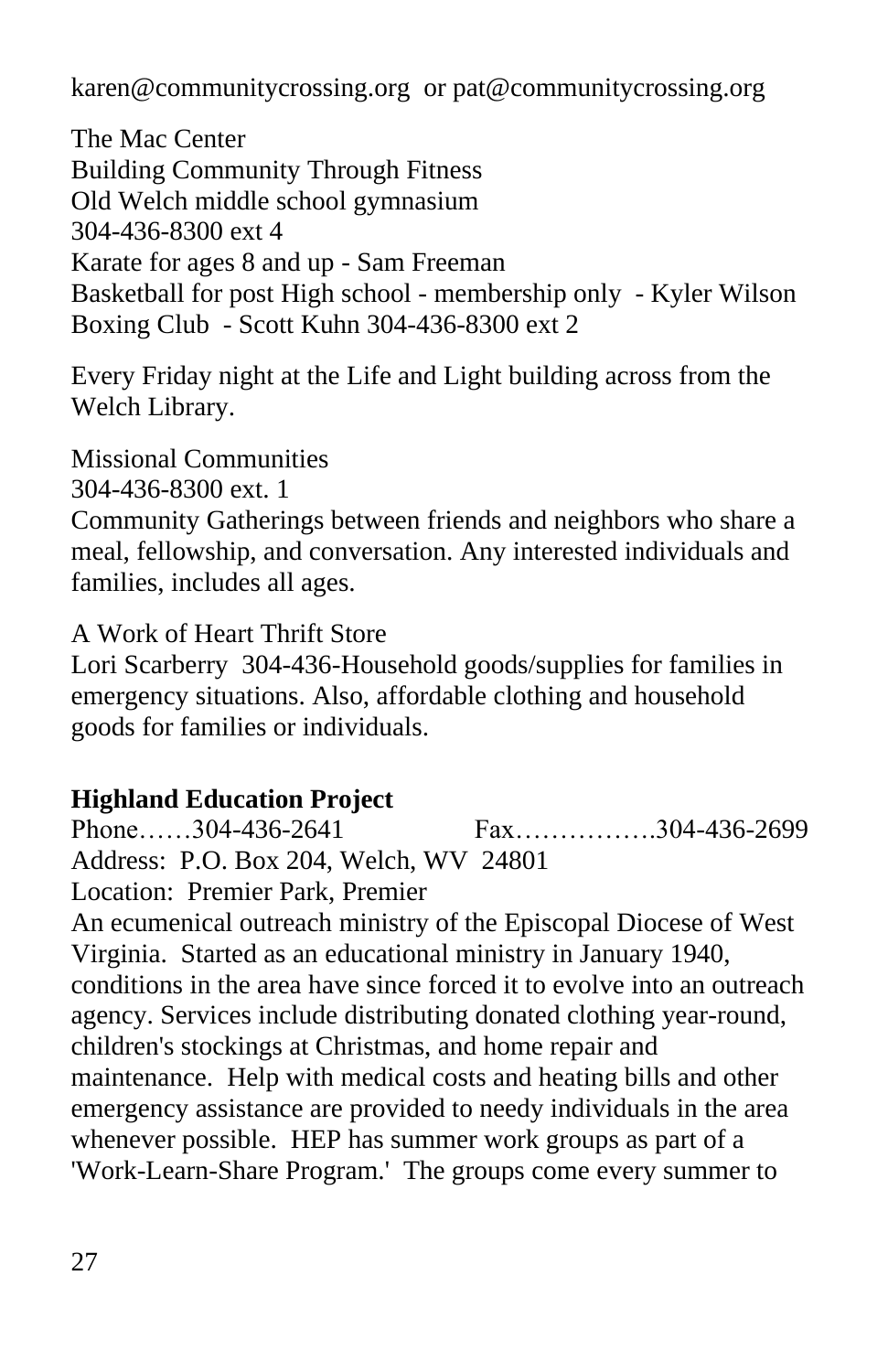do home repairs for area residents who cannot afford to hire contractors.

As the Premier Learning Center, it serves as a designated Red Cross Disaster Shelter. Premier Learning Center is used by Southern Highlands, a group that teaches life and learning skills to mentally challenged adults, and by the WVU Extension for coal mining classes. Premier Learning Center has a computer lab with 15 computers connected to DSL. Wireless internet is also available. Management's goal is to add more classes of various kinds in the future.

#### **Five Loaves & Two Fishes Food Bank**

Phone….........................................................................304-585-7295 Address: Box 297, Roderfield, WV 24881

# **Life and Light**

Phone…………………………………………………304-436-2096 Email: [lifeandlight@frontier.com](mailto:lifeandlight@frontier.com) Address: P.O. Box 351, Welch, WV 24801 Life and Light pursues a process of 'walking with' the materially poor by participating in their community activities to improve their lives, families, and communities. Life and Light concentrates on working with churches and non-profit organizations to improve their ability to provide services to our community.

# **Little Sparrow Ministries Inc.**

Phone………………………………………………...304-938-2738 Website: lsmwv.org

Address: PO Box 197, Iaeger, WV 24844

A not-for-profit organization whose mission is to feed and clothe the "poorest of the poor" children and families in McDowell County, WV. Currently housed in the former Iaeger Elementary School building, Little Sparrow provides community meeting facilities, clothing distribution, youth activities, educational opportunities, as well as to help address the physical and spiritual needs of those who patronize it.

# **Mission Ministries**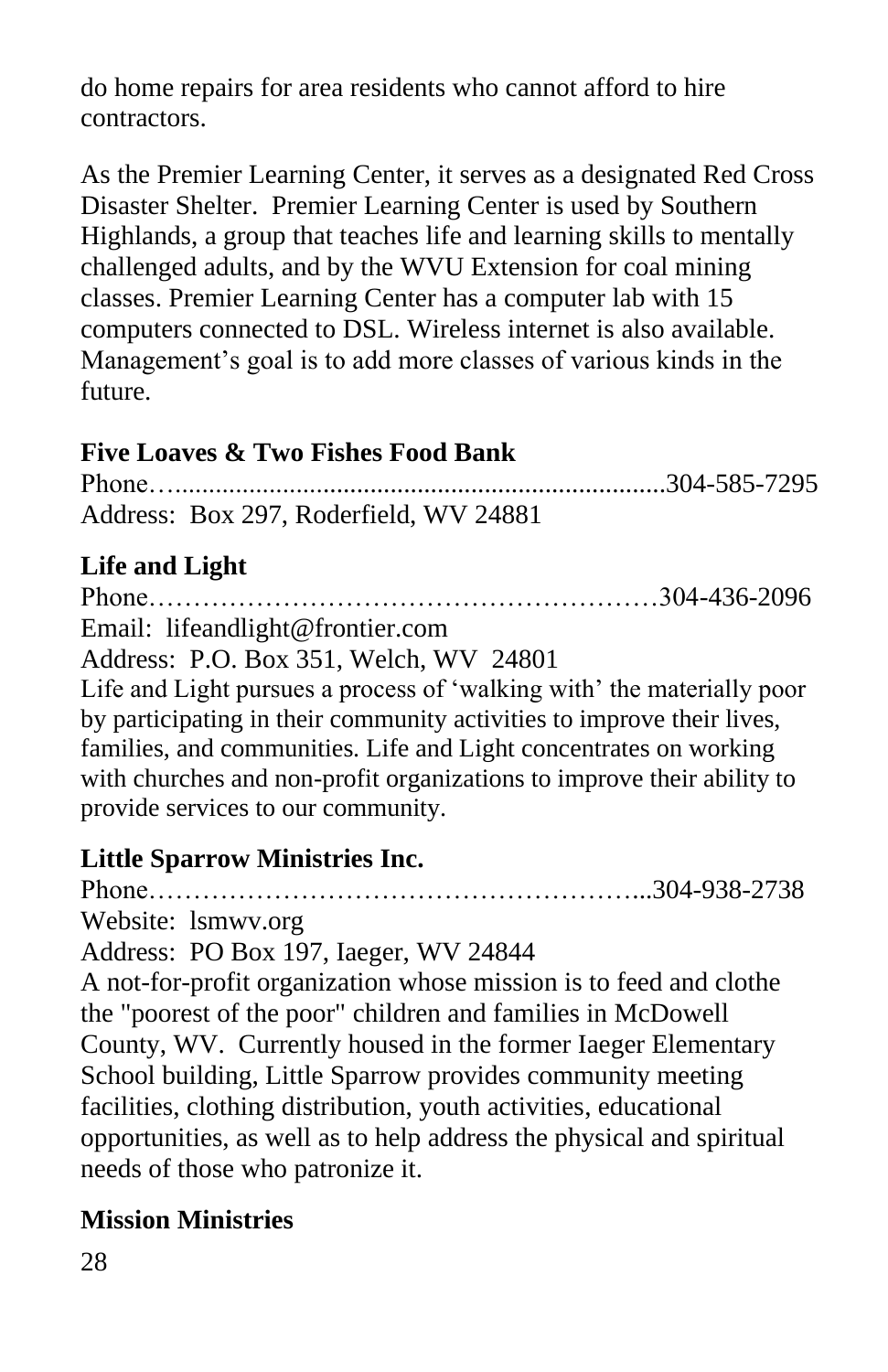Phone………………………………………………….304-436-4092 E-mail: [missionministries@frontiernet.net](mailto:missionministries@frontiernet.net) Address:409 Virginia Avenue, Welch, WV 24801 Food, clothing, utility bill assistance, medicine, and other emergency aid such as shelter and transportation as funding is available.

# **Mustard Seeds and Mountains, Inc.**

Phone/Fax……………………………………..………304-862-4643 E-Mail: [mustardseed@mustardseeds.org](mailto:mustardseed@mustardseeds.org) Website: [www.mustardseeds.org](http://www.mustardseeds.org/) Address:PO Box 686, Northfork, WV 24868 Home repair in the eastern part of McDowell County, WV. We work in the area from Maybeury to Big Four. Most of our home repair takes place in the summer from June through August but we also have certain dates available in the Spring and Fall months.

Our home repair is intended to make homes more warm, safe or dry for families who are low income, elderly or disabled. We also do interior and exterior painting. The homeowner's family is asked to pay 10% of the cost of materials and expected to assist us with the work if they are able. The home repair work is performed and funded by volunteers (nonprofessionals). We receive no government funding.

Homeowners can apply for home repair by calling (304) 862-4643 Monday through Thursday from 9am to 11am during the months of February through May. We do not carry over lists of applicants from year to year.

# **School For Life**

Phone: ……………………………………………….304-448-2309 Website: schoolforlifeinc.com Address: P.O. Box 7, Gary, WV 24836

School For Life is a mission founded by Jack and Brenda Fultz to serve the needy – changing hopelessness to optimism. The mission is housed in the Old Gary School located in Gary, West Virginia of McDowell County. Their mission is to challenge the Appalachian people at all social and economic levels to be active, creative,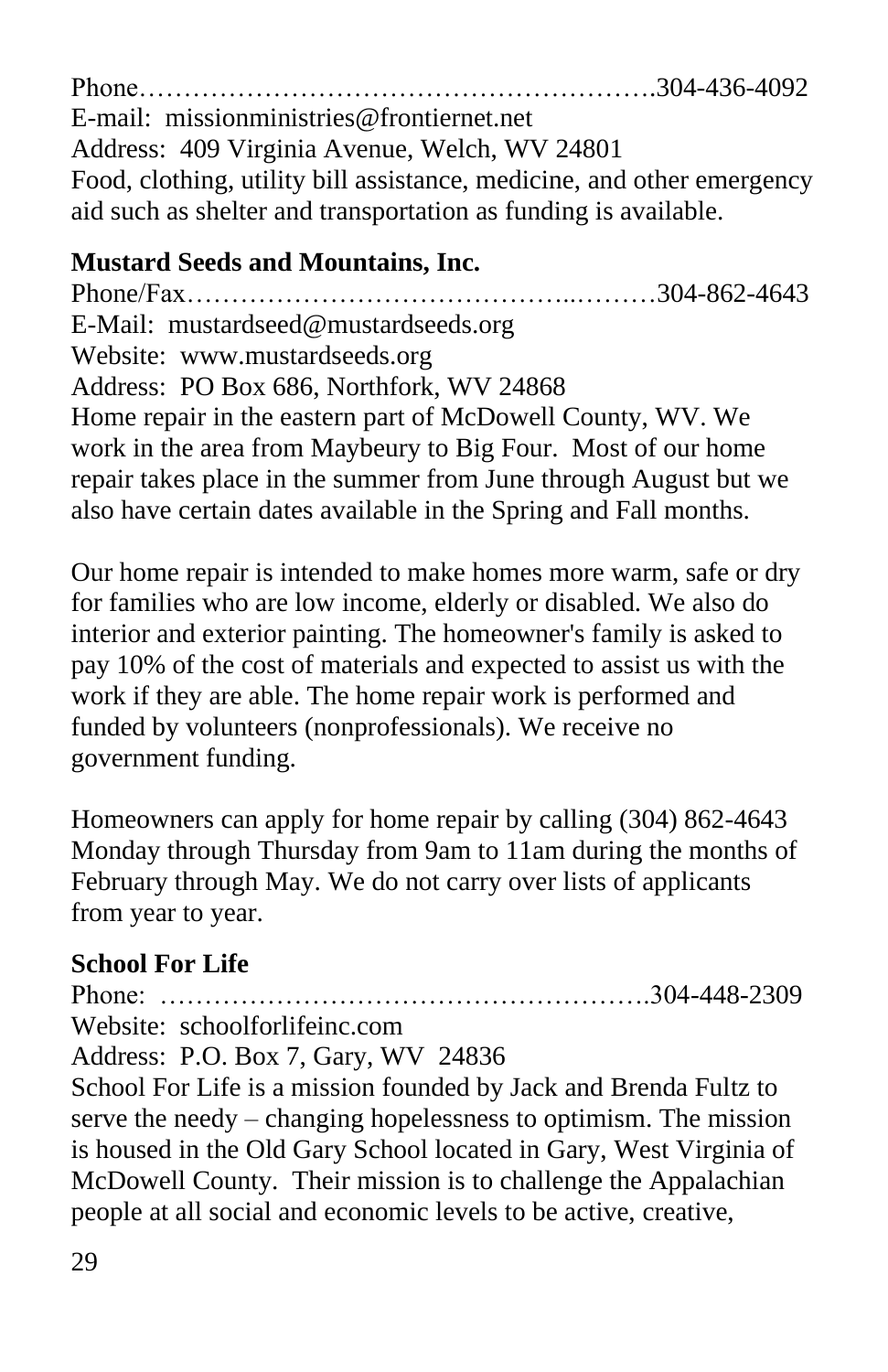contributing members of their communities and to take to task the development of solutions to poverty, promote self-help, dignity, and self-worth and encourage redemptive relationships and the teachings of a new creation believed key in changing ideas, minds, and hearts.

# **Turning Point**

Phone………………………………………………..304-875-4202 Address: HC 32 Box 585, Caretta, WV 24892 Email: [chaplainharman@gmail.com](mailto:chaplainharman@gmail.com) Turning Point is a program to help Churches reach out to people with life controlling problems.

# **Government & Economic Development**

#### **McDowell County Commission**

Phone………304-436-8548 Fax……………304-436-8572 Email: [mcdowellcountycommission@rocketmail.com](mailto:mcdowellcountycommission@rocketmail.com) Web Site: [www.mcdowellcountycommission.com](http://www.mcdowellcountycommission.com/) Address: 109 Wyoming Street Suite 111, Welch, WV 24801

# **McDowell County Convention & Visitors Bureau**

Phone………304-436-4242 Betty Jones

# **McDowell County Economic Development Authority**

Phone………304-436-3833 Fax…………....304-436-3837 Email: [info@mcdowelleda.com](mailto:info@mcdowelleda.com) Website: [www.mcdowelleda.com](http://www.mcdowelleda.com/) Address: 92 McDowell Street Suite 100, Welch, WV 24801 The mission of the McDowell EDA is to devise and implement a diverse plan that will encourage, assist and promote industrial, economic, commercial, recreational and educational development both now and for the future of the county.

# **McDowell County Redevelopment Authority**

30 Phone………304-436-8582 Fax……………304-436-8013 E-mail: [mcrapermits@hotmail.com](mailto:mcrapermits@hotmail.com) Website: [www.mcrda.com](http://www.mcrda.com/)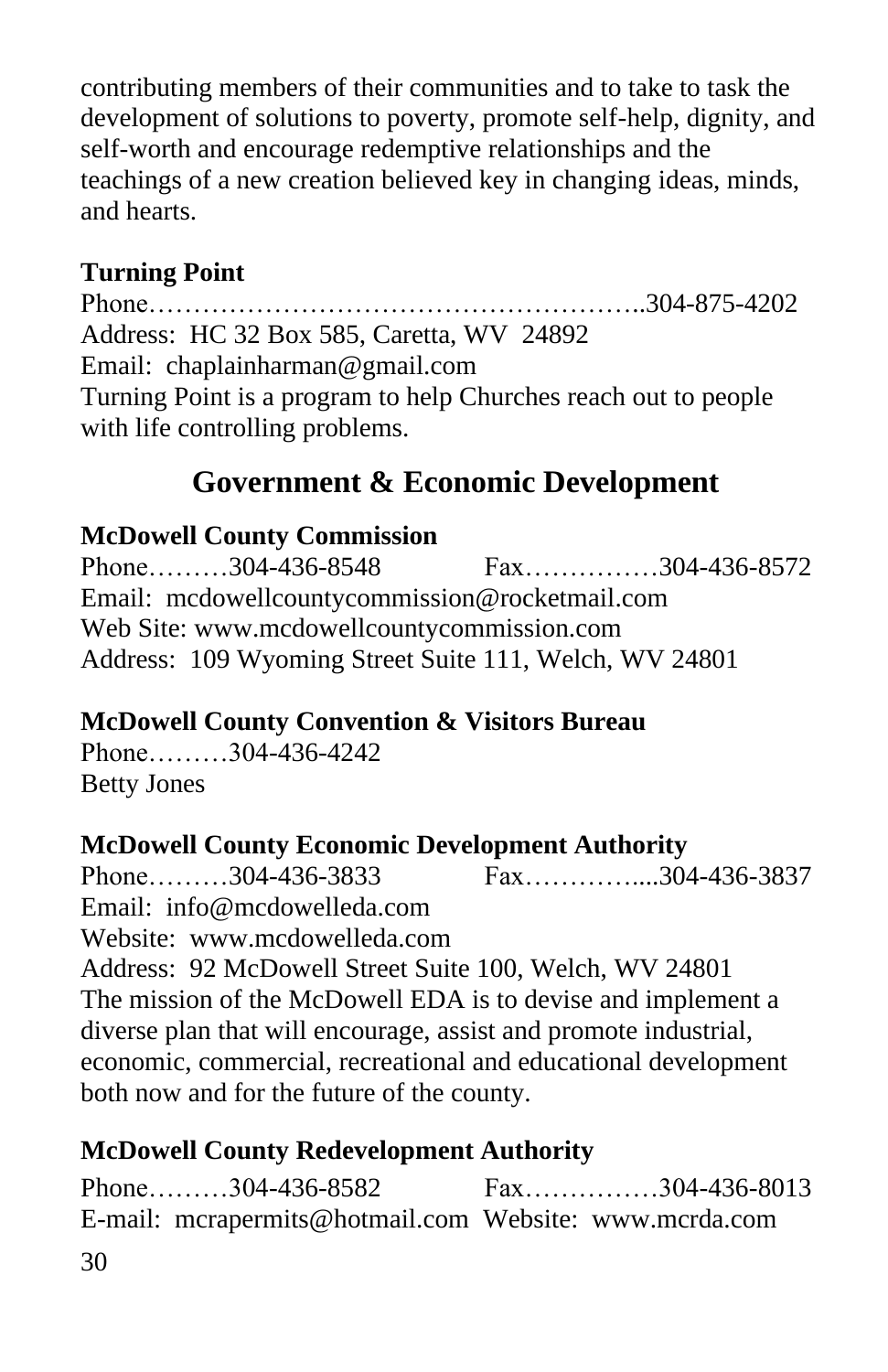Address:109 Wyoming Street, PO Box 1508,Welch, WV 24801 Building Code Enforcement, Building Permits, Building Code Restrictions and Compliance in McDowell County. Residential and Commercial Pre-Inspection Services. Building Code Compliance Inspections. Licensed Contractor Referral Information. Abandoned **Building Code Enforcement**; Condemnation of Property and Demolition Services. Asbestos and Hazard Material Testing Services. State Certified Floodplain Management and Floodplain Permit Services. All construction, development, fill projects in known floodplain areas of McDowell County require elevation certification and floodplain permit. Development in known flood areas of McDowell County is restricted. Flood Insurance Information: National Flood Insurance Referral Services. Flood Study Information for obtaining flood insurance can be performed by MCRA. Housing Programs: MCRA through partnership with participating lending agencies in the State of WV offer, loans for housing assistance to all income levels in McDowell County. **Loans offered for**: New Home Purchase and New Home Construction, Existing Mortgage Refinance, Home Rehab, Septic System Installation, Homebuyer Education, Individual and Group Counseling Services for potential homeowners. Credit and Debt Management Referral Services.

**Housing assistance**, loans and interest rates are based on annual income of individuals and families. Ability to obtain housing assistance is based on income, credit and guidelines required or established by each participating lender in all housing programs. Certain loan programs providing zero to very low interest rates are targeted to the low and very low income population in McDowell and surrounding counties.

# **McDowell County Chamber of Commerce**

Phone…………………………………………………304-436-4260 Email: [betty.jones@mcdowelleda.com](mailto:betty.jones@mcdowelleda.com) Information hub for available business, private sector, rental both commercial and residential in McDowell County. Annual Chamber Banquet and monthly Lunch-And-Learns.

# **Health Services**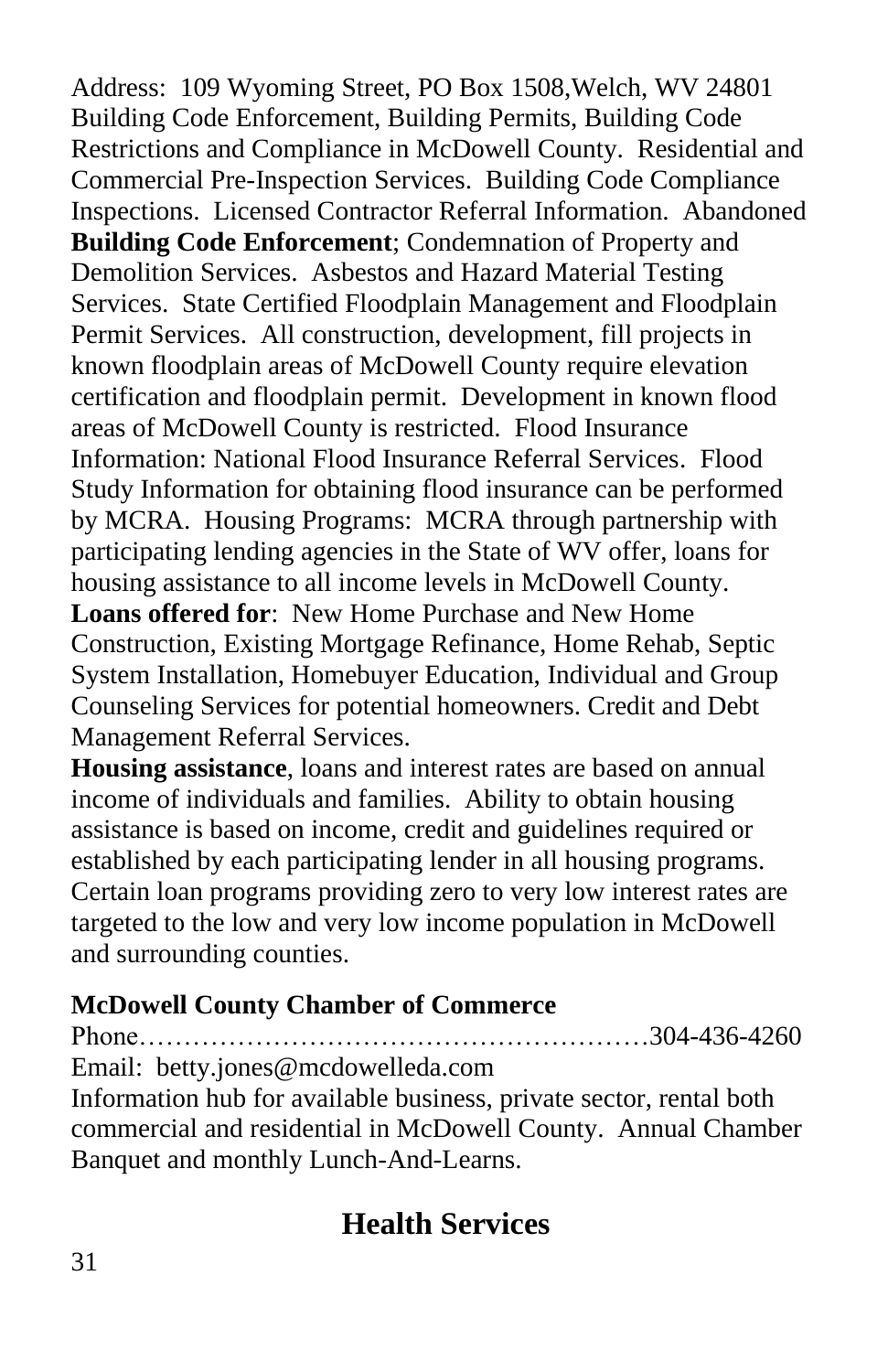# **ARH Home Health Care**

Phone………304-583-6676 Fax……………304-583-7312 Address: PO Box 267, Kistler, WV 25628 Skilled Nursing, HHA Home Health Care, Physical Therapy

# **Compassus**

Phone……304-436-2300 Phone…………………800-626-5277 Fax…………………………………………………...304-436-2306 Address: 8 Wyoming Street, Welch, WV 24801 Nursing Services, Medical Social Services, Counseling Services, Home Health Aide Services, Volunteer Support Service, and Bereavement Support Service.

# **McDowell Continuous Care**

Phone………304-448-2121 Fax……………304-448-3355 Address: Box 220, Gary, WV 24836 Long Term Care Facility

# **McDowell County Health Department**

Phone………304-448-2174 Fax…………...304-448-3777 Address: Box 218, Wilcoe, WV 24895 Services: Women's health including pregnancy testing, breast exams, mammograms, pap smears birth control (male and female). General health including immunizations, blood pressure, HIV & STD testing, TB testing, and chest x-ray. Environmental services including food establishment inspections, food handler permits, home loan evaluations, septic system inspections, water well permits, water testing, threat preparedness, and manage complaints.

# **South Central Educational Development, Inc**

Phone………304-325-6105 Fax……………304-325-6106 Address: 601 Bland Street, PO Box 4322 Bluefield, WV 24701 Services include counseling and testing for HIV; HIV presentations and workshops; emergency direct services for HIV positive clients; Minority Health Disparities Screening and education; linkages to care, food pantry for those infected with HIV; support group meetings.; and Hepatitis C referrals to treatment.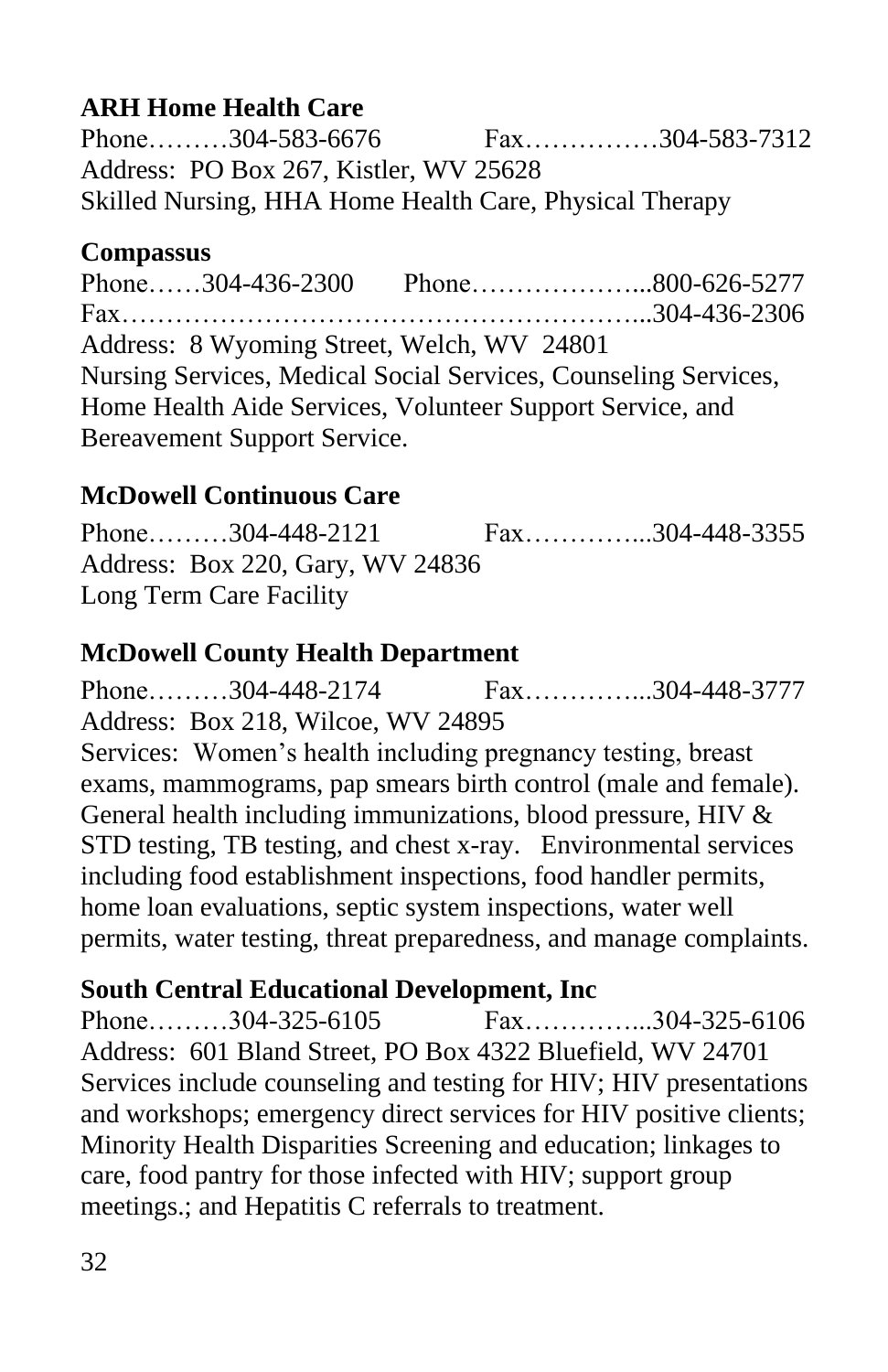#### **Charleston Area Medical Center Ryan White Program**

Phone……………304-590-1600 Toll Free …….800-348-9677 Fax…………...304-388-8198

Address: 3200 MacCorkle Ave., SE, Charleston, WV 25304 Email: [Ronald.gibbs@camc.org](mailto:Ronald.gibbs@camc.org)

To increase access to services for individuals at-risk for, or infected with HIV disease and to provide culturally sensitive quality, comprehensive HIV-related primary care in a safe environment, regardless of an individual's ability to pay. PREP is a powerful new strategy that can be used in conjunction with other prevention methods to reduce the risk of HIV transmission. It is recommended for those who are at highest risk and for those willing to commit to taking medication daily and regular medical follow up.

# **Southern Hills Rehabilitation Hospital**

| Phone304-487-8000                                          | $Fax$ 304-425-7435 |  |
|------------------------------------------------------------|--------------------|--|
| Address: 120, 12 <sup>th</sup> Street, Princeton, WV 24740 |                    |  |

# **Tug River Clinic/Gary**

Phone…………304-448-2101 Fax…………....304-448-3217 Address: Box 507, Gary, WV 24836 Medical, Black Lung, and Dental

# **Tug River Clinic/Northfork**

Phone…………304-862-2588 Fax……………304-862-2244 Location: U.S. Route 52 Main Street Address: PO Box 877, Northfork, WV 24868 Medical and Black Lung

# **UMWA Health and Retirement Funds**

Phone…………304-256-2619 Fax……………304-256-2604 Email: [jbishop@umwafunds.org](mailto:jbishop@umwafunds.org) Mailing Address: P.O. Box 1229, Beckley, WV 25802 NHS – Telephone case management for chronic diseases, patient teaching, GCM- Case management nurses for in-home visits. Not a home health. Call Center- Eligibility questions and Medical billing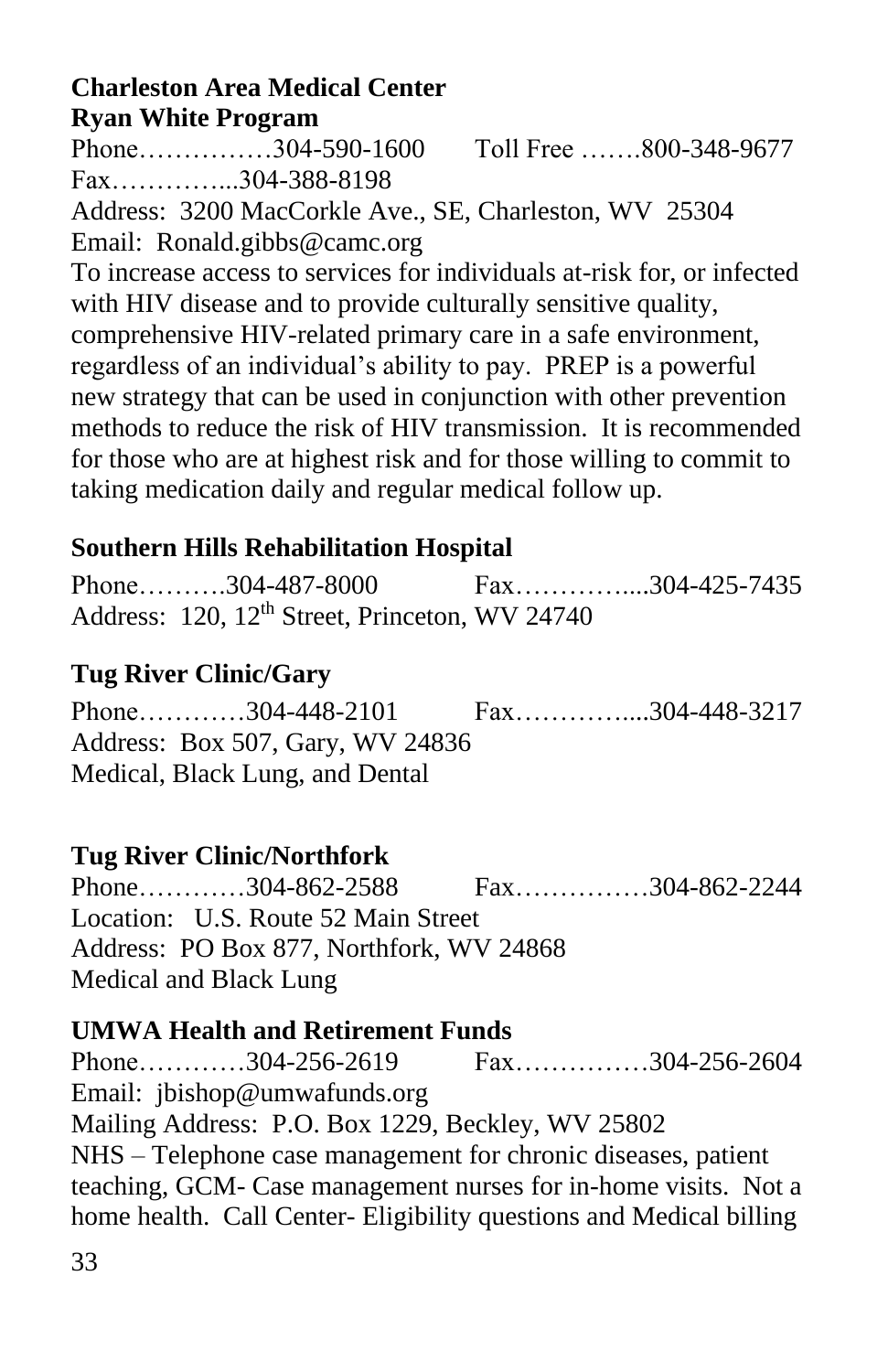questions. Provider Relations – Transportation. Eligibility Guidelines: All services require a UMWA Health Card. Other Information: Can assist with collaborative efforts with Diabetes, Cancer, Heart Disease, Physical Activity, Nutrition, Obesity, and partnership with activities to enhance services for McDowell County Citizens.

#### **Welch Community Hospital**

Phone…………304-436-8461 Fax……………304-436-6380 Mailing Address: 454 McDowell Street, Welch, WV 24801 Hospital, Long Term Care Facility

#### **West Virginia Breast and Cervical Cancer Screening Program**

Phone…………304-324-2841 Fax……….......304-324-2859 Email: [mbrcancercenter@citlink.net](mailto:mbrcancercenter@citlink.net) Mailing Address: 307 Federal Street, WV 24701 The Breast and Cervical Cancer Screening Program offers free or low cost: pap test for women age 25-64; breast exams to women age 25-64; mammograms to women age 50-64. You meet age and income guidelines, you do not have health insurance, or your health insurance does not cover screening services. The Breast and Cervical Cancer Screening Program offers free materials and education programs. After screening if further services are needed we can refer to WV BCCSP Medicaid Program for treatment of breast and cervical cancer.

# **Housing**

#### **SAFE Housing & Economic Development, Inc (SHED)**

Phone…………304-436-6367 Fax……………304-436-6989 Address:69 Wyoming Street, Welch, WV 24801 E-Mail: [kathyegentry@yahoo.com](mailto:kathyegentry@yahoo.com)

Website: [www.shedhousing.org](http://www.shedhousing.org/)

34 SHED offers a variety of services to individuals and families in McDowell, Mercer and Wyoming Counties. We serve clients from very low to moderate income limits through grants and loans provided by member agencies. We are a HUD Certified Counseling Agency and we provide Home Buyers Education to the public for a service fee. We provide loans for septic systems with no income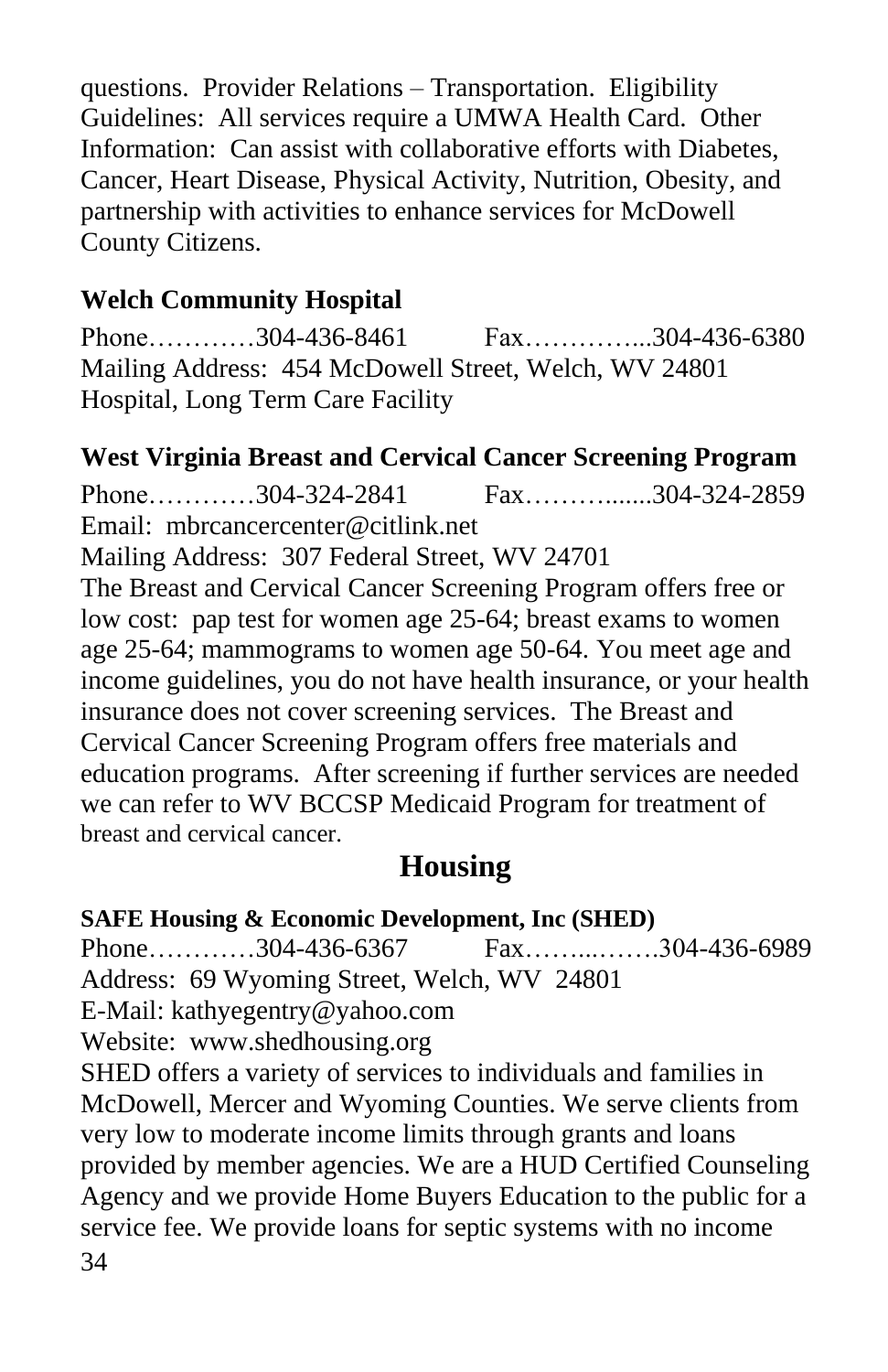restrictions and we provide home repair when grant funds are available.

Our most prominent service is rental housing in the following areas: Welch: The Payne Building Apartments located on Bank Street provides housing for multifamily and individuals of very low to low income limits.

Gary: The Oaks Apartments, an elderly facility is provided for low income and persons of 62 years and older.

Kimball: The Starland Heights Facility is provided for individuals and multi-family and disabled persons who are of very low to low income limits.

Eckman: The Elizabeth Drewry Apartments is provided for the disabled and low to very low income limits. We also have three permanent houses for rent to those without income limit restrictions. HUD vouchers are accepted at most rental sites. Criminal and background checks are required of all persons interested in renting with us.

#### **Pinehaven Homeless Shelter**

Phone:………304-255-9340 Fax: …………304-255-9387 Address: 103 Eisenhower Drive, P.O. Box 3086 E. Beckley Station, Beckley, WV 25801 Family and single individuals, 24 hour service. DHHR income guidelines

# **Jobs**

#### **WorkForce West Virginia Career Center**

Phone………304-436-6464 Fax……………304-433-6310 Website: [www.region1workforcewestvirginia.org](http://www.region1workforcewestvirginia.org/) Address:110 Park Avenue, Welch, WV 24801 *Employer Services***:** Among the wide range of employer services are: Post job orders, Advertise to identify applicants, Recruitment, screening and referral to job openings, Interview scheduling, WorkKeys profiles and assessments, Occupational and job profiling, Veterans programs, Customized training, On-the-Job training, Labor market information, Connection to: WV Development Office, Economic Development Authorities, Small Business Development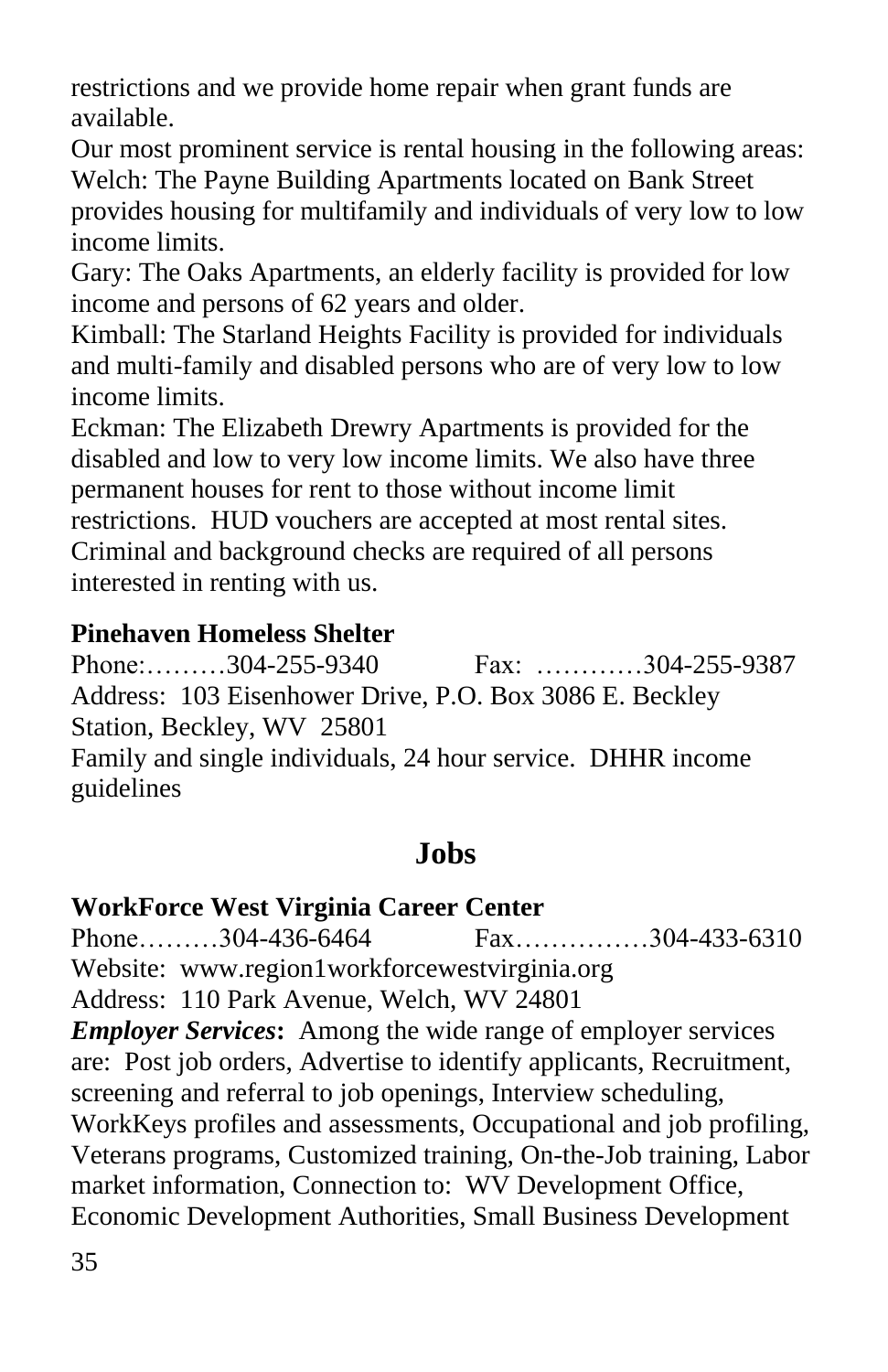Center. Rapid Response is a process that provides you with information and services in time of experiencing a job loss. When a layoff and/or closure is announced or going to occur, Rapid Response links you to community services that help you secure a new career and/or exploring training and educational opportunities. *Job Seeker Services:*Include, but are not limited to: Listing of career opportunities, Resource Center, Adult Basic Education, Skills upgrading & retraining, Job readiness training, Tuition assistance, WorkKeys credentialing, Job & career counseling, Occupational skill training, On-the-Job training, Information on skill requirements for occupations, Local occupations in demand, earnings, and skill requirements for jobs, Information on the availability of support services, Filing Unemployment claims. *Mobil Workforce Development Center:*The Region 1 Workforce Investment Board has a Mobile Workforce Development Unit for the purpose of meeting the needs of employers and citizens across the 11-county region. We will provide services such as: Training and development, Evaluation and assessment, Counseling, Specialized services in response to down-sizing, closures, and layoffs, other customized training and workforce support services. Out of school youth services.

# **Legal Issues**

# **Libraries**

| <b>McDowell Public Library</b> |                 |
|--------------------------------|-----------------|
| Phone304-436-3070              | Fax304-436-8079 |
| <b>Bradshaw Public Library</b> |                 |
|                                |                 |
| 36                             |                 |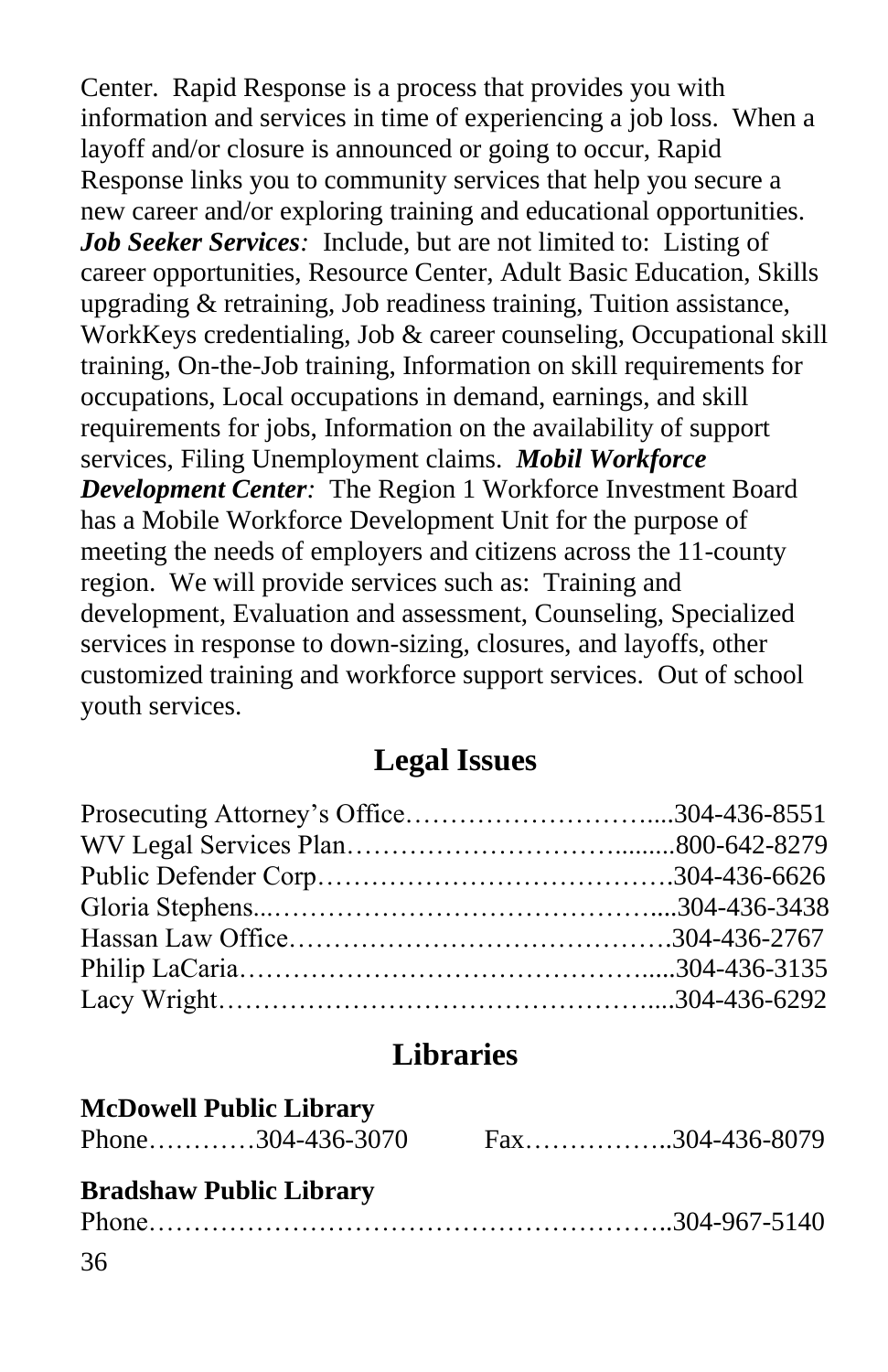| <b>Iaeger public Library</b>    |  |
|---------------------------------|--|
| <b>Northfork Public Library</b> |  |
| <b>War Public Library</b>       |  |
|                                 |  |

# **McDowell County Humane Society**

#### **McDowell County Humane Society**

Phone……304-436-2185 or 304-436-6220 or 304-4364930 E-mail: [mail@mcdowellcountyhumanesociety.com](mailto:mail@mcdowellcountyhumanesociety.com) Address:Box 714, US Route 52, Welch, WV 24801 McDowell County Humane Society is a non-profit, no-kill facility. Our #1 goal is to see to the care and well-being of out pets. We feel it is our responsibility to see that our pets find suitable homes. Our staff is dedicated to preventing animal abuse and neglect. Adoption fee is cost of spay/neuter and rabies shot. To adopt a pet that hasn't been altered a contract must be signed stating the pet will be altered within a given time or the pet will be returned to the shelter. Some veterinary clinics offer discount for adopted pets. Donations of money, pet food, litter, rugs, bleach, and blankets are needed.

# **Medicare**

# **Medicare/Nationwide Mutual Insurance Company**

Medicare is a federal health insurance program for people 65 or older and certain disabled people. It is run by the Health Care Financing Administration of the U.S. Department of Health and Human Services. Social Security Administration offices across the country take applications for Medicare and provide general information about the program. There are 2 Medicare coverage components: Hospital Insurance (Part A)- Hospital and skilled nursing facilities, home health and hospice care; Medical Insurance (Part B)-Doctors' services, outpatient hospital services, durable medical equipment,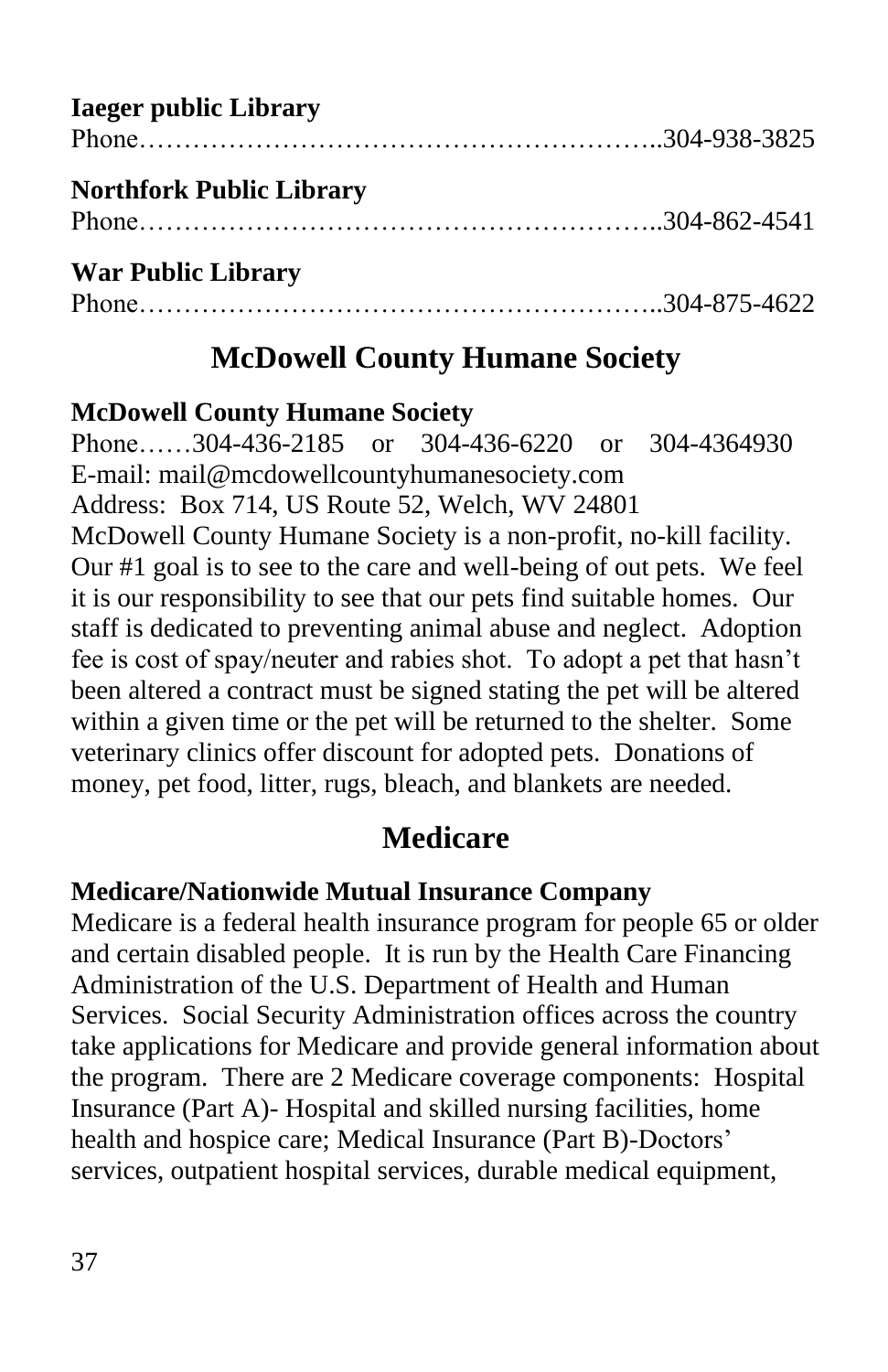and a number of other medical services and supplies that are not covered by Part A.

If you would like a Handbook on Medicare, write: U.S. Department of Health and Human Services Heath Care Financing Administration 6325 Security Boulevard Baltimore, Maryland 21207-5187

| WV Medical Institute, Inc. |  |
|----------------------------|--|
| 3001 Chesterfield Place    |  |
|                            |  |
| 1 1' C THIN C 1 '11'       |  |

| Medicare Carries WV, for billing or coverage |  |
|----------------------------------------------|--|
|                                              |  |
| State Counseling Offices (WV)304-558-3317    |  |
|                                              |  |

# **Mental Health**

#### **Southern Highlands Community Mental Health Center** Phone…………304-436-2106 Fax……………304-436-6362 Address:151 Rt. 52, N, Welch, WV 24801 Southern Highlands provides Comprehensive Mental Health Services for the treatment of all major Mental Health conditions including Depression, Anxiety, Bipolar Disorder, Schizophrenia, Addiction, Adolescent Disorders, I-DD (Intellectual Developmental Delay), Adjustment Disorders and many others. Southern Highlands offers Psychiatric Services, Counseling, Substance Abuse Treatment, Targeted Case management, Complete array of Title XIX I-DD/DD Waiver Services, SBIRT (Screening, Brief Intervention and Referral to Treatment); Among others. *Guidelines*: 200% above poverty level is treated at no charge. Upon intake, an economic assessment will be completed to determine what if anything an individual will be required to pay.

# **Problem Gamblers Help Network of WV**

# **Problem Gamblers Help-Line**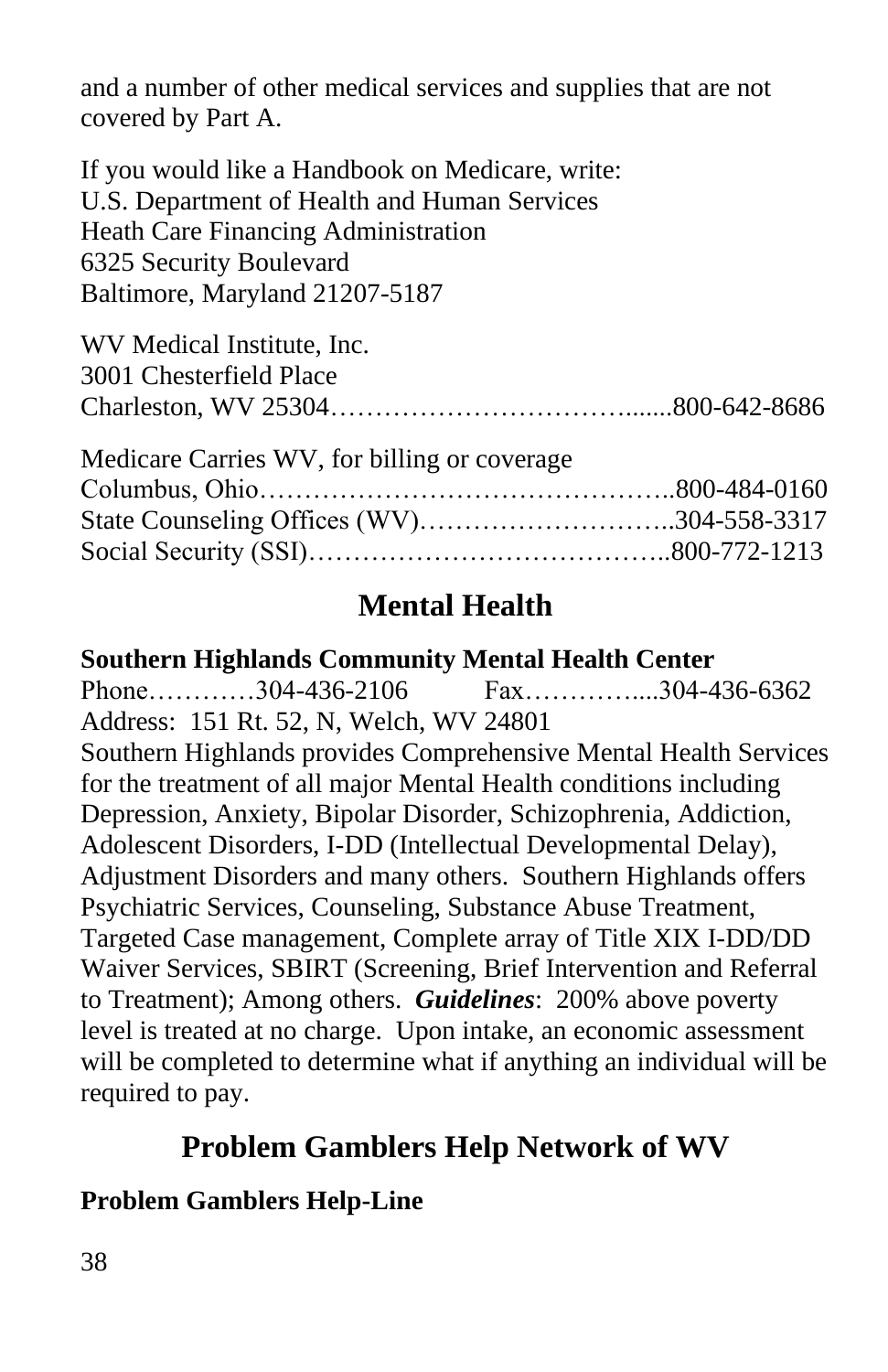Phone………………………….1-800-GAMBLER (800-426-2537) Website: [www.1800gambler.net](http://www.1800gambler.net/) Address:PO Box 3324, Charleston, WV 25333 The Problem Gamblers Help Network of West Virginia is a program created by the West Virginia Legislature to identify and provide services to problem gamblers and their loved ones.

While anybody can cross the line from occasional, recreational gambler to out-of-control, problem gambler, the following risk factors have been identified. Any one of these risk factors, or a combination of any or all, seems to increase the likelihood of someone developing a gambling problem: 1. A stressful life event, such as death of a loved one, divorce, physical injury, disability, serious illness, relocation, and other trauma. 2. A "Big Win" early on in their gambling experience. 3. A family history of problem gambling, alcoholism or other addictions. 4. Pre-existing mental health problems such as depression, anxiety, alcoholism, chemical dependency and other psychiatric disorders

# **Recreational Areas**

# **Citizens Conservation Corps- Twin Branch Recreation Area**

Phone………..304-656-7594 Fax……………..304-656-7595 E-mail: [dhorne@wvccc.com](mailto:dhorne@wvccc.com) Web Site: [www.cccwv.com](http://www.cccwv.com/) Address: PO Box 159, Davy, WV 24828

**AmeriCorps Program** – Environmental Stewardship program that provides skills and leadership training to both youth and adults through hands-on improvement of public lands and at-risk ecosystems.

Eligibility Guidelines: Must be at least 17 years of age; High School Diploma or GED; pass FBI and state background check. **Recreational Activities**: Under development – hiking trails, camp grounds, fishing, paintball, wildlife watching.

# **Elkhorn Inn Bed & Breakfast**

| Website: www.elkhorninnwy.com |  |
|-------------------------------|--|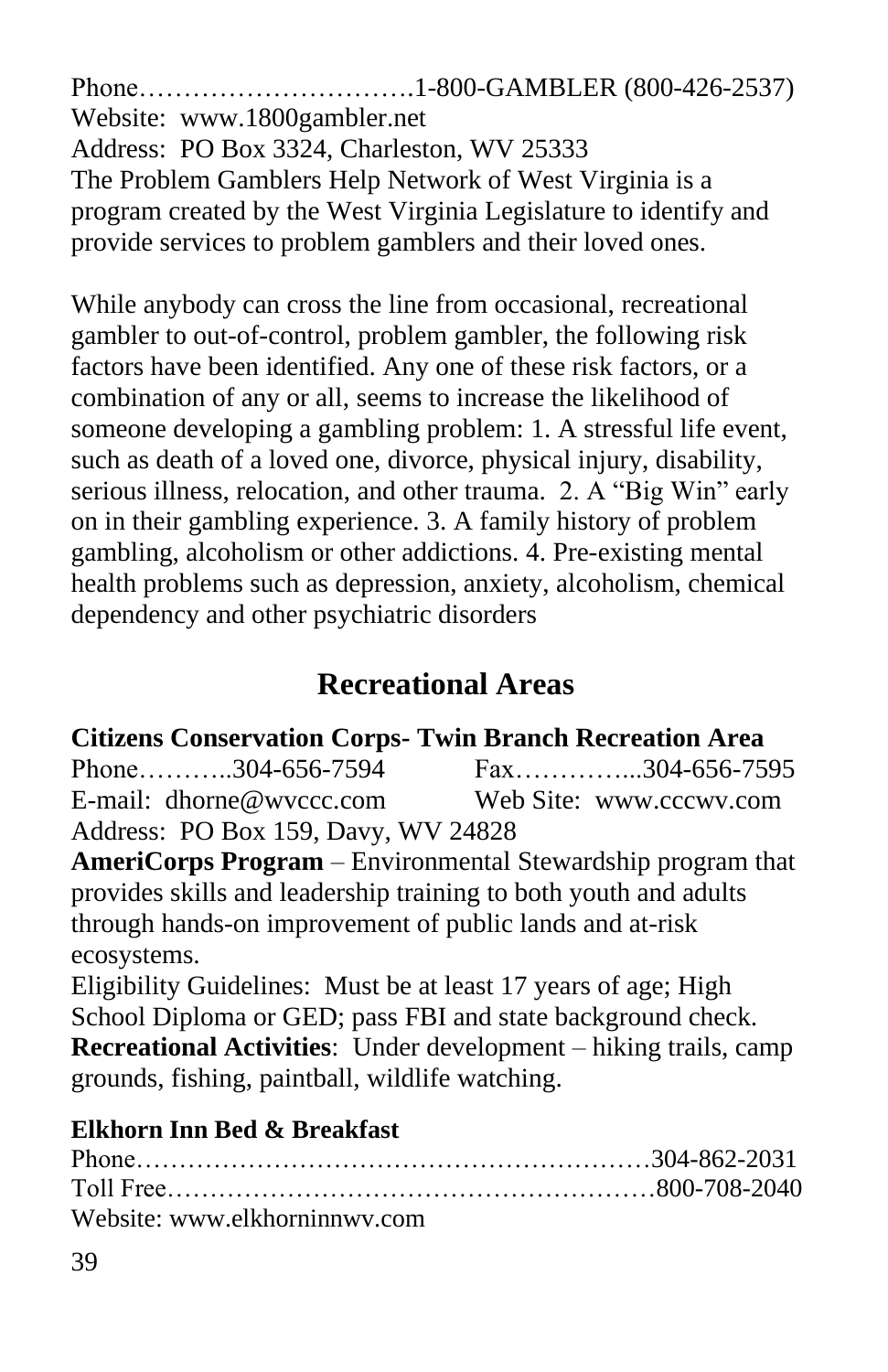Address: 30767 Coal Heritage Road, Route 52, Landgraff, WV The newly restored historic, "Coal Heritage Trail" Elkhorn Inn has train-view guest rooms, balcony & patio, is on trout-filled Elkhorn Creek, has great bird-watching, & is near some of the best ATV trails in the eastern US! The Inn provides accommodations in 13 airconditioned guest rooms. Meals, meetings, and special events are offered in our elegant dining room by reservation. The Inn features a Patio Cafe, antique, claw-foot bathtubs, bathrobes, signature toiletries, period 1930 furnishings, art & antiques, a balcony, & a cozy fireplace lounge. A gift shop and museum are available.

#### **Ashland Resort**

Phone………888-862-2322 Local…………304-862-2322 HC 76 Box 68, Northfork, WV 24868 Email: [managers@atvresort.com](mailto:managers@atvresort.com) Website: atvresort.com Nestled amidst 1,600 acres of private hardwood forest, Ashland Resort is the largest campground in the Hatfield-McCoy Trail System and the only Guest Rated™ "A" camping facility in West Virginia. Ashland Resort offers the perfect friends and family lodging location for ATV & Dirt Bike enthusiasts with a selection of Lodges, Cottages and Cabins, RV and tent sites plus a Camp Store. The Indian Ridge Trail passes through the Campground. Choose family friendly green trails or dare to be challenged on black and single track dirt bike trails. Enjoy vistas, wildlife and endless miles of canopied forests throughout our remote, rugged terrain. Split the mud holes or take the high road. Our mountain challenge awaits you.

# **Social Services**

# **Big Creek People in Action**

Phone…………304-875-3418 Fax………….304-875-3518 Email: bcpia3418@netscape.net Web Site: www.bigcreekpeopleinaction.org Mailing Address: H.C. 32 Box 541, War, WV 24892 Learning Center, Education and Literacy, Community Projects, Adult Basic Education, Service Learning Project, Home Repairs, Coal Miner Museum, Mountain Music Festival, Healthy Lifestyles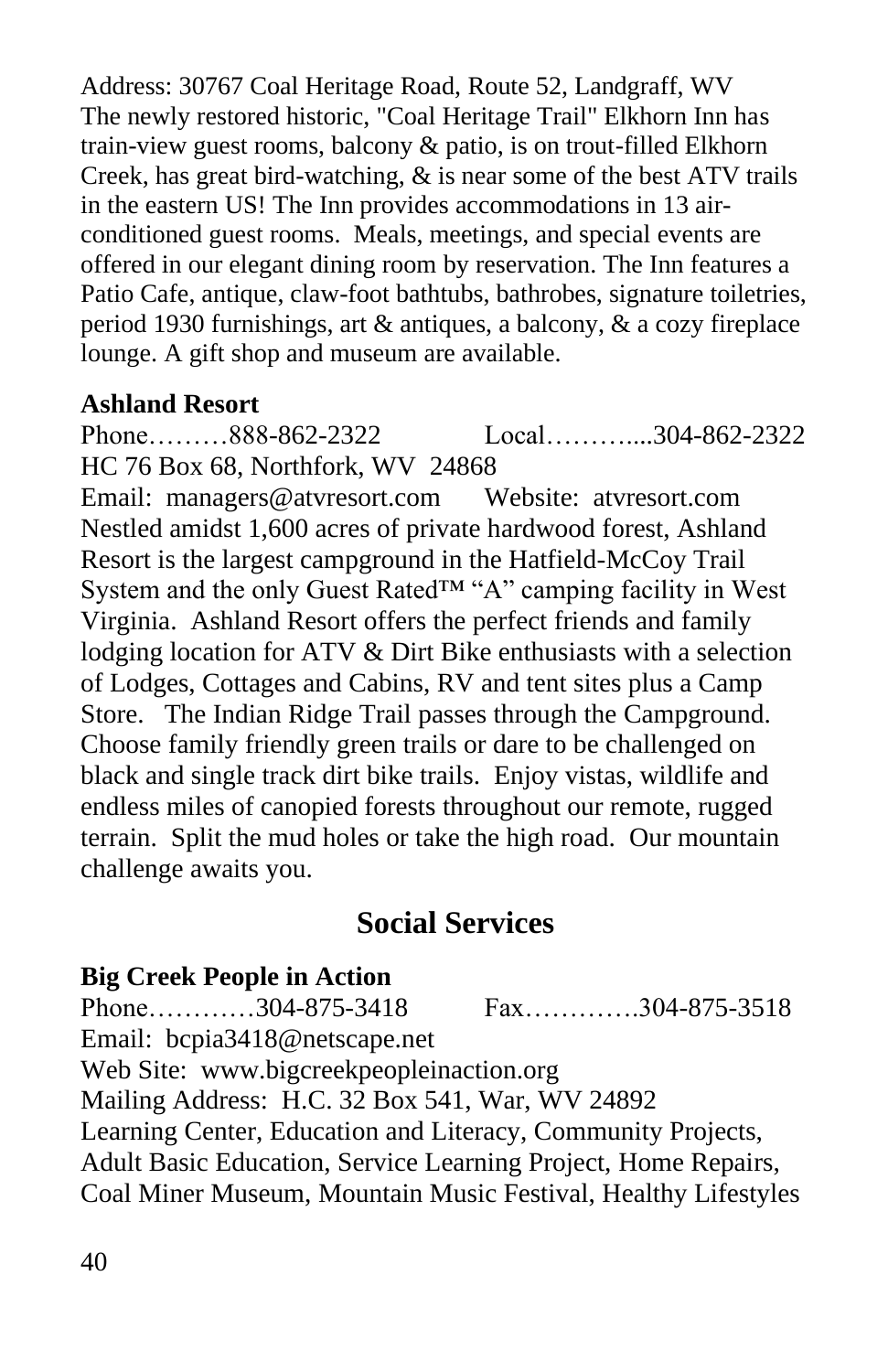Program, Public Computer Lab, Family Resource Center, Community Baby Showers.

# **Council of the Southern Mountains**

Phone…………304-436-6800 Fax…………304-436-6803 Email: [randalcsm@hotmail.com](mailto:randalcsm@hotmail.com) Web Site: [www.councilofthesouthernmountains.com](http://www.councilofthesouthernmountains.com/) Address: 148 McDowell Street, Welch, WV 24801 *Foster Grandparents***:** to serve special needs children. *Weatherization:* Homes are insulated and prepared to be energy efficient, *Senior Services*: Aged and disabled waiver program. Senior Companion Program *Community Service Program:* Food pantry-emergency assistance-income guidelines apply. *Wellness Center:* equipment and trainers available for fitness*. Retired and Senior Volunteer Program (RSVP):* Sponsors neighborhood watch groups. *Family Day Care Food Program:* Reimbursement to Family Day Care providers for meals that are provided to day care children with ongoing training to providers. *Title XIX Waiver Program:* Comprehensive intervention services for approved Title XIX waiver recipients. Must be approved for title XIX Waiver *Services Income Tax Assistance***:** providing free assistance for income tax preparation. *Tobacco Free Pregnancy Initiative, WV Department of Tobacco Prevention. Shelia Muncy, Coordinator at 304-967- 5243 or 436-6800. Save Face Spit Tobacco Prevention and Cessation. Kathy Bailey, Coordinator* Emergency assistance after regular hours and on holidays may be accessed by calling Randal Johnson, Executive Director at 887-3069

#### **Department of Health and Human Resources**

Phone…………304-436-8302 Fax…………304-436-3248 Address: 840 Virginia Avenue, Welch, WV 24801

41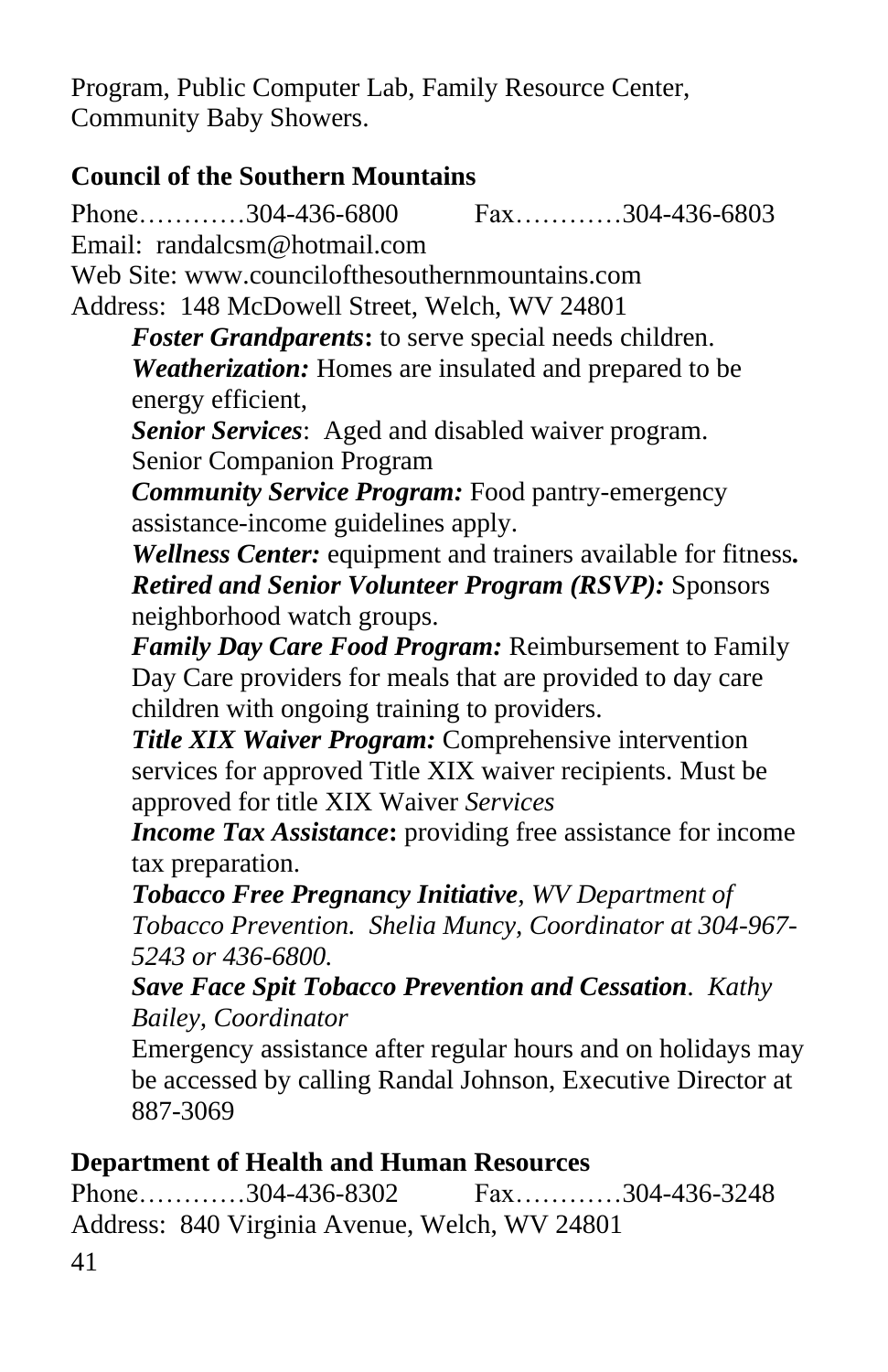*WV WORKS* Economic Service Programs, CWEP-community work experience program, EIP-employer incentive program, *JOIN*-Join opportunities for independence program, **SNAP** - supplemental nutrition assistance program, *LIEAP-Energy Assistance*, Non-Emergency Medical Transportation for Medicaid and handicapped children, Refugee and Resettlement Programs, Adult Family Care, Homeless Program, Adult Protective Services, Adoption Services, Child Protective Services, School Clothing Assistance Voucher, Emergency Assistance, Foster Care, Day Care Services, Independent Living Program, Juvenile Justice System, State-Operated Youth Facilities, Child Support and Enforcement, Medicaid.

Eligibility Guidelines: Contact Department of Health and Human Resources for eligibility guidelines.

# **McDowell County Project Lifesaver**

Phone………………………………………………….304-436-8523 Contact: Deputy Lyle Noe Address: 90 Wyoming Street, Suite 117, Welch, WV 24801 Project Lifesaver is a search and rescue system using personalized radio transmitters and electronic tracking equipment. This transmitter is worn by individuals with cognitive disabilities, e.g. Alzheimer's, Autism, Down Syndrome, traumatic brain injury, etc, who tend to wander and become confused. Only trained, certified operators can use the equipment to conduct searches. *There is NO cost to the client.*

# **Rehabilitation Division**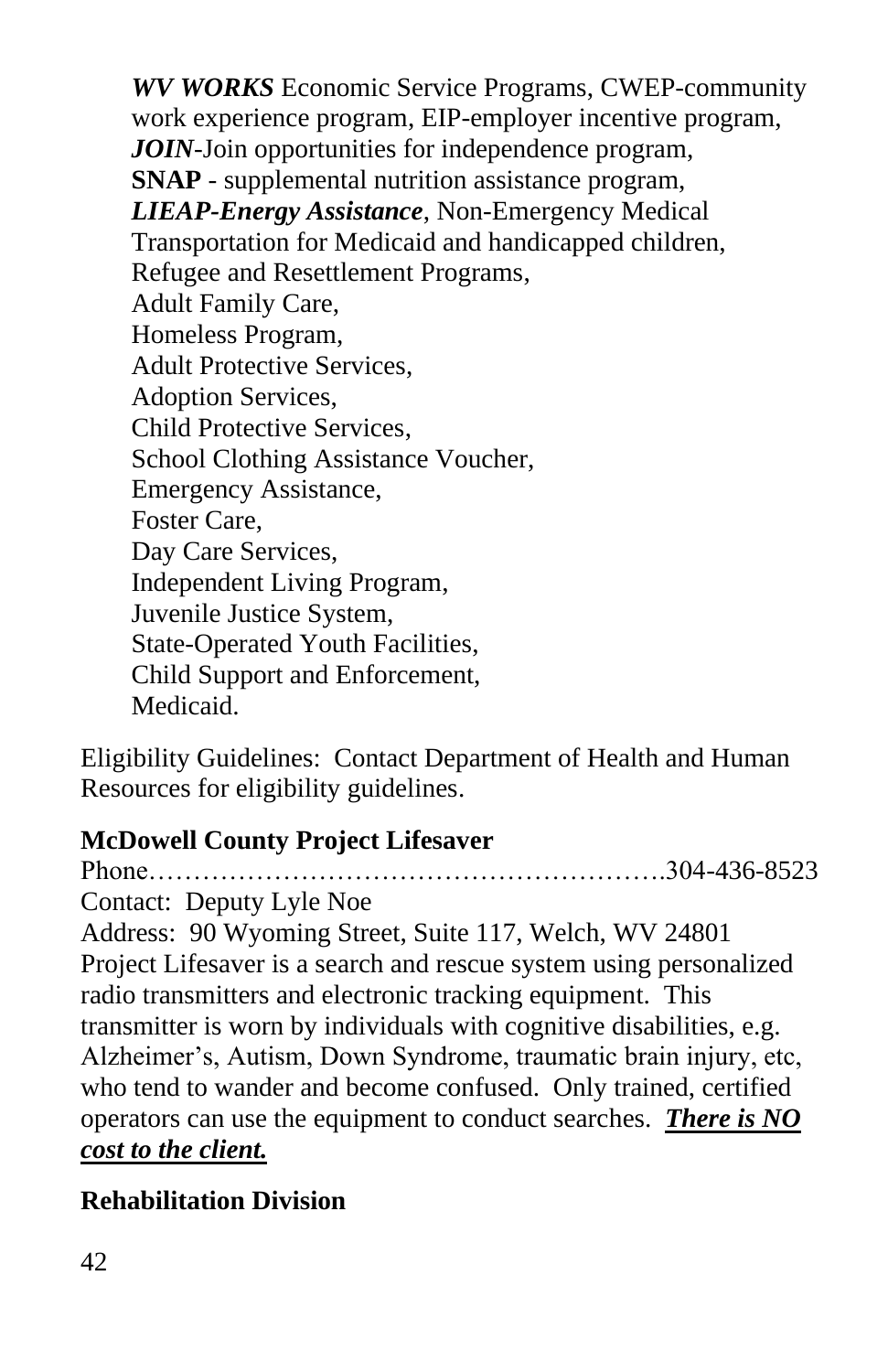Phone……….304-436-3175 Fax…………..304-436-3176

Address: 110 Park Avenue, Welch, WV 24801 *Education Program*: Transition services assist students to move from school to the world of work and adult life. *Ticket to Work Program*: is a Social Security Administration program for people with disabilities who want to work. *Services for People Who are Blind and Visually Impaired:* A wide range of services designed to meet the unique needs of individuals with significant and permanent vision loss. *Field Services:*Individuals who want to work in an integrated job setting will meet with a rehabilitation counselor who has been specifically trained to provide services to meet their needs. *Information and Referral Service for the Blind:* operates a toll-free number (1-800-642-8207) to address questions from persons who are blind and visually impaired their families, friends, professionals and interested others. *Life Skills for the Blind:* provides individualized training in a variety of prevocational and vocational areas.*Independent Living Services for Older Individuals:*VISIONS (Visually Impaired Seniors In-home, Outreach, and Networking Services) provides comprehensive inhome independent living services to individuals age 55 and older who have significant vision loss.*Services for Deaf, Hard of Hearing, Late Deafened and Deaf-Blind:* A wide range of services for persons who are deaf, hard of hearing, late deafened or deaf-blind are available through rehabilitation counselors for the deaf who are experienced sign language users and have extensive knowledge of deaf culture, hearing loss in general, and needs that are specific to the deaf and hard of hearing communities. *Job Placement Program:* services and programs strive to assist individuals with disabilities to get, keep and/or advance in a job that starts them on the path to a career. *Job Seeking Skills:*DRS provides small group or individualized training in preparing résumés, completing job applications, networking to find jobs, interviewing, and developing other skills necessary in your job search. *Job Development:* offers job placement services to match you with the right job.

#### **Social Security Administration**

Toll Free……800-772-1213 Fax……………304-436-4235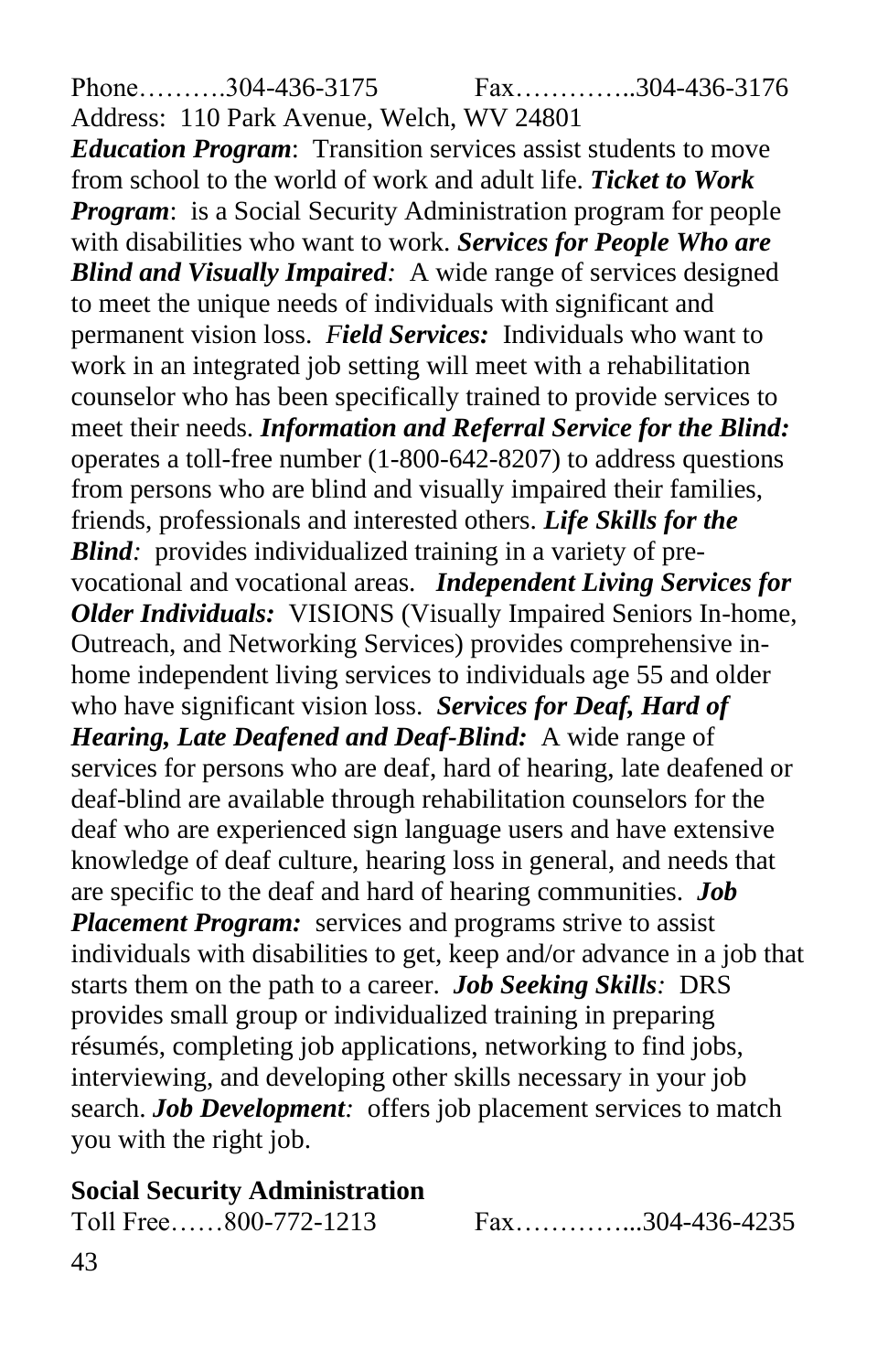Address: 50 McDowell Street, Welch, WV 24801 Financial assistance to disabled and elderly, Assistance with Medicare applications, Retirement Benefits

#### **Southern Coalfields Tobacco Prevention Network**

Phone………304-913-4956 Fax……………304-913-4964 Email: [travis@strongcommunities.org](mailto:travis@strongcommunities.org) Website: [www.strongcommunities.org](http://www.strongcommunities.org/) Facebook: [www.fb.com/socoalfieldstobprevnetwork](http://www.fb.com/socoalfieldstobprevnetwork) Network to combat tobacco usage through education and cessation.

#### **West Virginia Division of Veterans Affairs**

Phone………304-436-3804 Fax………….304-436-3804 Location: 2<sup>nd</sup> Floor of the McDowell County Public Library Address: Box 1085, Welch, WV 24801 Website: [www.veterans.wv.gov](http://www.veterans.wv.gov/) Disability Compensation, Disability Pensions, Home Loan Guaranty, Burial Benefits, Death Pension, National Cemeteries, Medical Benefits, Education, Vocational Rehabilitation, War Orphans Education, Barboursville Veterans Home, Veterans License Plates

# **Veteran's Readjustment Center and Medical Clinic**

| Address: 1511 N Walker Street, Princeton, WV 24740 |  |
|----------------------------------------------------|--|
| Email: bert.levesque@va.gov                        |  |

#### **West Virginia University Extension Service**

Phone………..304-436-9006 Fax…………..304-436-3907 Address: Box 860, Welch, WV 24801 4-H – Donald Reed & Shelia Muncy; Families & Health – Loren Wells; Family Nutrition Program – Jennifer Graham & Dana Lester Location: 109 Wyoming Street Suite 204 E-Mail: [McDowellCountyExtension@mail.wvu.edu](mailto:McDowellCountyExtension@mail.wvu.edu)  Websites:WVU Extension Service [www.wvu.edu](http://www.wvu.edu/) WV Family Nutrition Program [www.ext.wvu.edu/fnp](http://www.ext.wvu.edu/fnp)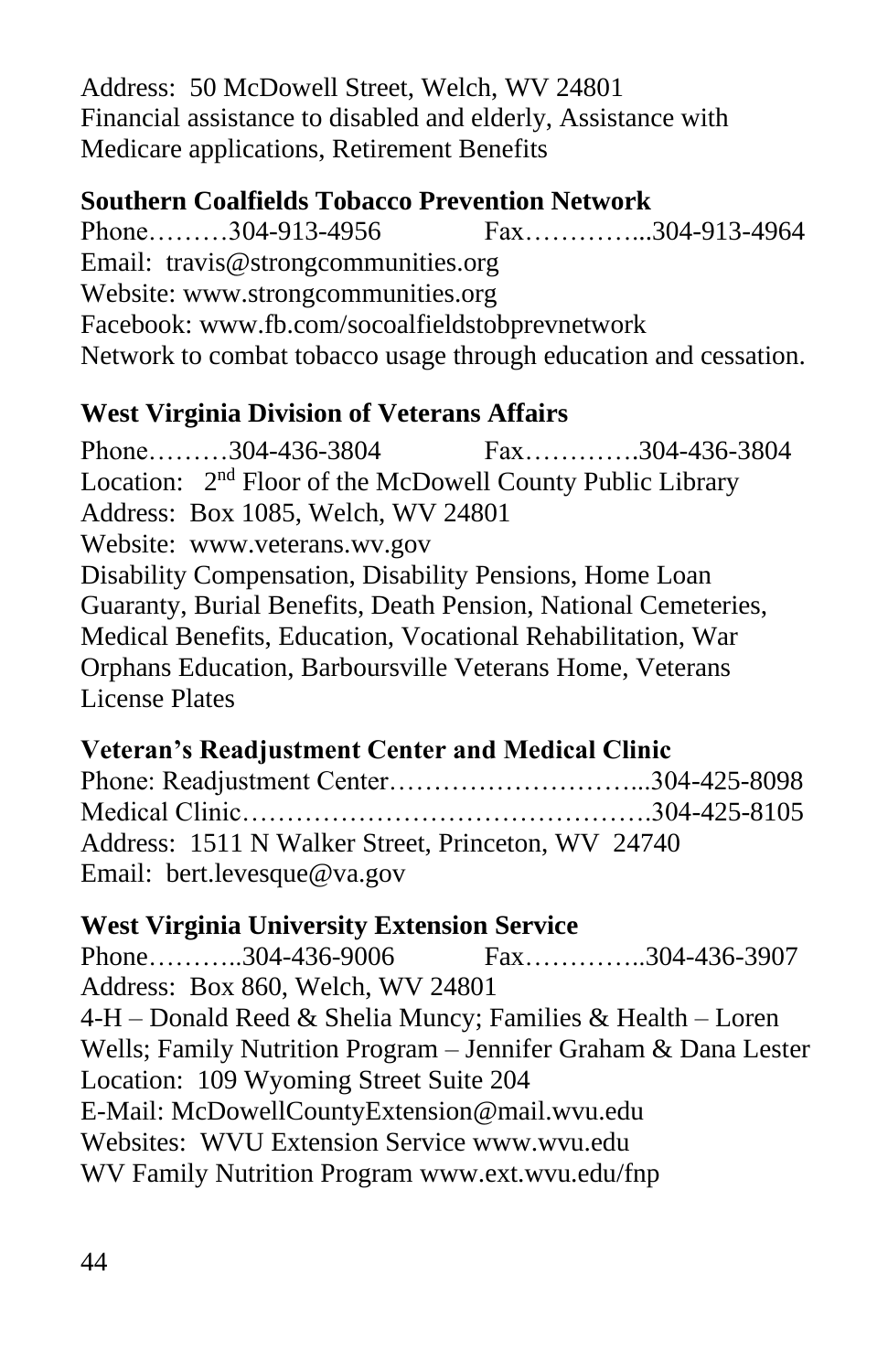*Services:* We bring knowledge to your doorstep so you can use the tools learned in your everyday life. Description of Services- WV Family Nutrition Program offers many nutrition and physical activity programs to help limited-resource families, youth, and adults improve their health. WV Family Nutrition Program targets the risk factors associated with obesity, cardiovascular disease, diabetes, hypertension, and other chronic diseases, 4-H programming, Dining with Diabetes, Prevention and Relationship Enhancement Program (communication education for couples), Within My Reach (communication education for individuals), How to avoid marrying a jerk (communication education for teens and singles), Community Educational Outreach Service (learning service group that reaches out to the community), Relatives as Parents Program, Healthy Families Healthy Children Coalition, and many more programs. *Guidelines-*Issued in furtherance of Cooperative Extension work, Acts of May 8 and June 30, 1914, in cooperation with the U.S. Department of Agriculture Director, Cooperative Extension Service, West Virginia University. Programs and activities offered by the West Virginia University Extension Service are available to all persons without regard to race, color, sex, disability, religion, age, veteran status, political beliefs, sexual orientation, national origin, and marital or family status.

# **Support Agencies**

#### **American Red Cross**

Phone………..304-327-5017 Fax…………..304-325-2260 E-mail: [phyllis.sheets@redcross.com](mailto:phyllis.sheets@redcross.com) Website: [www.redcross.org](http://www.redcross.org/) Address: P.O. Box 721 Mercer County Mall, Bluefield, WV 24701 Provides emergency relief to families during disasters. Offers communication assistance between military personnel and their families. Provides counseling, financial assistance in emergencies and referral service for military personnel, veterans and their families. Provides training to the general public in First Aid, CPR, Water Safety, HIV/AIDS Education. Babysitting training programs are offered for youth ages 11 to 15. Assists with blood drives and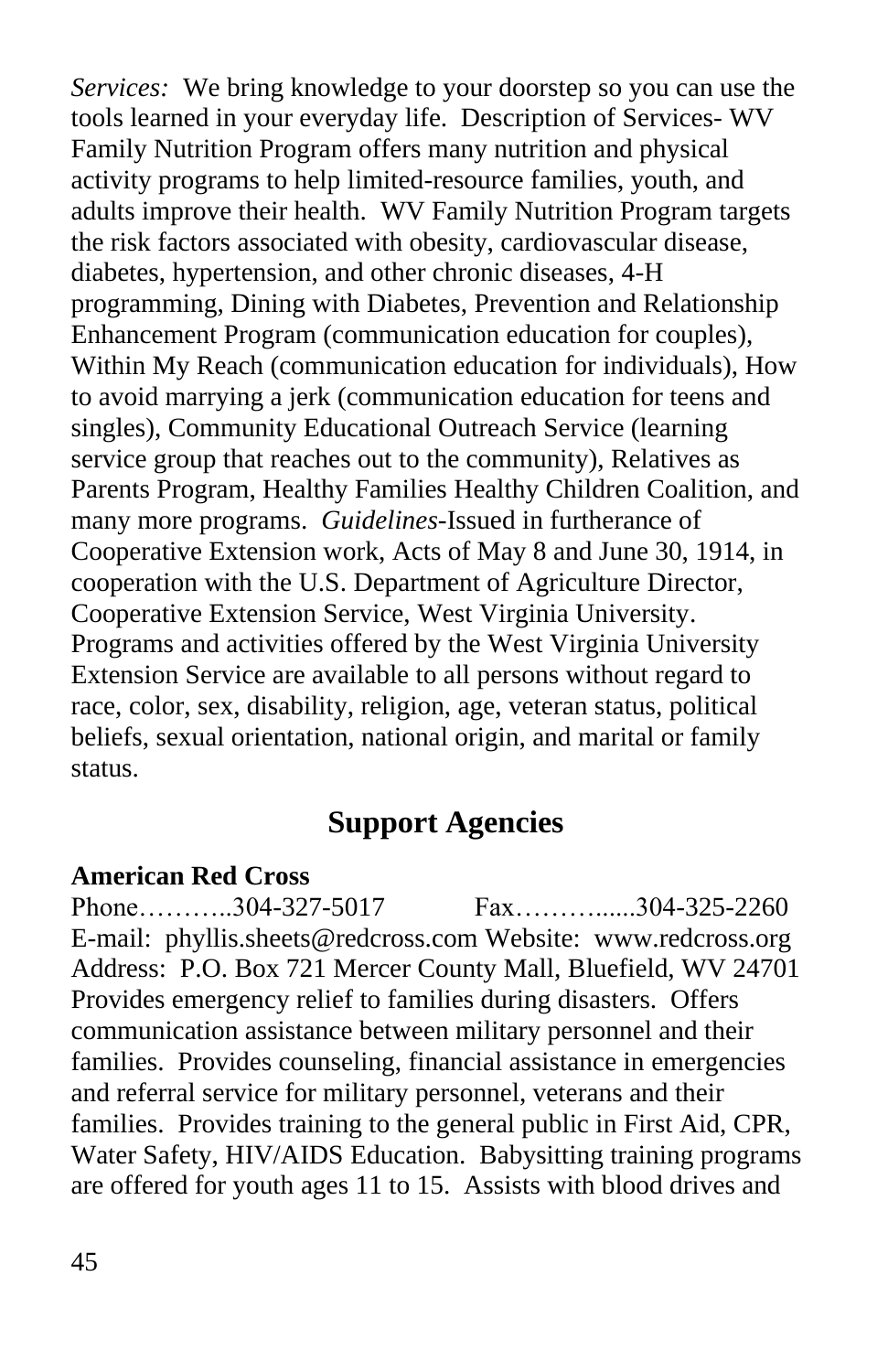bone marrow donor drives. The American Red Cross serves the following areas: Mercer, McDowell, in WV and Bluefield, VA.

#### **The Salvation Army**

Phone…………304-327-7411 Fax………….304-327-7891 Address: 900 Highland Avenue, Bluefield, WV 24701 Food, Clothing, Utility Assistance (gas, water, sewer, electric), Prescriptions, Rent, Eligibility Guidelines: Food: Referral from the Department of Health and Human Resources, Clothing: Have to come in and get a voucher to the store, Utility Assistant: Must have a termination notice and Bill in client's name. Prescriptions: Must have a prescription no narcotics and no habit-forming medication. Rent: Needs an eviction notice. Other Information: Must have a photo ID on all services.

# **United Way**

Phone………..………………………………………..304-253-2111 Address: Website: [www.unitedwayswv.org](http://www.unitedwayswv.org/) United Way improves lives by mobilizing the caring power of communities around the world to advance the common good. We think every child in every country should have a good education. Every citizen should feel financially stable. Every community should be healthy and strong. Services are provided through 44 agencies in 7 counties in southern WV. United way provides the Equal Footing Shoe Fund separate of the agencies.

Nearly 2.6 million volunteers and 9.6 million donors around the world are with United Way. Together, they raise more than \$5 billion every year to create community solutions that improve life for everyone. Together, we impact the lives of up to 50 million people every year.

# **Transportation**

| <b>Bluefield Area Transit System</b> |                 |
|--------------------------------------|-----------------|
| Phone304-327-8418                    | Fax304-325-6783 |
| E-mail: admin@ridethebatbus.com      |                 |
| Website: www.ridethebatbus.com       |                 |
| 46                                   |                 |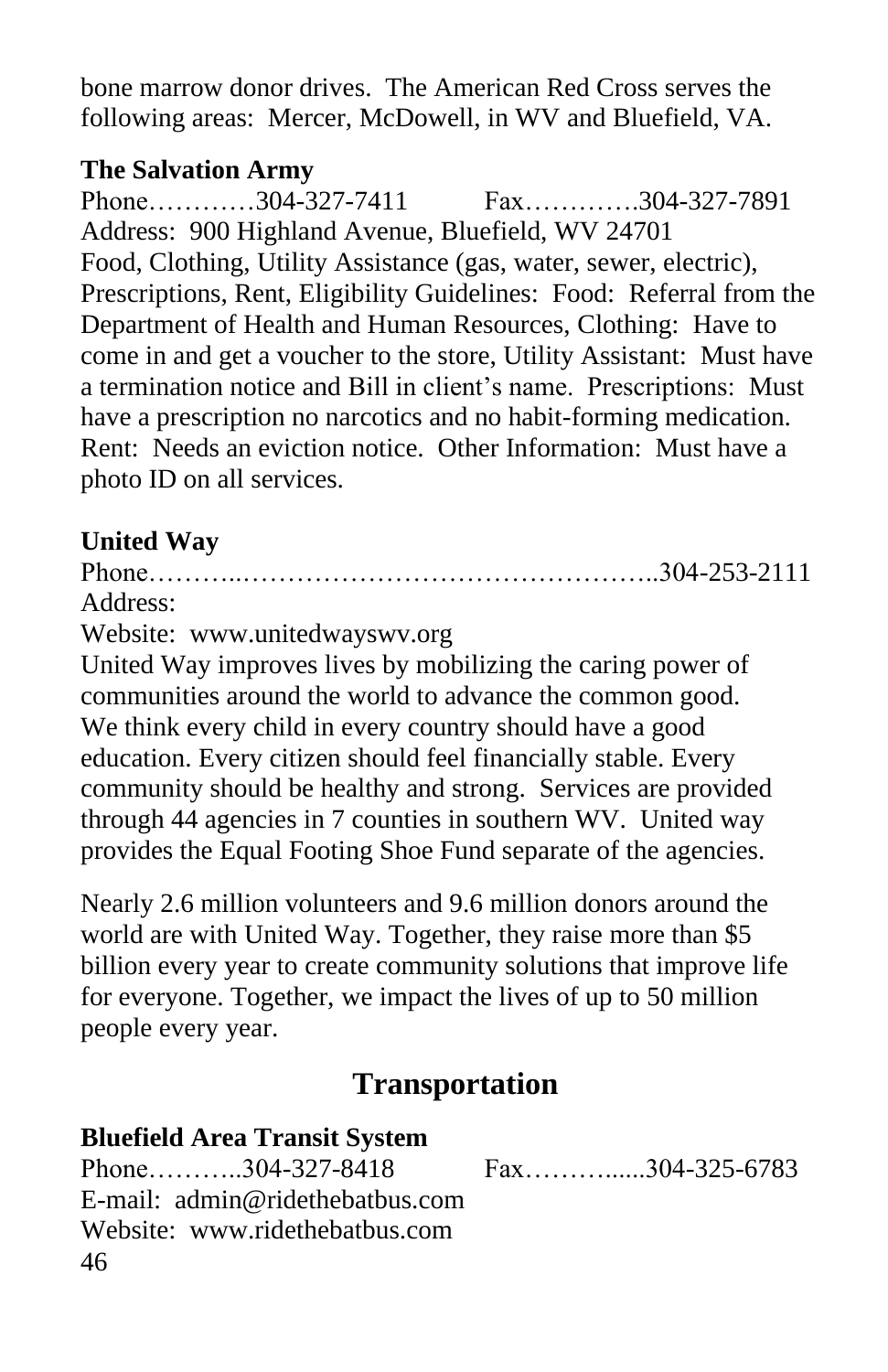Address: PO Box 1838, Bluefield, WV 24701 Week day services in Mercer and McDowell Counties with routes into Bluefield, Princeton, Athens, and Welch. Limited weekend service to the Athens area when Concord University is in session. Fees vary based on destinations.

# **General Information Statewide and National Agencies**

| <b>Adoption Center</b>                          | 1-800-862-3678 |
|-------------------------------------------------|----------------|
| <b>Adult Education (Literacy Hotline)</b>       | 1-800-642-2670 |
| 24-Hour Mental Health Crisis Line               | 1-800-579-5844 |
| <b>Adult Abuse Hotline</b>                      | 1-304-436-8302 |
| AIDS Information Hotline 1-800-CDC-INFO         | 1-800-232-4636 |
| Alcohol Help Line                               | 1-800-252-6465 |
| Alcoholic Beverage Control Administration       | 1-800-642-8208 |
| <b>Al-Anon Family Headquarters</b>              | 1-800-356-9996 |
| <b>American Diabetes association</b>            | 1-800-342-2383 |
| <b>Attorney General (Consumer Protection)</b>   | 1-800-368-8808 |
| <b>Auto Safety Hotline</b>                      | 1-800-424-9393 |
| Automated Refund & Tele-Tax (IRS)               | 1-800-829-4477 |
| Birthright (Pregnancy Crisis Org)               | 1-800-550-4900 |
| <b>Boys Town Hotline</b>                        | 1-800-448-3000 |
| <b>Cancer Information Services</b>              | 1-800-422-6237 |
| <b>Center for Substance Abuse</b>               | 1-800-662-4357 |
| Child Abuse and Neglect                         | 1-800-352-6513 |
| <b>Child Support Enforcement</b>                | 1-800-249-3778 |
| Court of Claims/Crime Victim Fund               | 1-877-562-6878 |
| Children's Defense Fund                         | 1-800-233-1200 |
| Children's Make-A-Wish Foundation International | 1-800-323-9474 |
| <b>Covenant House</b>                           | 1-800-388-3888 |
| Child & Adult Abuse and Neglect Hotline         | 1-800-352-6513 |
| Child Help USA                                  | 1-800-422-4453 |
| Down Syndrome Society                           | 1-800-221-4602 |
| Family Planning (WV Dept. of Health)            | 1-800-642-8522 |
| <b>Federal Communications Commission</b>        | 1-888-225-5322 |
| Federation for Children with Special Needs      | 1-800-331-0688 |
| <b>Federal Student Aid Information</b>          | 1-866-514-8938 |
|                                                 |                |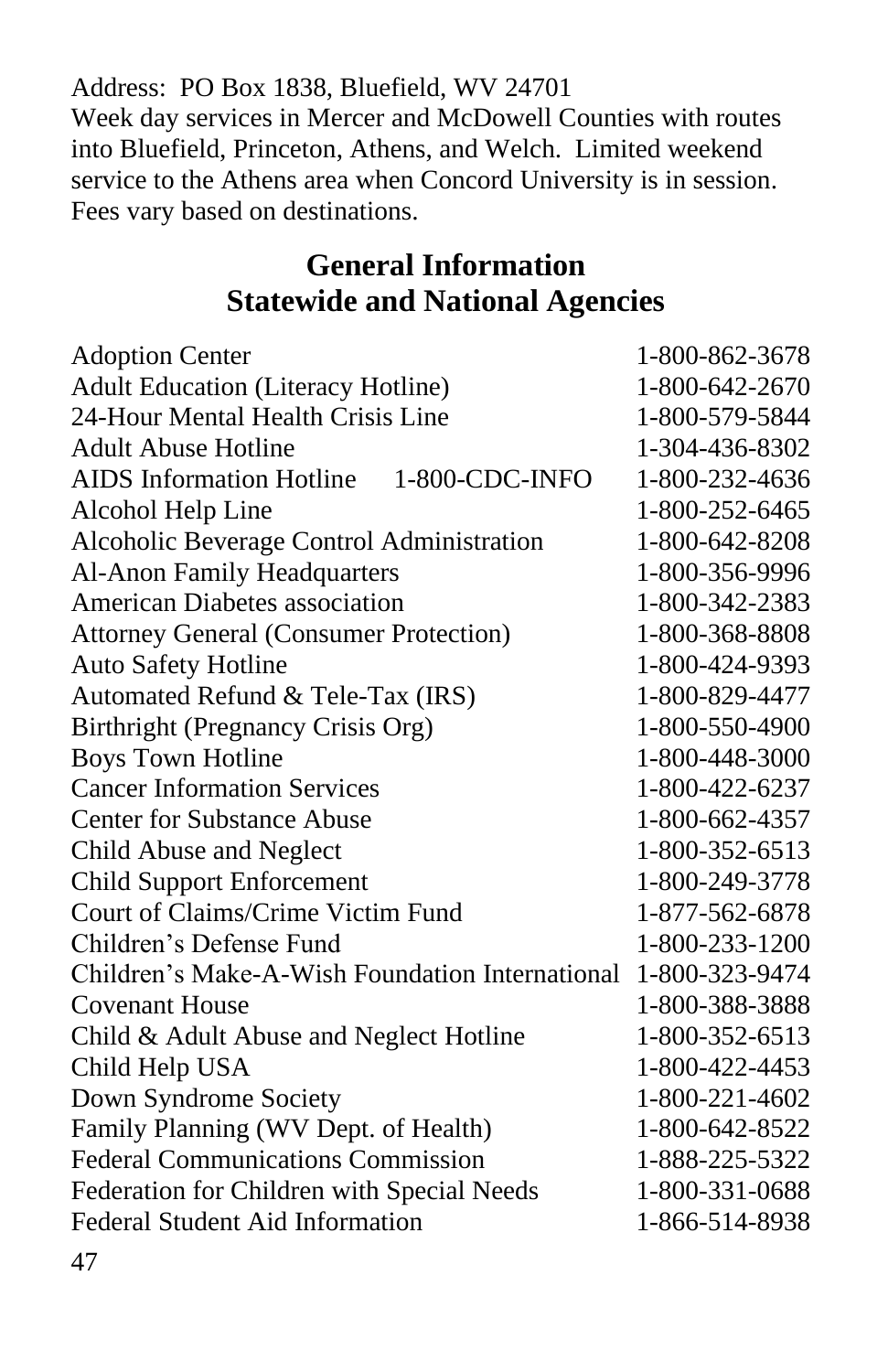Federal Tax Information (Problem Resolution) 1-800-829-1040 Federal Tax Forms 1-800-829-3676 Federal Tax Information & Assistance-TDD 1-800-829-4059 Herpes Resource Center 1-306-648-2522 Hunting & Fishing Law Violations DNR 1-304-256-6945 Internal Revenue Service 1-800-829-1040 Lawyer Information Services 1-800-642-3617 Legal Aid of WV Services 1-800-642-8279 Library Commission 1-800-642-9021 Literacy Hotline/Adult Education 1-800-642-2670 National AIDS Information Clearinghouse 1-800-458-5231 National Child Abuse Hotline 1-800-422-4453 National Heart Health Information 1-800-336-4797 National Fraud Information Center 1-800-876-7060 National School Information 1-800-638-9675 Pesticide Hotline 1-800-858-7378 Poison Control 1-800-642-3625 Prestera Mental Health Center (24-hr crisis line) 1-800-642-3434 Public Service Commission (utility complaints) 1-800-642-8544 Runaway Helpline (nationwide) 1-800-786-2929 Social Security Administration 1-800-772-1213 Spina Bifida Association 1-800-621-3141 STD/HIV/AIDS Prevention 1-800-642-8244 Suicide Counseling Help Line 1-800-273-8255 WV Advocates (for developmentally disabled) 1-800-950-5250 WV Department of Special Education 1-800-642-8541 WV Department of Highways 1-800-642-9292 WV Department of Motor Vehicles 1-800-642-9066 WV Division of Rehabilitation Services 1-800-642-8207 WV State Legislature 1-800-565-3447 WV Travel Information (State Parks) 1-800-225-5982 Water Pollution Spills Alert and Fish Kill 1-800-642-3074 Worker's Compensation 1-800-628-4265 Women's Health Center of WV 1-800-642-8670

# **Head Lice**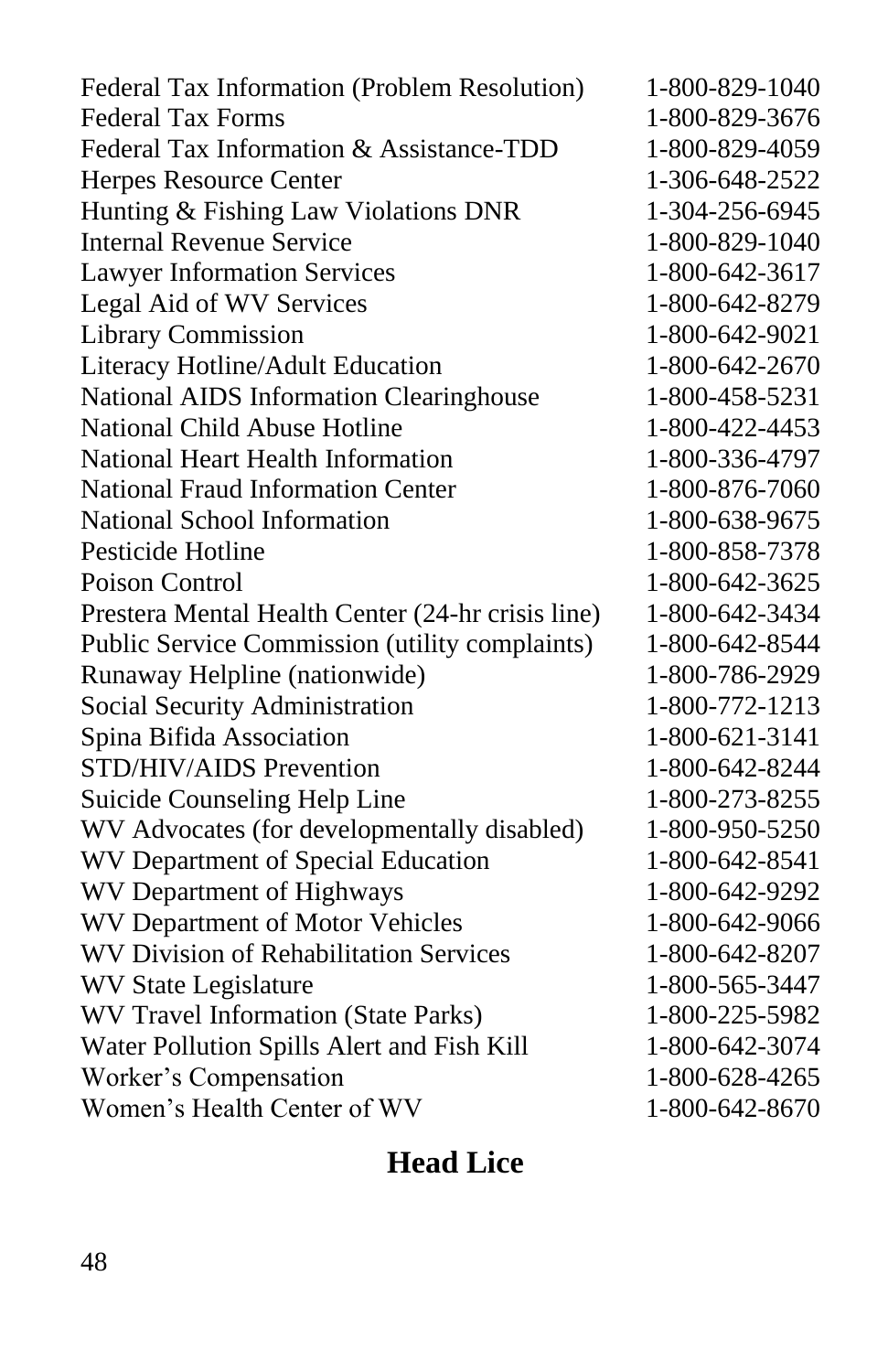Learn the natural way to get rid of lice and, more importantly, the natural way to prevent a lice infestation from occurring! Almost all of the products out there can cause terrible problems if you leave them on too long, use them too often, or use them on a child too young. If you do end up using any of the commercial lice products, at least read every word of the directions first and follow them exactly. Then use this checklist to help you keep them away. *Lice Treatment Checklist*

- o Check all members of the family for lice and nits
- o Apply olive oil\* or Vaseline (dish soap is a good start after Vaseline to get rid of most of the grease. Olive oil will come out with Suave Naturals Coconut Shampoo.\*\*) Leave this on for an hour or longer under a towel or tight-fitting shower cap to prevent drips. Tip- Before washing hair you could nit comb hair since hair is oily but you need to check hair again when is dry. If there are any nits on the eyelashes or eyebrows, you can coat these thoroughly with Vaseline without harm. This should be reapplied for times a day.
- o Wash hair with Suave Naturals Coconut Shampoo\*\*
- o Rinse the hair and scalp with vinegar. This loosens the glue that holds the nits onto the hair shafts. Rinse with hot water, but not so hot that it burns the child.
- o Remove all nits using a nit comb. When you think you are done, use good lighting to check thoroughly once the hair is dry. (The nits are much easier to see on dry hair.) Nits are very small and are kind of shiny at a certain angle. They are on the hair shaft itself, with the newest ones being just off the scalp and older one being as much as an inch away from the scalp. You will have to check the hair by tiny sections, especially around the edges of the hair, at the neck and behind the ears-although on could be anywhere. If you find any nits, you can pull them off with your fingernails or comb them off with the nit comb. Be sure to put each nit or hair into a bowl of vinegar.
- o Wash hair with Suave Naturals Coconut Shampoo and Conditioner again and style as usual.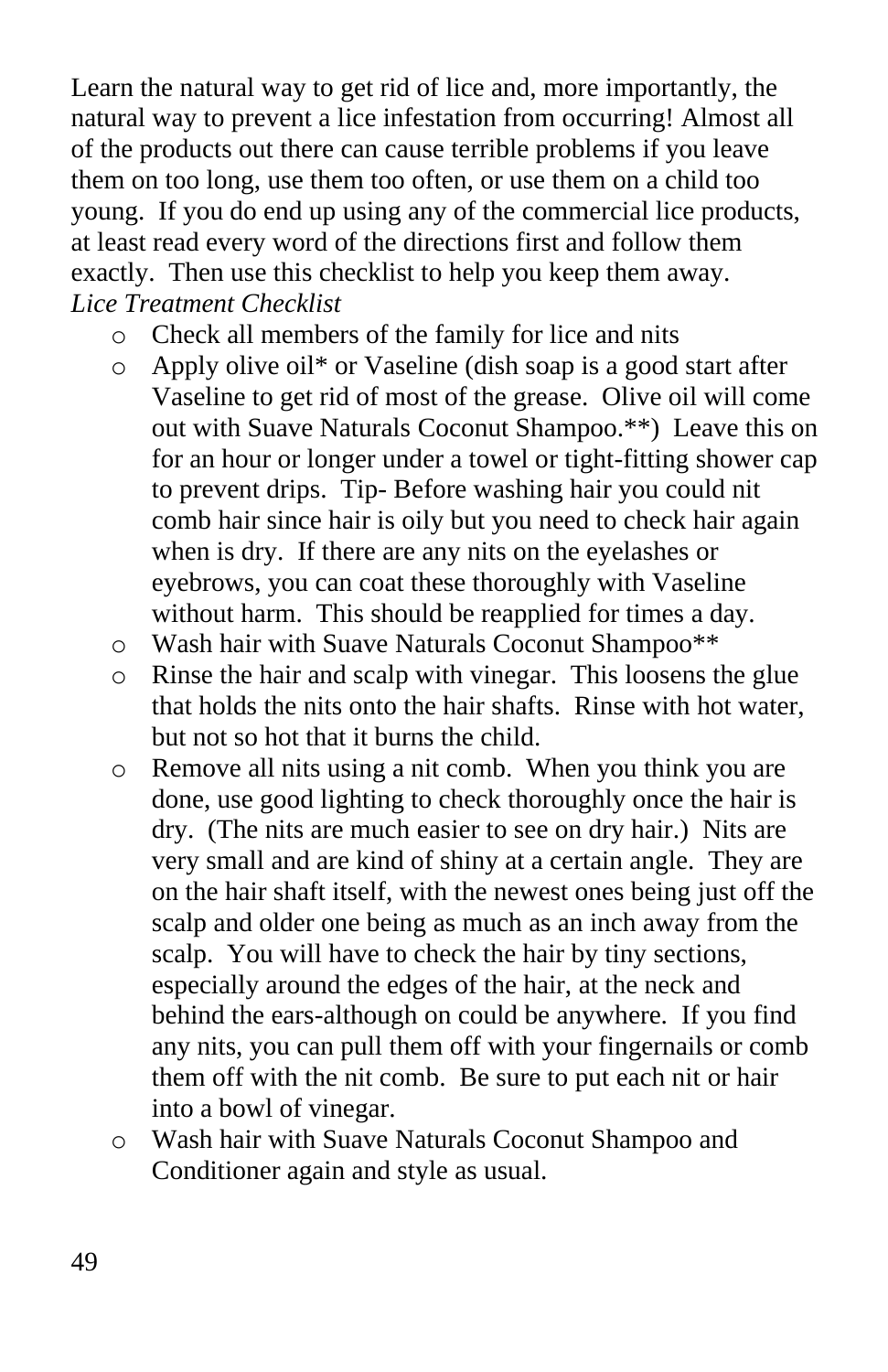# *The Following must be done the same day as treatment for an effective fight against head lice!*

- o All clothing that has been worn and towels that have been used for the last week should be washed in HOT water. If there are items that will shrink in the washer, put them through the dryer on the HOT cycle for 30 minutes before washing.
- o All bedding (sheets, blankets, pillows, pillowcases, comforter, mattress cover) needs to be either washed in HOT water, dried dry on the HOT cycle or put in a plastic bag and left sealed up. (Research says that lice can live for only 24 hours or so away from the human host, but we like to keep the bags sealed for at least two weeks just in case because more eggs could hatch during this time period or new lice could be brought home.
- o Bag up stuffed animals, hats, throw pillows, barrettes, ponytail holders, hair ribbons, helmets, necklaces and anything else that might have come in contact with the lice.
- o All combs and brushes should be soaked in very HOT vinegar, but you can just throw these away and buy new ones.
- o Vacuum mattress, couch, chairs, rugs, floors, car seats and backs, car rugs and upholstered church pews thoroughly. Dispose of the Vacuum bag.
- o Continuous use of Suave Naturals Coconut Shampoo and Conditioner will help keep the bugs away.
- o Re-treat hair in 10 days and repeat everything else on the checklist.
- o Check the hair daily for any missed nits and the smallest ones that have now become large enough to see. If one living nit remains, it could hatch and start the whole process over again, bringing about eight new eggs per day.

**\***Live oil will smother the lice. \*\*An independent study found that head lice do not like the coconut oil in Suave Naturals Coconut Shampoos and Conditioners. A different report said that coconut oil contains fatty acids that break down the bodies by "dissolving" the lice and killing them.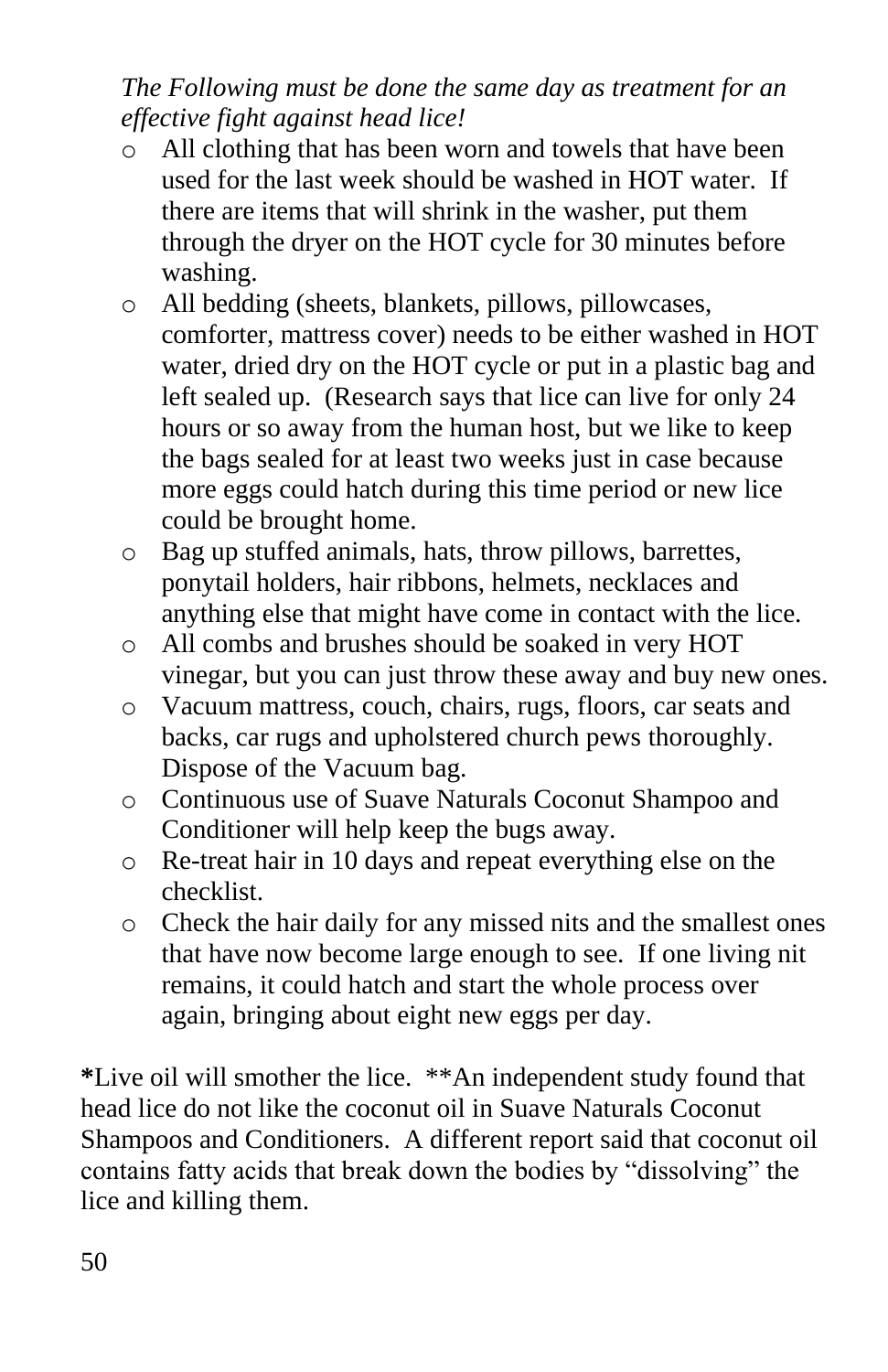Tea Tree Oil added to shampoo will assist in killing and preventing lice.

Rinsing the hair in Listerine after shampooing has been effective in preventing lice infestation.

# **Suicide**

Suicide is any self-inflicted act that ends in death. In the US 12 out of every 100,000 people will die from suicide every year. If a person is depressed he/she is more likely to commit suicide tan a content person. Warning signs include: A sudden decrease or increase in eating or sleeping habits; Depression; Withdrawal from friends, family and regular activities; Unexplained or unusual rebellion or disruptive behavior; Drug and/or alcohol use; Unusual neglect of personal appearance

# **Keep these thoughts in mind:**

**Others Do Care-**There are always people who are willing to help you work out your problems. Don't be afraid to ask for help. **You Are Not Alone-**Nearly everyone thinks about committing suicide at one time or another.

**The Crisis Will Pass-**This period in life is only temporary **Don't Be Embarrassed-**There's no need to feel ashamed about what you've been thinking. **REMBER...** Suicide is a **Permanent**  alternative to a **Temporary** problem. It does **not** have to happen!!!!!

For helpful information such as suicide warning signs, suicide risk questionnaire and what to do if someone you care about is considering suicide visit the web site at [www.prevnetsuicidewv.org](http://www.prevnetsuicidewv.org/)

| 24-Hour Crisis Line | 1-800-579-5844 |
|---------------------|----------------|
| Boys Town Hotline   | 1-800-448-3000 |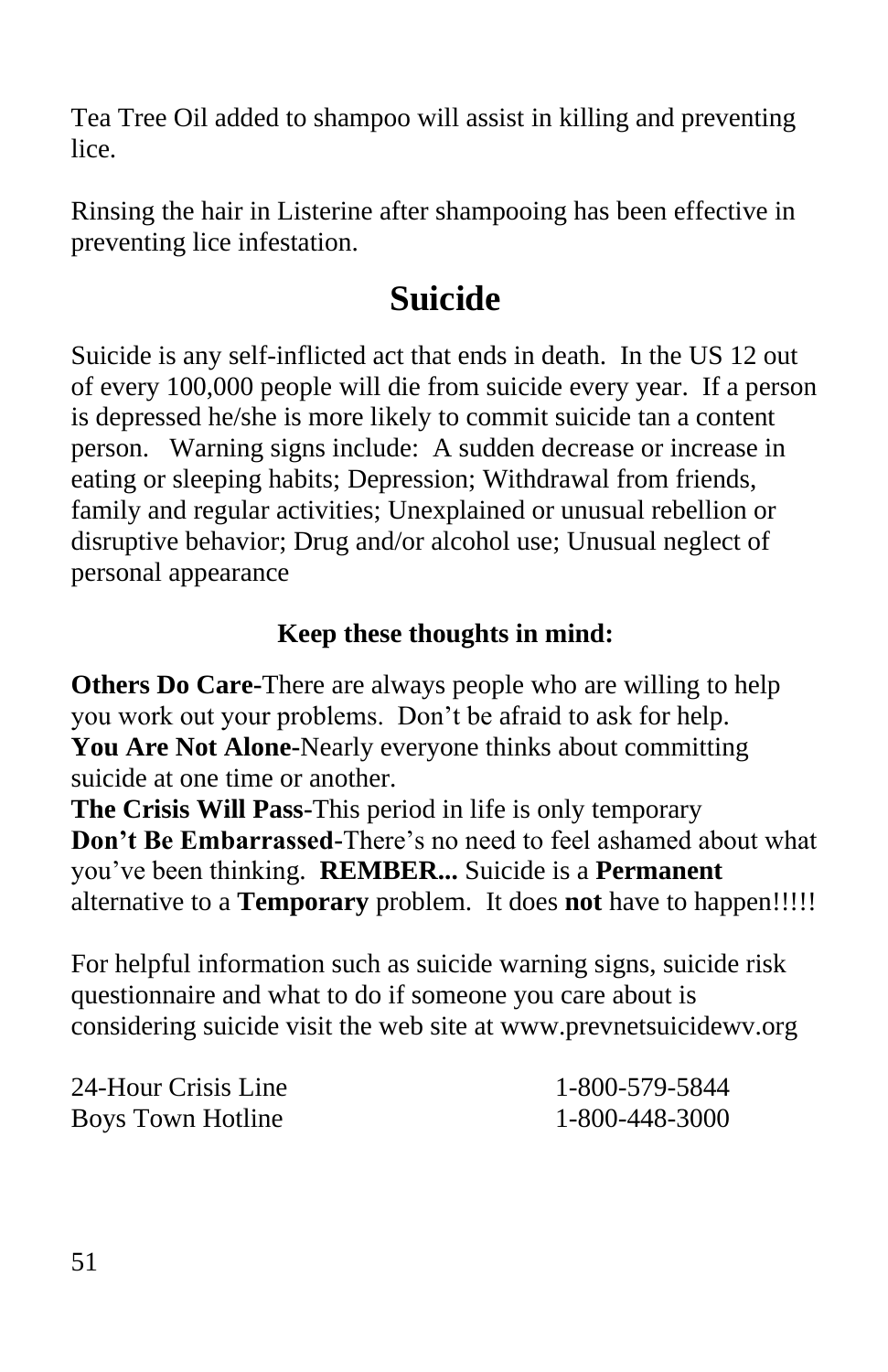# **Contacting Your Legislature Representatives**

1-304-347-4836 or on line at legis.state.wv.us